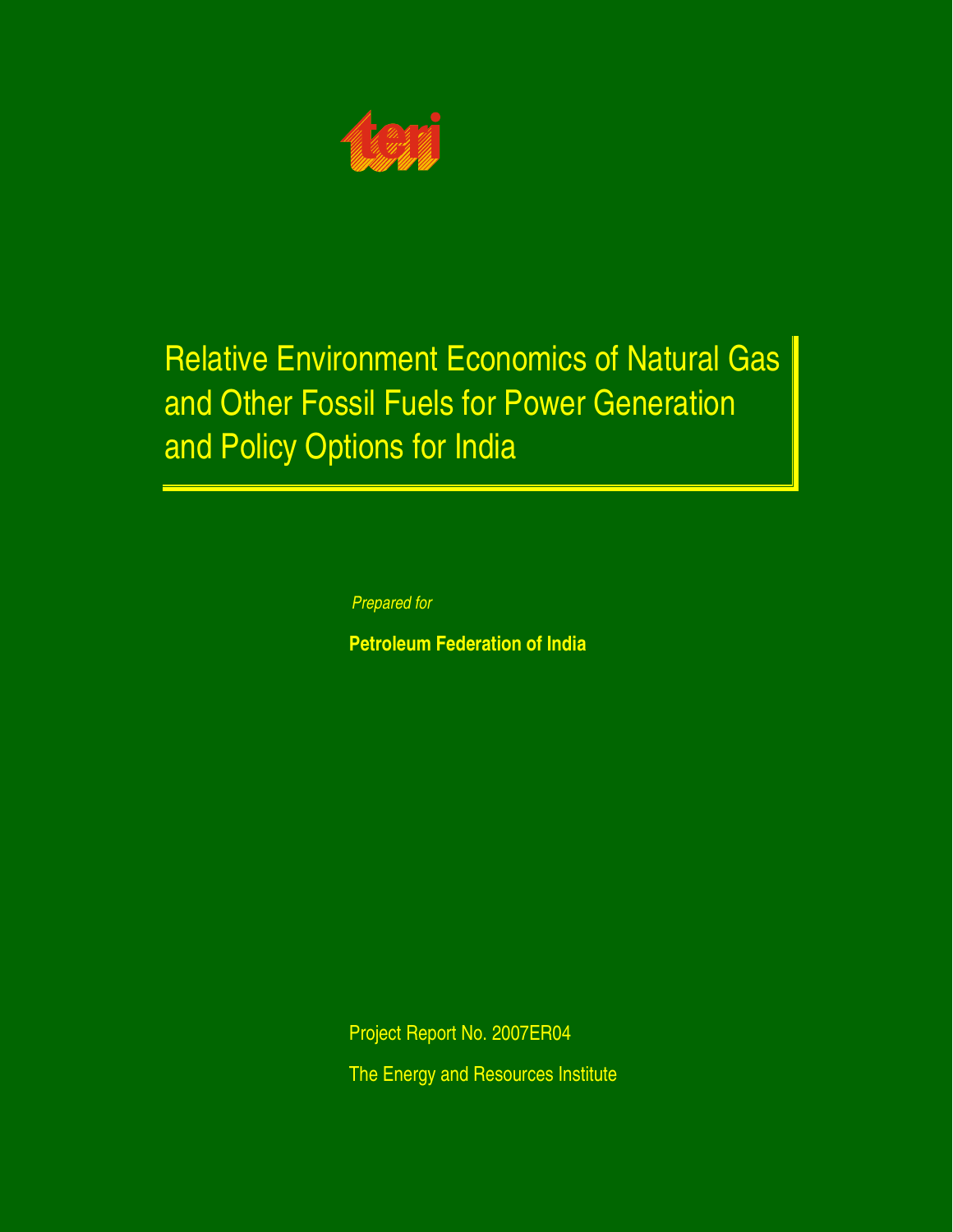Relative Economics of Natural Gas and Other Fossil Fuels for Power Generation and Policy Options for India

> Prepared for **Petroleum Federation of India**



Project Report No.2007ER04

www.teriin.org The Energy and Resources Institute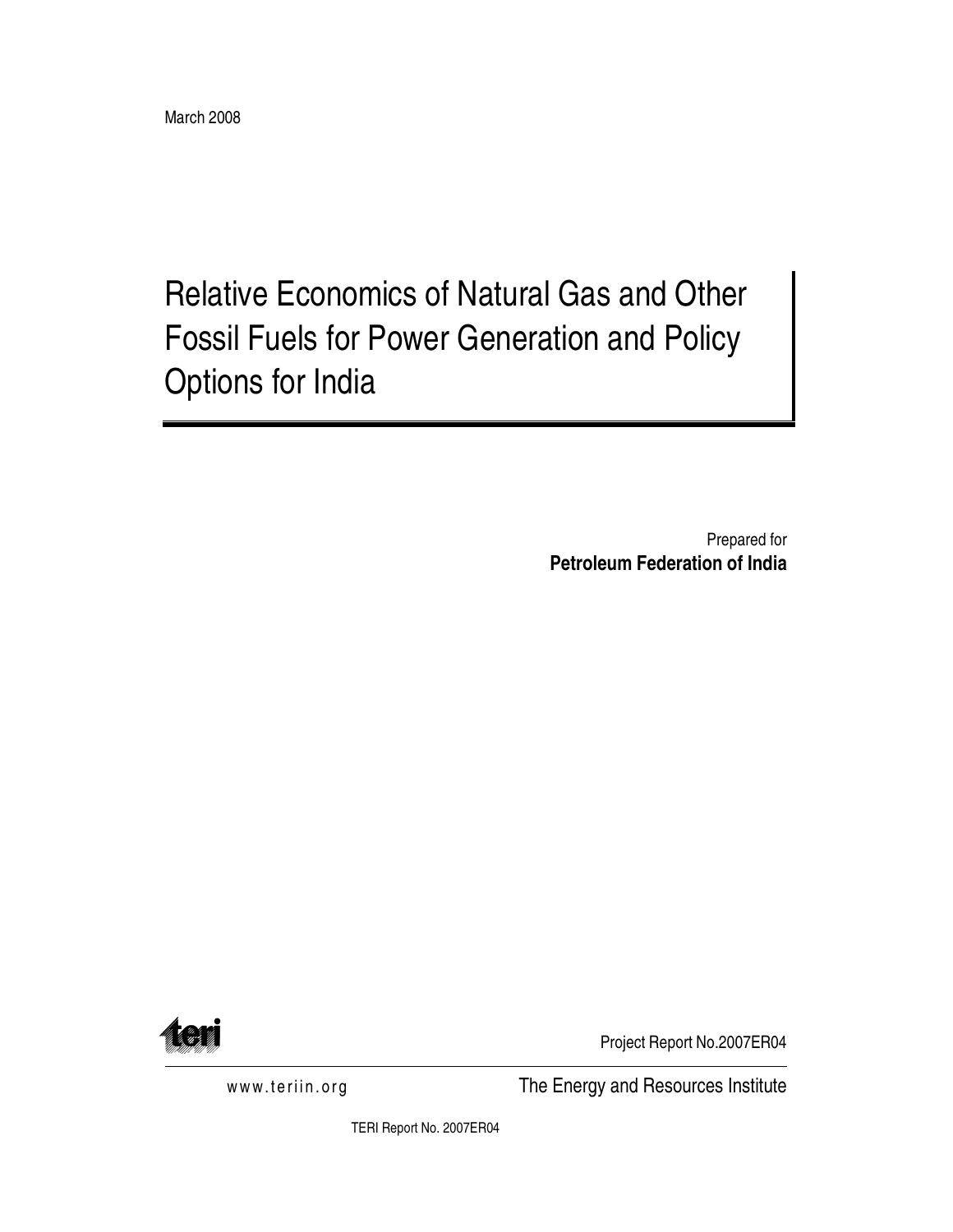© Petroleum Federation of Indian and The Energy and Resources Institute 2008

TERI. 2007

# **Relative Environment Economics of Natural Gas and Other Fossil Fuels for Power Generation and Policy Options for India**

New Delhi: The Energy and Resources Institute. [Project Report No. 2007ER04]

# For more information

Project Monitoring Cell TERI Darbari Seth Block IHC Complex, Lodhi Road New Delhi - 110 003 India

Tel. 2468 2100 or 2468 2111 E-mail pmc@teri.res.in Fax 2468 2144 or 2468 2145 Web www.teriin.org India +91  $\cdot$  Delhi (0) 11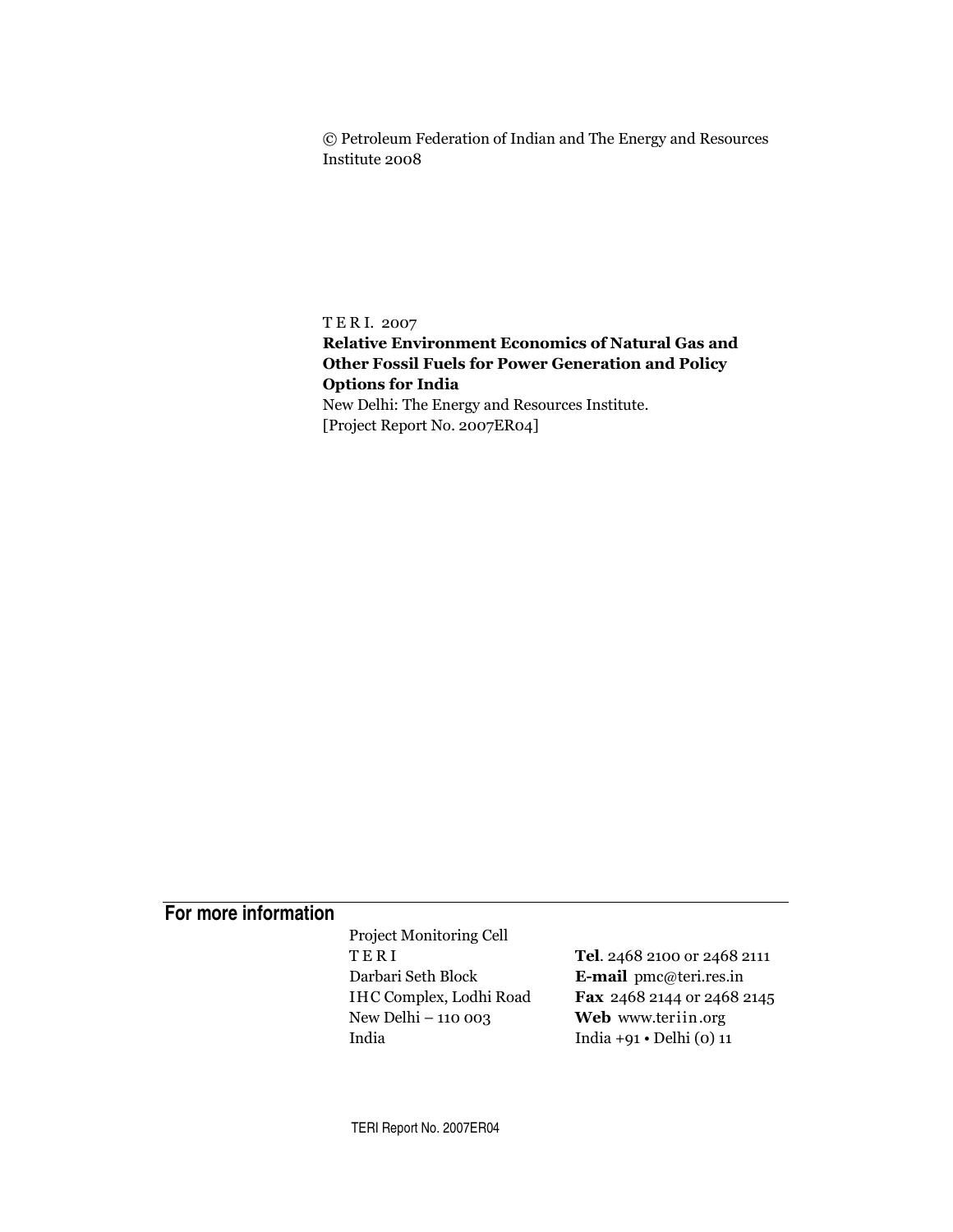# List of Acronyms

| <b>APM</b>      | Administered pricing mechanism                        |
|-----------------|-------------------------------------------------------|
| <b>BAU</b>      | Business as usual                                     |
| <b>CCTs</b>     | Clean coal technologies                               |
| <b>CEA</b>      | <b>Central Electricity Authority</b>                  |
| <b>CERC</b>     | <b>Central Electricity Regulatory Commission</b>      |
| CO <sub>2</sub> | Carbon dioxide                                        |
| <b>CRF</b>      | Capital recovery factor                               |
| <b>ECX</b>      | European Climate Exchange                             |
| <b>EIA</b>      | <b>Energy Information Administration</b>              |
| <b>EPS</b>      | <b>Electrical Power Survey</b>                        |
| <b>FOB</b>      | Free on Board                                         |
| <b>GHGs</b>     | <b>Greenhouse Gases</b>                               |
| GW              | Giga watt                                             |
| <b>GWP</b>      | Global warming potential                              |
| <b>HBJ</b>      | Hazira Bijaipur Jagdishpur                            |
| ICI             | Indonesian coal price index                           |
| <b>IEP</b>      | Integrated energy policy                              |
| <b>IPCC</b>     | Intergovernmental Panel on Climate Change             |
| <b>KG</b>       | Krishna Godavari                                      |
| <b>LNG</b>      | Liquefied natural gas                                 |
| <b>LSHS</b>     | Low Sulphur Heavy Stock                               |
| <b>MMSCMD</b>   | Million Standard Cubic Meter per day                  |
| MoP             | Ministry of Power                                     |
| MoPNG           | Ministry of Petroleum and Natural Gas                 |
| MW              | Megawatt                                              |
| <b>NATCOM</b>   | National Communication                                |
| <b>NELP</b>     | New exploration licensing policy                      |
| O&M             | Operating and maintenance                             |
| <b>OTC</b>      | Over the Counter                                      |
| <b>PLF</b>      | Plant load factor                                     |
| <b>PLR</b>      | Prime lending rate                                    |
| <b>SEBs</b>     | <b>State Electricity Board</b>                        |
| <b>SED</b>      | Stowing excise duty                                   |
| <b>UNFCCC</b>   | United Nations Framework Convention on Climate Change |
| <b>WACC</b>     | Weighted average cost of capital                      |
| <b>WPI</b>      | Wholesale price index                                 |
|                 |                                                       |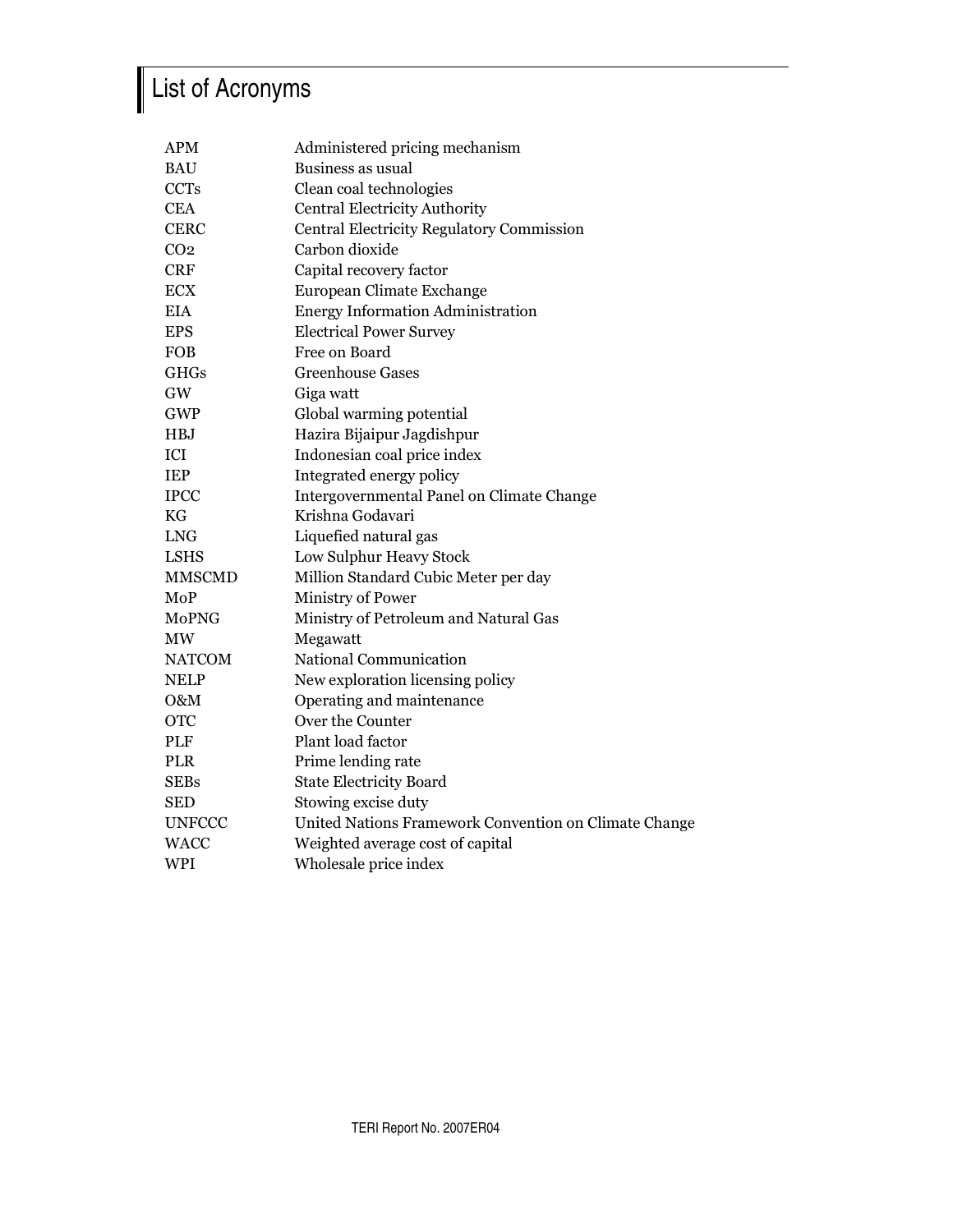# Table of Contents

| CHAPTER 4: Carbon emissions in electricity generation and their |
|-----------------------------------------------------------------|
|                                                                 |
|                                                                 |
|                                                                 |
|                                                                 |
|                                                                 |
|                                                                 |
| .31                                                             |
|                                                                 |
|                                                                 |
|                                                                 |
|                                                                 |
|                                                                 |
|                                                                 |
|                                                                 |
|                                                                 |
|                                                                 |
|                                                                 |
|                                                                 |
|                                                                 |
|                                                                 |
|                                                                 |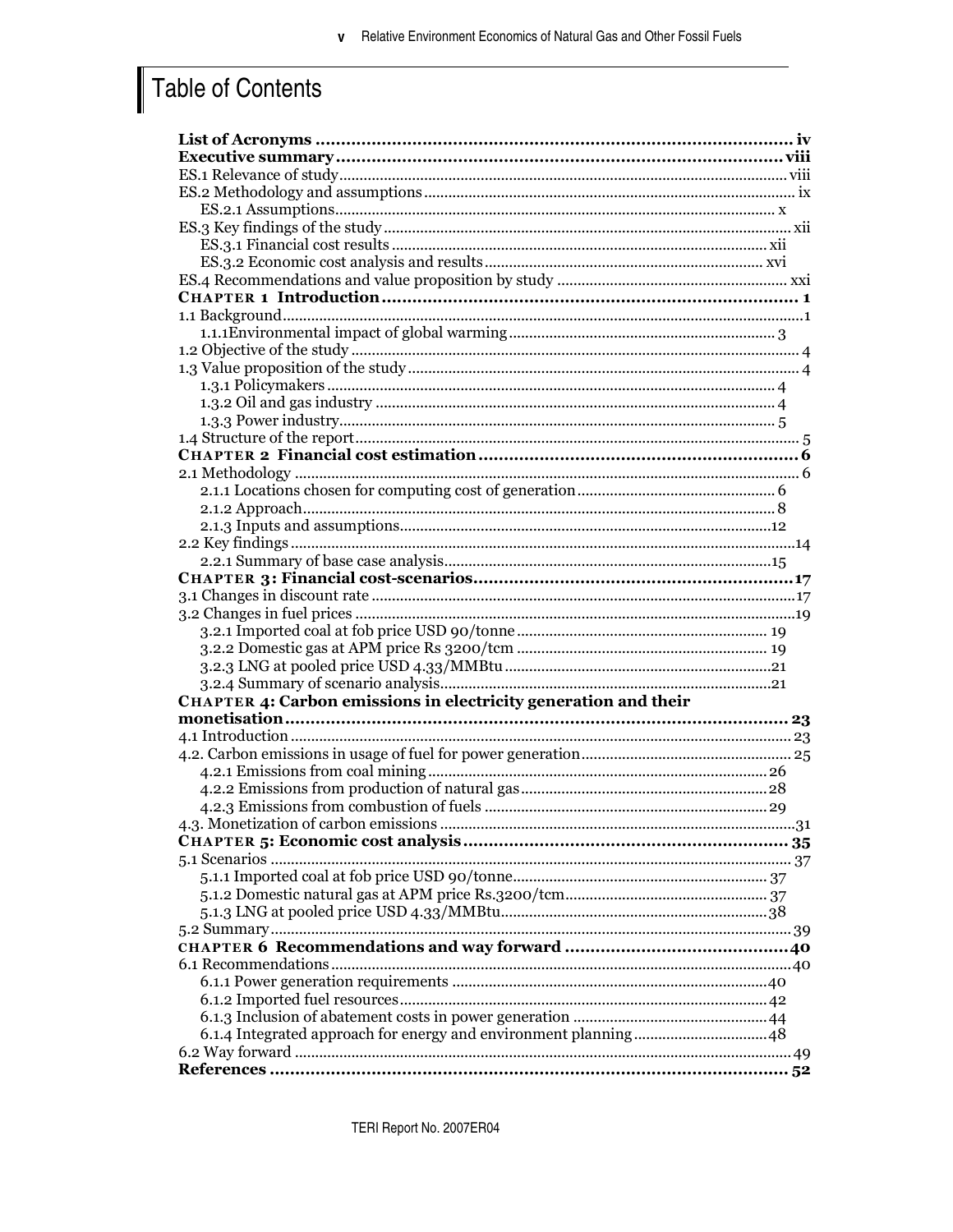# **List of Tables**

| Table 6.1 Financial costs- Breakeven point Analysis at DELHI for imported coal vs. LNG  44 |
|--------------------------------------------------------------------------------------------|
| Table 6.2 Economic costs- Breakeven point Analysis at DELHI for imported coal vs LNG 46    |
|                                                                                            |
|                                                                                            |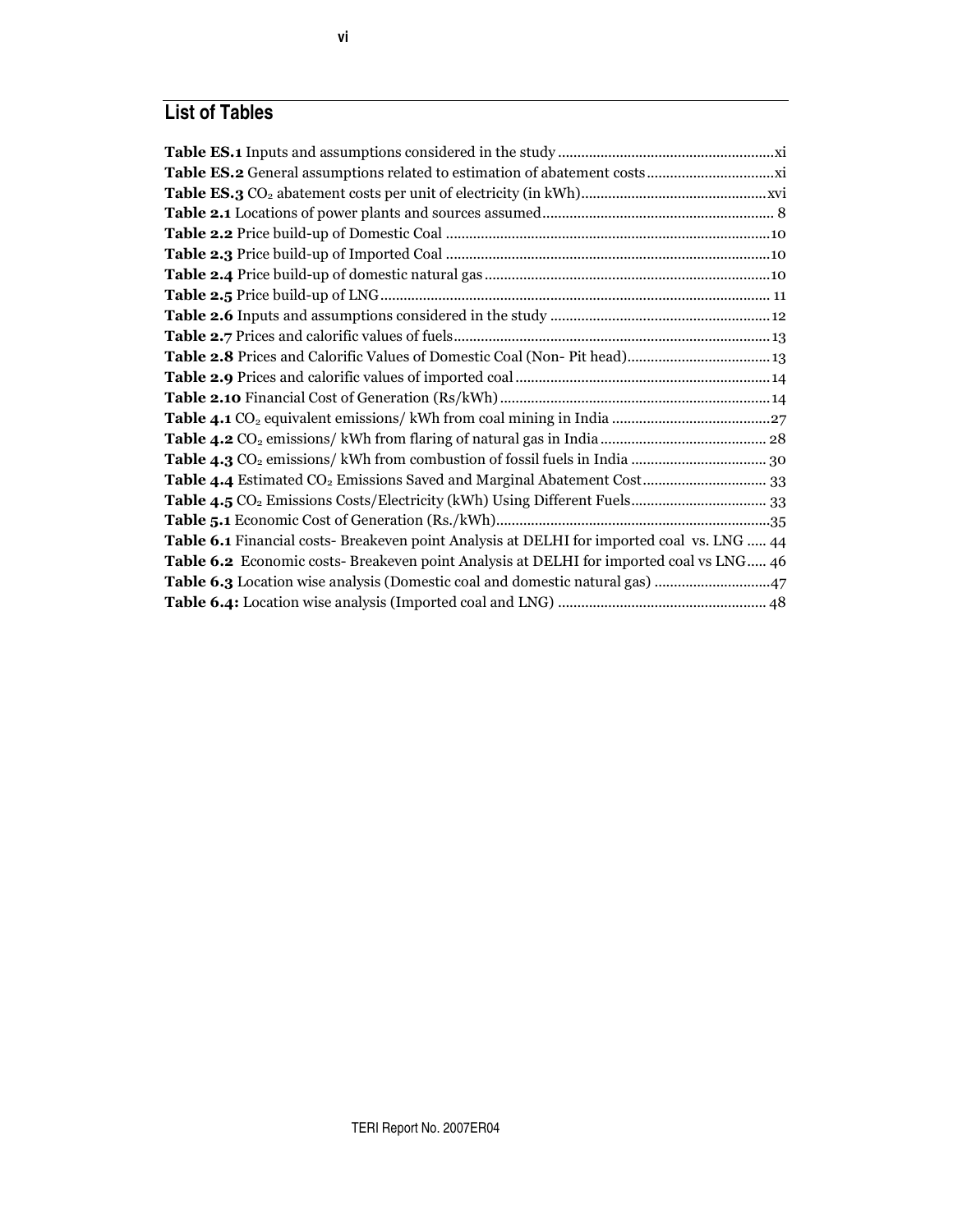# **List of Figures**

| Figure ES.4 Financial cost of generation taking Imported Coal at fob price USD 90/tonnexiv           |
|------------------------------------------------------------------------------------------------------|
| Figure ES.5 Financial cost of generation taking Domestic gas at APM price USD 2.4/MMBtu              |
|                                                                                                      |
| Figure ES.6 Financial cost of generation taking LNG at pooled price USD 4.33/MMBtu xv                |
|                                                                                                      |
| Figure ES.8 Economic cost of generation taking Imported Coal at fob price USD 90/tonne xix           |
| Figure ES.9 Economic cost of generation taking domestic gas at APM price USD 2.4/MMBtu               |
|                                                                                                      |
|                                                                                                      |
|                                                                                                      |
|                                                                                                      |
|                                                                                                      |
|                                                                                                      |
| Figure 3.2 Financial cost of generation taking Imported Coal at fob price USD 90/tonne  19           |
| <b>Figure 3.3</b> Financial cost of generation taking domestic gas at APM price USD 2.4/MMBtu        |
|                                                                                                      |
| Figure 3.4 Financial cost of generation taking LNG at pooled price USD 4.33/MMBtu 21                 |
| <b>Figure 4.1</b> Percentage Share of fuel mix in total electricity generating capacity (business as |
|                                                                                                      |
|                                                                                                      |
|                                                                                                      |
| <b>Figure 5.2</b> Economic cost of generation taking Imported Coal at fob price USD 90/tonne 37      |
| <b>Figure 5.3</b> Economic cost of generation taking domestic natural gas at APM price 38            |
|                                                                                                      |
|                                                                                                      |
|                                                                                                      |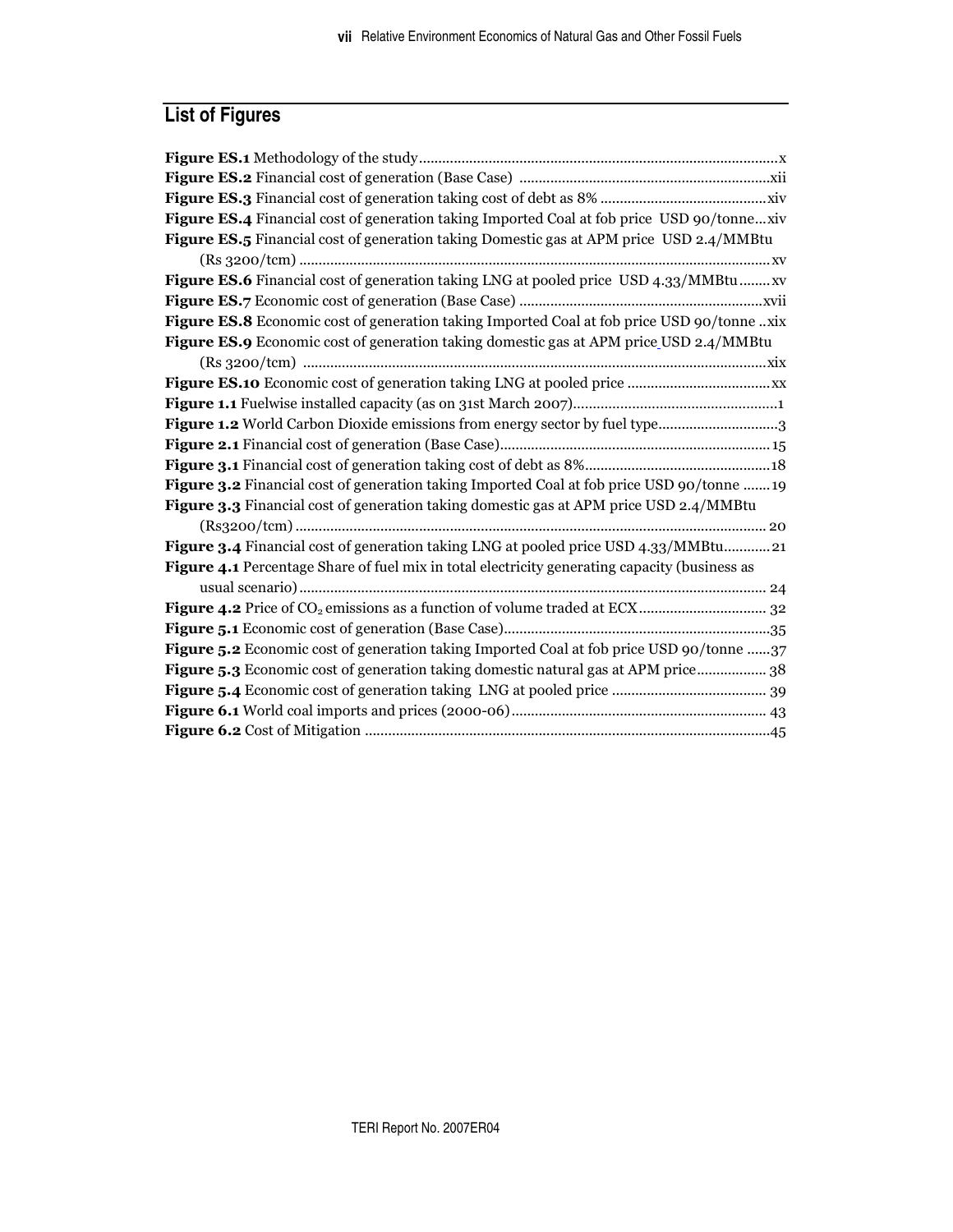# **ES.1 Relevance of study**

The Indian power sector faces substantial shortages. In FY 2006-07, the all-India energy and peak shortages in the country were  $9.9\%$  and  $13.5\%$  respectively. The situation is expected to worsen, as the electricity demand is likely to almost double<sup>1</sup> in 2021-22 as compared to present level. To bridge the existing demand supply gap and to take care of the growing demand, India needs to invest heavily in the requisite power generation capacity. Coal, at present, dominates the total installed capacity in the country  $(54%)$ , with natural gas being a distant third (10%). Such a dominance of coal is expected to continue based on the present policy. For instance, of the total capacity addition of 68, 869 MW planned during the Eleventh Five Year Plan period, 70% is presently estimated to be coal and lignite based and hydro (23%), natural gas (3%), nuclear ( $5\%$ ) accounting for the rest.

As per estimates, domestic coal reserves are insufficient to support the planned coal based power generation capacity and hence the need for increasing imports. In fact, the import dependence has doubled during last 5 years. However, with the recent upsurge in the international coal prices, there are questions being raised on the availability of imported coal at reasonable prices. Therefore, it is imperative for the country to explore other options for adding the huge power generation capacity.

Considering the present limitations in increasing nuclear power generation capacity and renewable power to a sizeable extent, option of natural gas based power generation needs serious consideration. Notwithstanding decline in APM gas availability, there is an expected increase in the supply of natural gas, primarily from the recent gas finds in the Krishna Godavari (KG) Basin. Attempts are also being made to increase imports of Liquefied Natural Gas (LNG) in the country.

Another crucial aspect for diversifying India's power generation basket is the need to move towards a cleaner source of energy. According to the Fourth Assessment Report (2007) of the Intergovernmental Panel on Climate Change (IPCC) it is "unequivocal" that Earth's climate is warming. The main cause of this increasing threat to global environment is increasing concentration of greenhouse gases (GHGs). Carbon dioxide  $(CO<sub>2</sub>)$  is the most abundant anthropogenic (human-caused)

<sup>1</sup> 1.76 times the existing level of electricity demand in 2006-07

TERI Report No. 2007ER04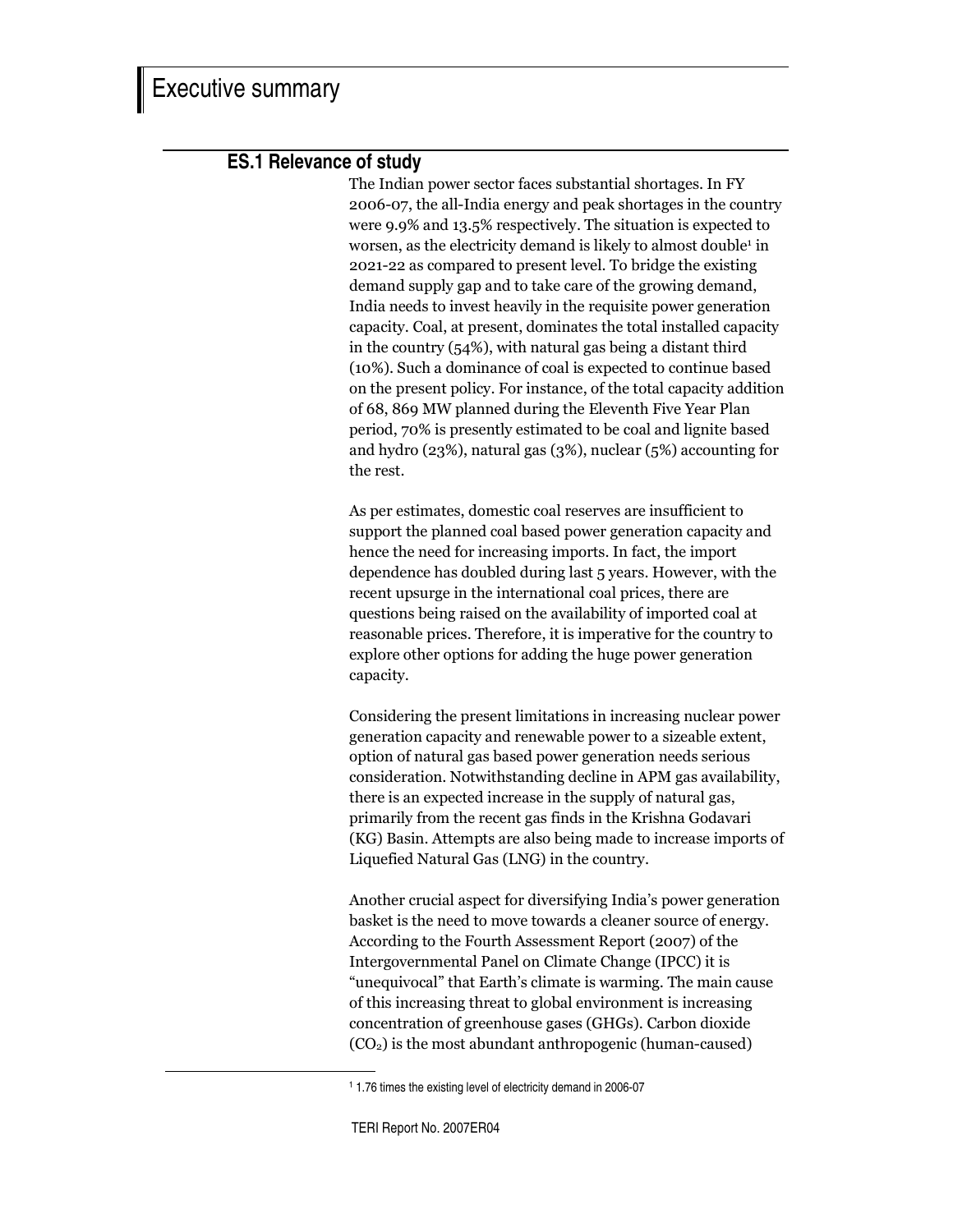**ix** Relative Environment Economics of Natural Gas and Other Fossil Fuels

GHG in the atmosphere. In view of recent increase in atmospheric concentration of  $\mathrm{CO}_2$  at a rate of about 0.5 percent per year, and that anthropogenic emissions of  $\mathrm{CO}_2$  result primarily from the extraction and combustion of fossil fuels for energy, there is an urgent need to not only decrease use of carbon emitting fuels like coal but also to encourage use of cleaner fuels like natural gas. Natural Gas is considered a more environmentally benign fuel as it emits  $60\%$  lesser  $CO<sub>2</sub>$  than that emitted by coal. The power sector needs to appreciate that future lies in a low-carbon economy and promotion of natural gas/LNG is important not only from energy security point of view but also from environmental point of view.

The report attempts to examine the prospects of natural gas (domestic and LNG) as a fuel for power generation vis-à-vis coal (domestic and imported). Increasing the use of natural gas for power sector has been impeded by the relatively higher financial cost of natural gas vis-à-vis coal. This problem has been compounded by the poor financial health of State Electricity Boards (SEBs). However, the problem of increase in anthropogenic emissions of  $CO<sub>2</sub>$  now warrants consideration of new dimensions. The report not only focuses on the relative financial costs of different fuels for power generation but also attempts to internalise the carbon abatement costs to evaluate the long term economic impact of different fuel options.

# **ES.2 Methodology and assumptions**

The report focuses on four fuel options for the Indian power sector that are expected to meet a substantial chunk of power demand- domestic coal, imported coal, domestic natural gas, and, LNG.

Figure ES.1 summarizes the methodology adopted for the study. It is noteworthy to mention here that while estimating the cost of abatement, emissions during mining/production and during combustion of fuel at the power plant have been considered.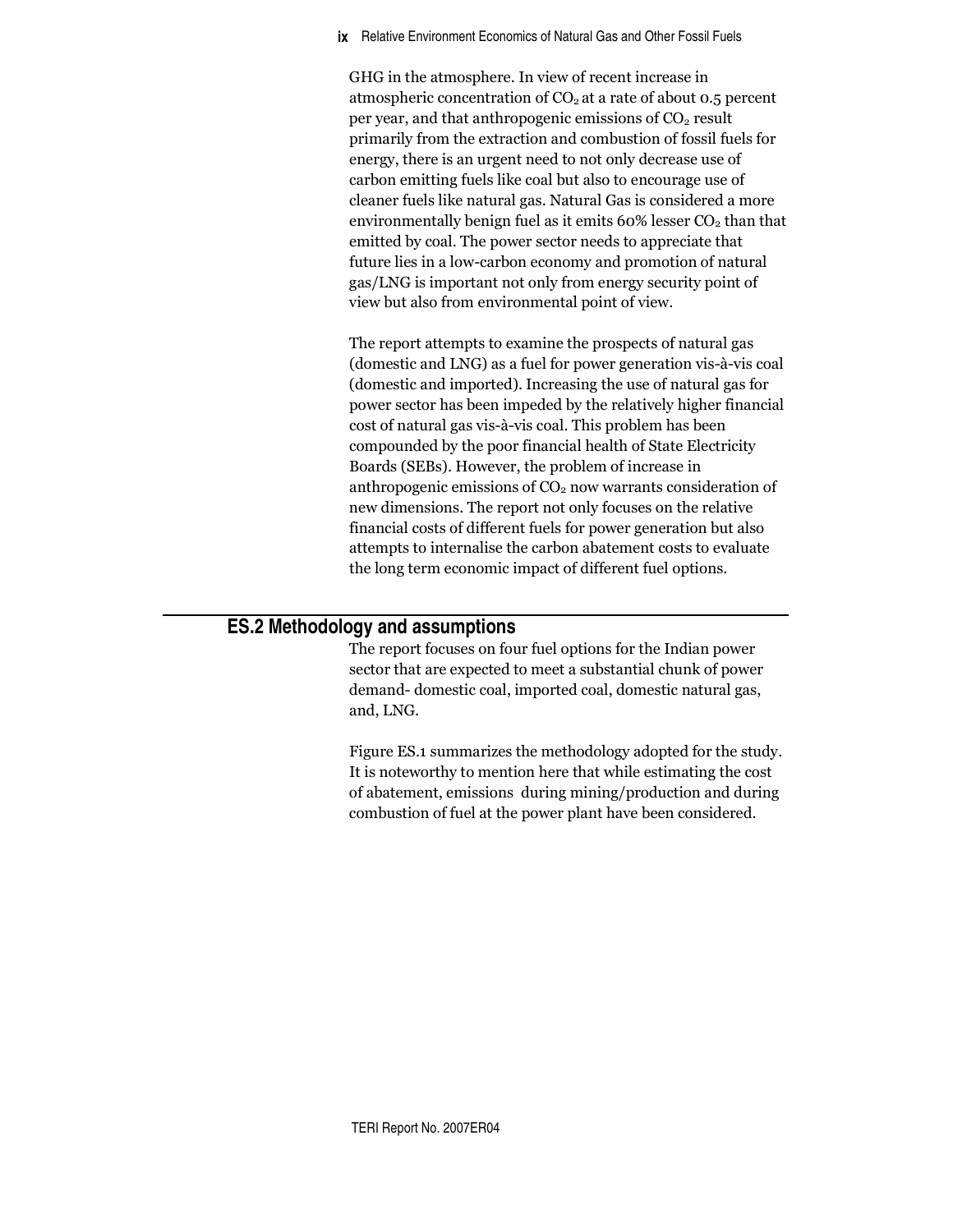

**Figure ES.1** Methodology of the study

## ES.2.1 Assumptions

ES.2.1.1 Locations of power plants and fuel-linkages

Given that Indian electricity sector is divided into 5 regions viz. North, South, East, West and North East, specific locations have been identified to cover all these regions. Further, depending on domestic availability and import options for different fuels, fuellinkages at each location are identified. These locations have also been identified so as to appreciate the relative economics of fuels and other non-financial factors. These locations are  $$ pithead, high demand centres, coastal locations and hinterlands.

#### ES.2.1.2 Fuel prices (Base case)

The price of domestic coal consumed in India varies according to its grade. For computing the prices for domestic coal at various locations, a simple average of prices, as given by the Ministry of Coal, for E & F coal grades<sup>2</sup> has been taken in the analysis. On the other hand, in case of imported coal, the Free on Board (fob) price of coal imported from Indonesia<sup>3</sup> i.e. USD 56.66/tonne<sup>4</sup> has been taken in Base Case. Price of domestic gas is taken as USD 4.2/MMBtu<sup>5</sup> (Rs.6710/tcm) in the base case while the price of LNG is considered to be USD 7.11 MMBtu<sup>6</sup>.

ES.2.1.3 General power plant characteristics

<sup>2</sup> E & F grade of coal is mostly used in Indian power stations

<sup>3</sup> In India, 70% of coal is being imported from Indonesia and rest from Australia and South

Africa, hence base case considers fob price of Indonesian coal.

<sup>4</sup> Indonesian Coal Price Index (ICI), Grade 2 coal considered. Prices as on 31 August 2007. Details available at http://www.coalindoenergy.com, accessed on 5<sup>th</sup> November 2007

<sup>5</sup> Price inclusive of royalty

<sup>&</sup>lt;sup>6</sup> www.blommberg.com, last accessed on 18th October 2007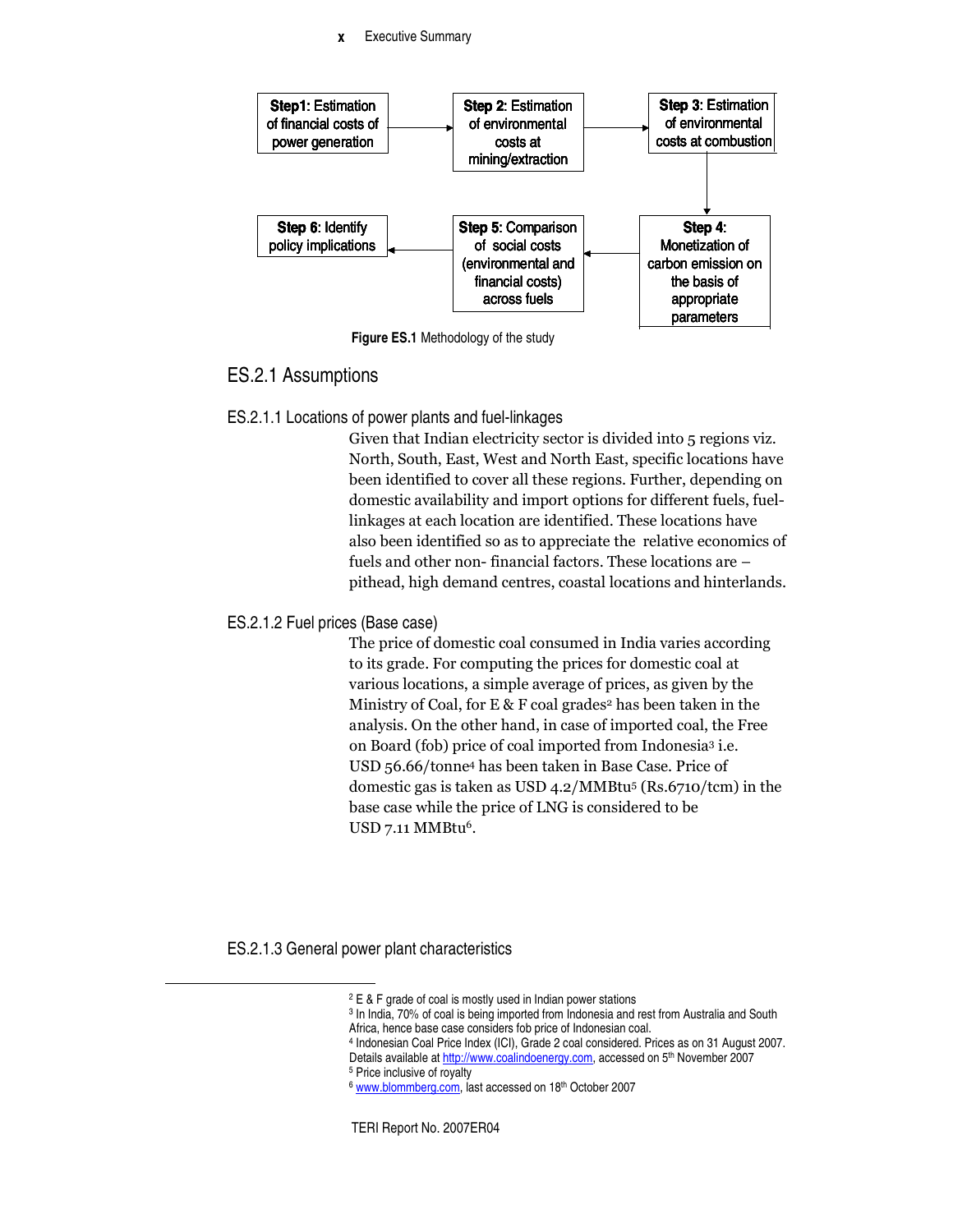#### Relative Environment Economics of Natural Gas and Other Fossil Fuels **xi**

Table ES.1 indicates the norms used for different technological options for determining per unit cost of generation.

| Element                                                  | <b>Units</b>   | Coal based power plant Gas based CCGT<br>(Domestic/Imported) (Domestic/LNG) |       |
|----------------------------------------------------------|----------------|-----------------------------------------------------------------------------|-------|
| Heat rate^                                               | kcal/kWh       | 2450                                                                        | 1850  |
| Efficiency <sup>^</sup>                                  | $\frac{0}{0}$  | 35                                                                          | 46    |
| Capital cost *                                           | Rs. Million/MW | 40                                                                          | 32    |
| PLF <sup>^</sup>                                         | $\frac{0}{0}$  | 80                                                                          | 80    |
| Auxiliary consumption <sup>^</sup>                       | (%)            | 9                                                                           | 3     |
| Life of plant *                                          | Years          | 30                                                                          | 20    |
| Discount factor (WACC)**                                 | $\frac{0}{0}$  | 13.30                                                                       | 13.30 |
| Cost of debt $\sim$                                      | $\frac{0}{0}$  | 13.00                                                                       | 13.00 |
| Cost of equity <sup>^</sup>                              | $\frac{0}{0}$  | 14.00                                                                       | 14.00 |
| Fixed operating cost (% of<br>capital cost) <sup>^</sup> | (%)            | 2.50                                                                        | 1.50  |

#### **Table ES.1** Inputs and assumptions considered in the study

SOUR CE S ^ Based on the Central Electricity Regulatory Commission (Terms and Conditions of Tariff) Regulations, 2004 available at http://cercind.gov.in/28032004/finalregulations\_terms&condition.pdf accessed during July 2007

^^ Current PLR ranges from 12.75% to 13.25%. The average of the same has been taken. Source: http://www.rbi.org.in/home.aspx accessed on 17th July 2007.

\* Based on discussion with Sector Experts

\*\* Based on debt-equity ratio of 70:30 as per CERC norms

#### ES.2.1.4 General assumptions related to estimation of abatement costs

To compute per unit  $\mathrm{CO}_2$  abatement cost for each fuel in step 2 & 3, i.e. at mining and combustion stage, specific assumptions are made regarding emission factors, conversion rate, etc as under (table ES.2).

|                                                            |                                          | <b>Domestic</b>  | Imported         | <b>Domestic</b>  |                  |
|------------------------------------------------------------|------------------------------------------|------------------|------------------|------------------|------------------|
| <b>Particulars</b>                                         | <b>Units</b>                             | coal             | coal             | gas              | <b>LNG</b>       |
| Methane emission factor during and<br>post mining          | $m^3CH_4/t$                              | 2.00             |                  |                  |                  |
| Conversion rate - volume of $CH4$ to<br>mass of $CH4$      | Ga/10 <sup>6</sup> m <sup>3</sup>        | 0.67             |                  |                  |                  |
| Specific coal consumption                                  | kg/kWh                                   | 0.65             |                  |                  |                  |
| Global warming potential                                   | CO <sub>2</sub><br>equivalent<br>methane | 23.00            |                  |                  |                  |
| Specific gas consumption                                   | scm/kWh                                  |                  |                  | 0.185            |                  |
| 1 cubic meter of gas                                       | Btu                                      |                  |                  | 35300.00         |                  |
| Emission factor during combustion                          | tC/TJ                                    | 26.13            | 25.80            | 15.30            | 15.30            |
| Conversion used during combustion                          | TJ/kcal                                  | $419 * 10$ (-11) | $419 * 10$ (-11) | $419 * 10$ (-11) | $419 * 10$ (-11) |
| Carbon oxidization factor^                                 | 1.00                                     | 1.00             | 1.00             | 1.00             | 1.00             |
| Conversion factor for converting C<br>into CO <sub>2</sub> | 44/12                                    | 3.67             | 3.67             | 3.67             | 3.67             |

SOURCE Literature related to global warming and GHG emissions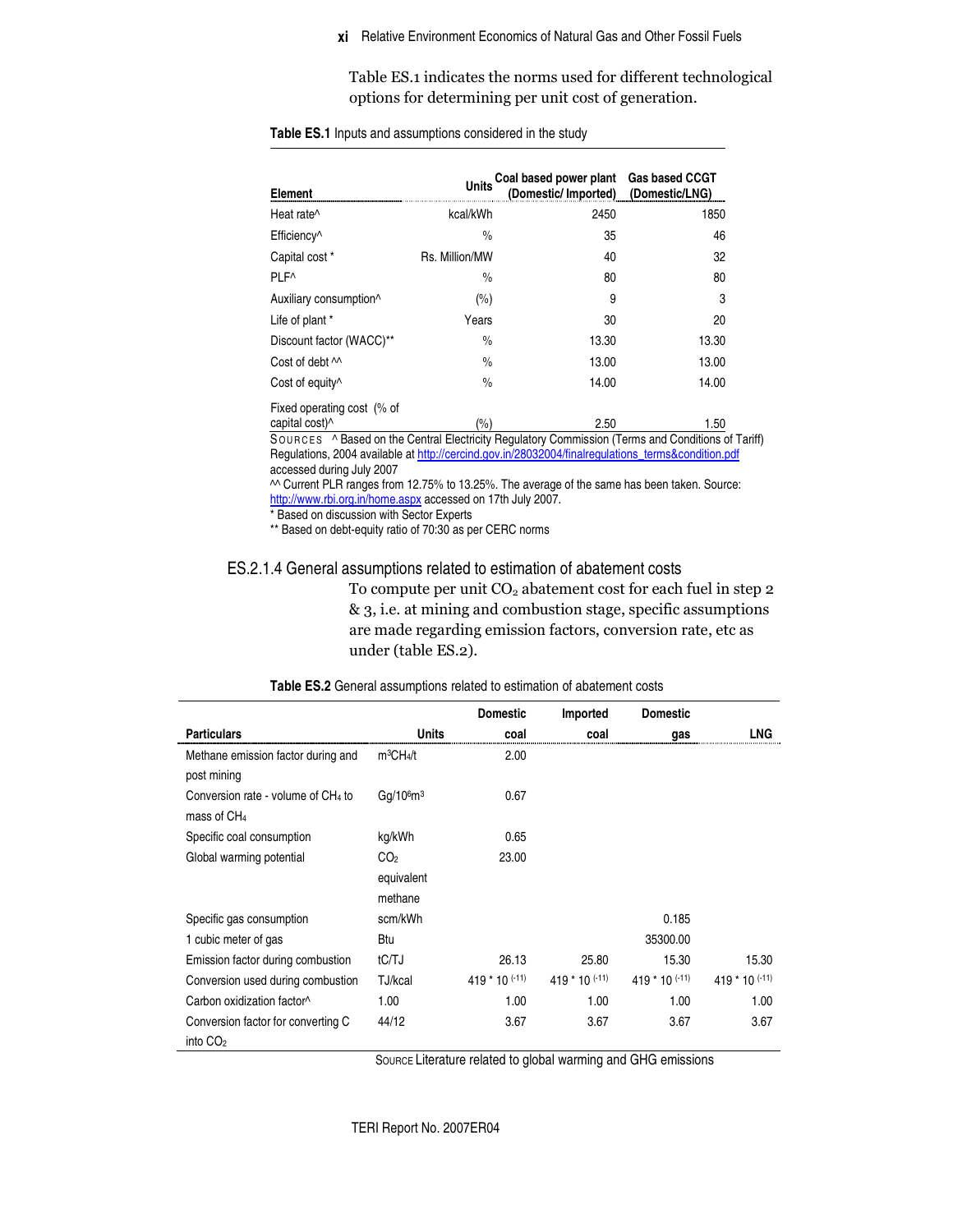#### xii Executive Summary

^ During the combustion of a fuel a small fraction of the carbon is not oxidised. This fraction is usually small (99-100% of carbon is oxidised) and so 100% oxidization of carbon is assumed.

# ES.3 Key findings of the study

# **ES.3.1 Financial cost results**

Figure ES.2 depicts the base case financial cost estimations.



Figure ES.2 Financial cost of generation (Base Case) SOURCE TERI's estimates

Following key conclusions emerge from the above analysis:

- Financial cost of power generation based on domestic coal has a definite advantage over that based on natural gas.
- A key determinant of relative financial costs of power generation is the share of freight charges in the total fuel cost and the basis adopted for freight charges. Consequently, cost of domestic coal based power generation at pithead is much lower than that at non-pithead locations.
- Imported coal, though having a higher calorific value  $\blacksquare$ is not as competitive as domestic coal due to its higher cost.
- Per unit cost of power generation using domestic natural gas/LNG is constant irrespective of location of the plant. This is because gas transmission charges, at present, are levied on postage stamp basis, implying uniform charge irrespective of the distance. This makes financial cost of domestic natural gas based power generation competitive at locations where domestic coal needs to be sourced from a long distance. Thus, if the transportation tariff methodology changes from postage based to distance linked then the financial economics may undergo a change.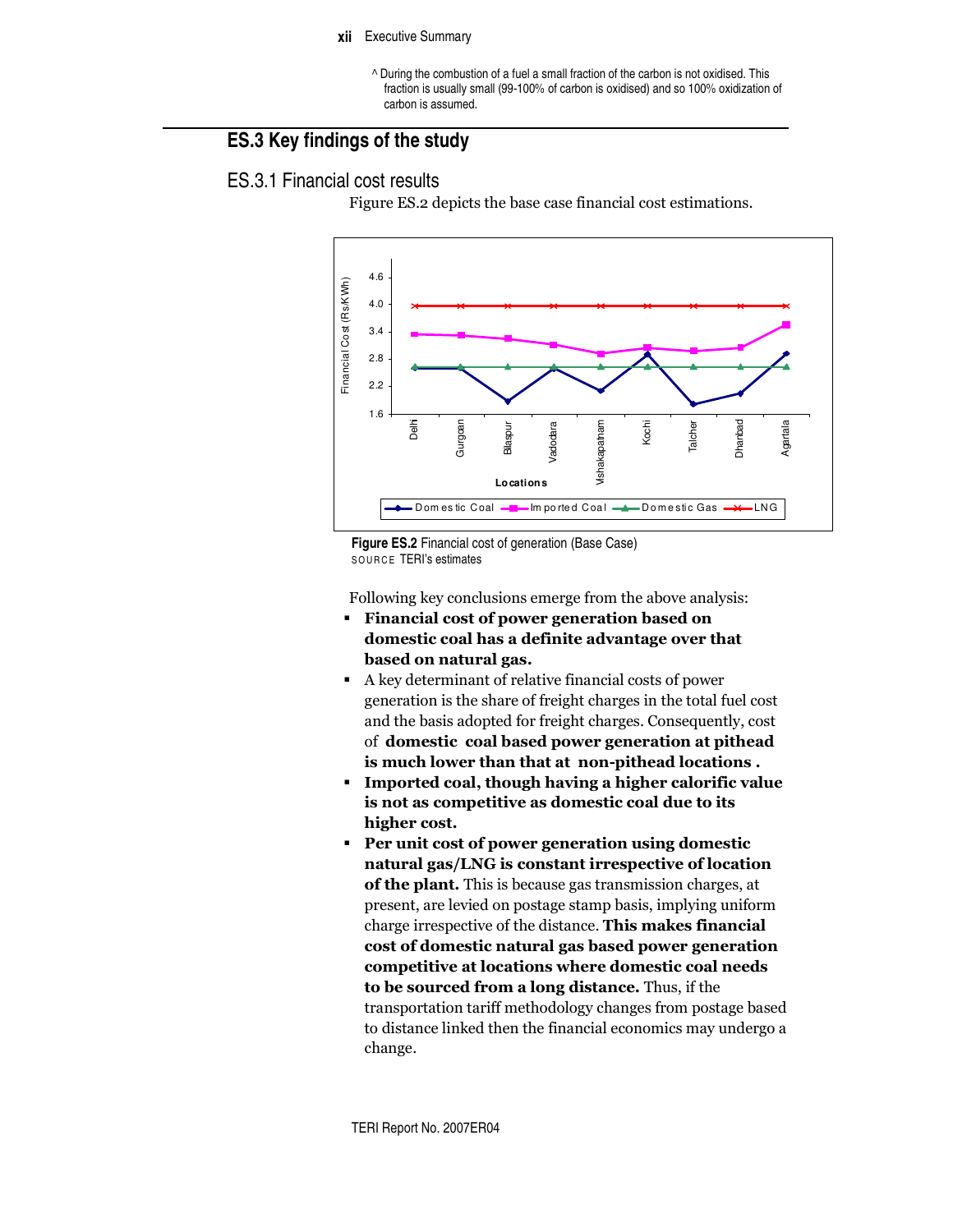**xiji** Relative Environment Economics of Natural Gas and Other Fossil Fuels

- As the price of LNG increases it loses its competitive edge over imported coal. In the Base Case, price of LNG is taken as USD7.11/MMBtu, which is reflective of the international spot market prices. At this price, cost of power generation is Rs 3.98/kWh, which is not competitive to that by imported coal. However, given the continuous hardening of the coal markets, LNG can become competitive vis-à-vis imported coal.
- Further, in case LNG is taken at pooled prices, it becomes a competitive option on financial cost basis itself.

#### ES.3.1.1 Financial scenario analysis-key results

Further, certain variables were varied to understand their impact on per unit financial cost of each fuel. The variables varied included, cost of debt (or rate of interest on debt) and fuel prices of natural gas, imported coal and LNG. Figure ES.3 to ES.6 summarises the changes in per unit financial cost of power generation with changes in above-mentioned variables. In figure ES.3 the cost of debt has been decreased from 13.30% to 8% to reflect the capability of promoters to be able to source debt at a lower rate of interest.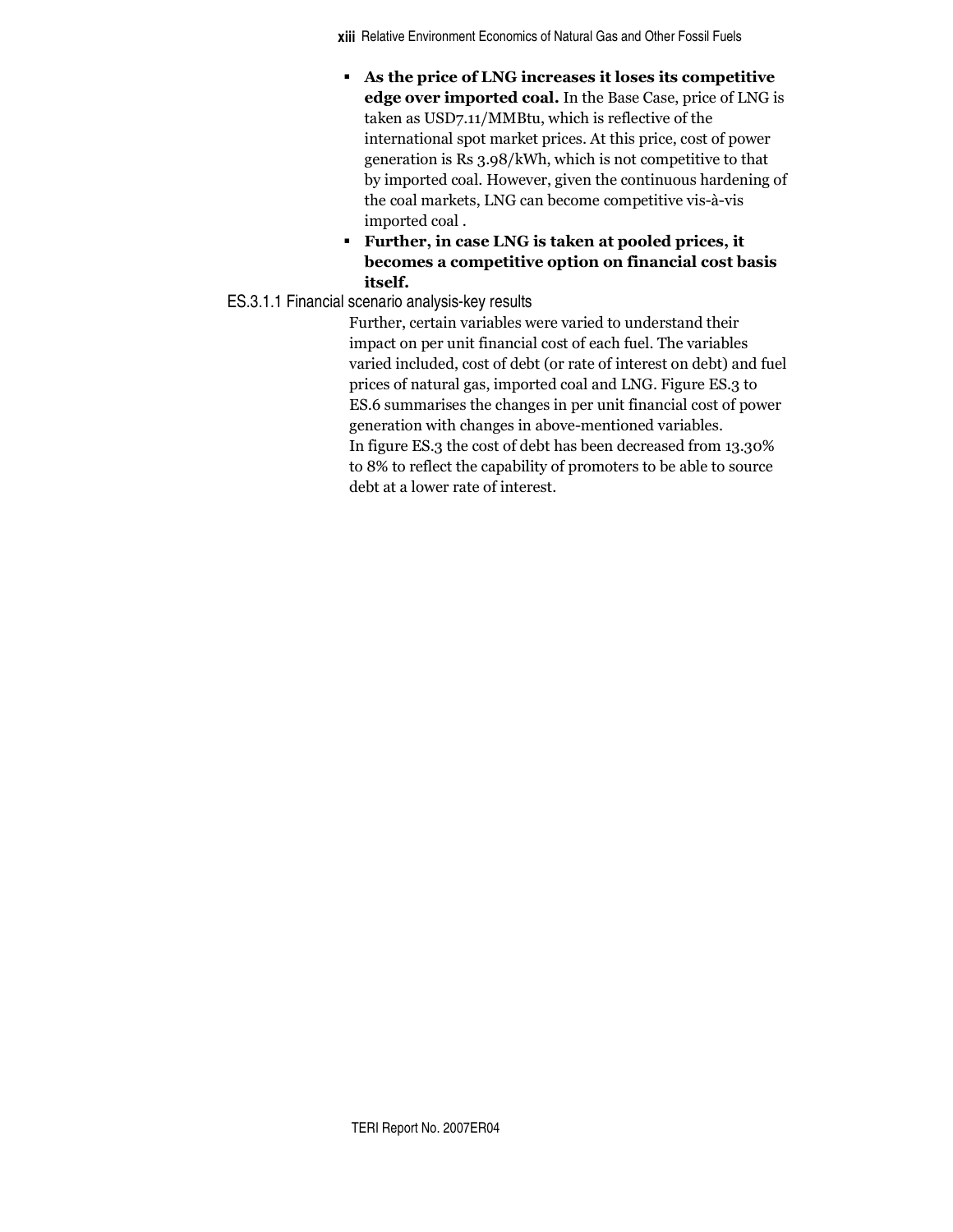

**Figure ES.3** Financial cost of generation taking cost of debt as 8% SOUR CE TERI's estimates

In the base case the price of imported coal is taken at USD 56.66/ tonne. However, to understand the sensitivity of financial cost of generation with higher coal prices (as is the current trend in international coal markets), under the alternate scenario the imported coal price is considered to be USD 90/tonne (Figure ES.4).





SOUR CE TERI's estimates

At present most of the gas being used in the power sector is APM (Administered Pricing Mechanism) gas. Natural gas under this mechanism is available at a subsidised price of USD 2.4/MMBtu (figure ES. 5). While under the base case the domestic natural gas price is taken as USD4.2/MMBtu, the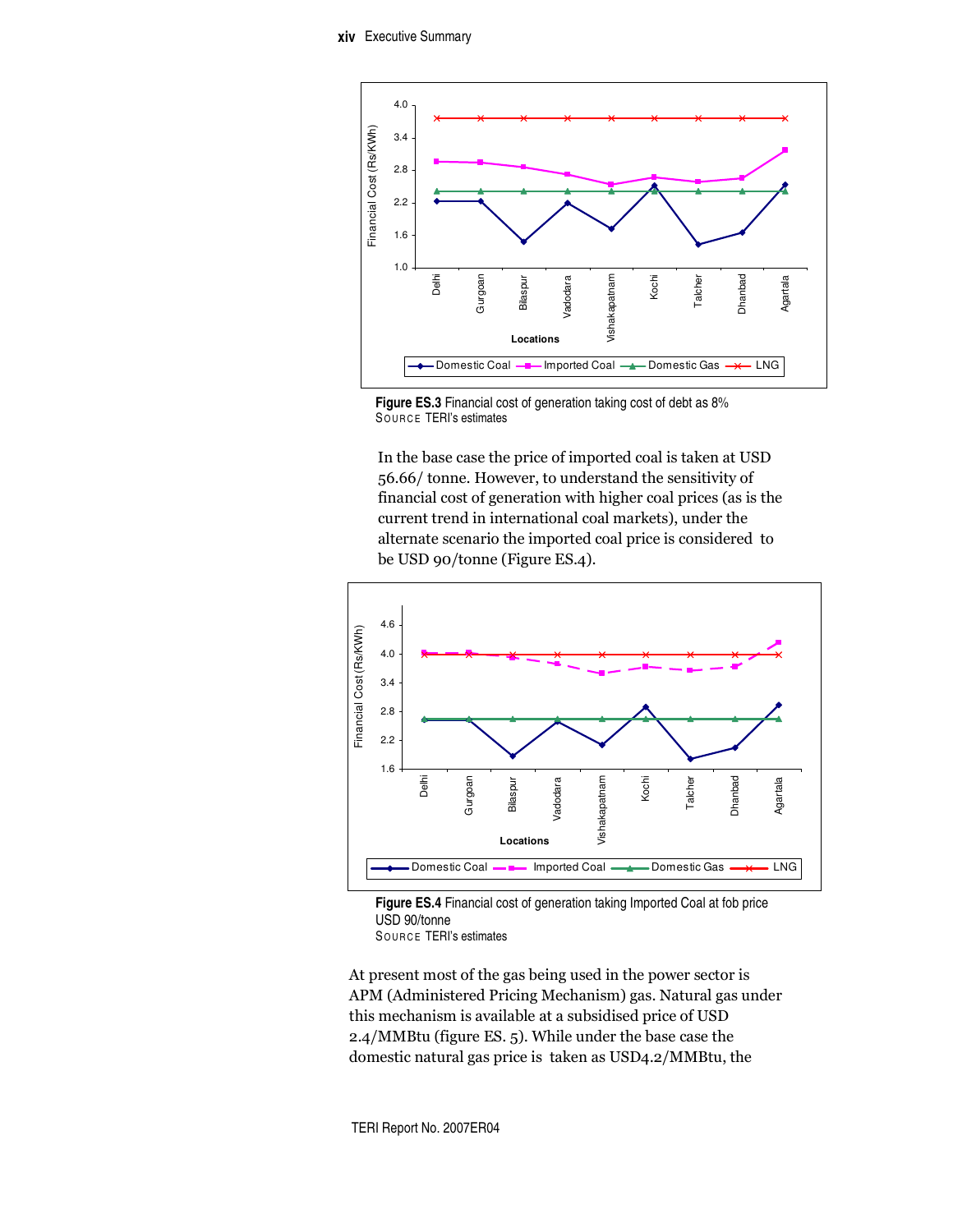price approved by the Government of India for the Reliance D6 block.



**Figure ES.5** Financial cost of generation taking Domestic gas at APM price USD 2.4/MMBtu (Rs 3200/tcm) SOUR CE TERI's estimates

Under the base case for LNG, price is taken to be USD 7.11/MMBtu, however recently the GoI has instructed pooling of prices of LNG being imported by Petronet LNG Limited at Dahej. The pooled price of LNG is around USD 4.33/MMBtu. The same has been considered in the alternate scenario (Figure  $ES.6$ ).



**Figure ES.6** Financial cost of generation taking LNG at pooled price USD 4.33/MMBtu SOUR CE TERI's estimates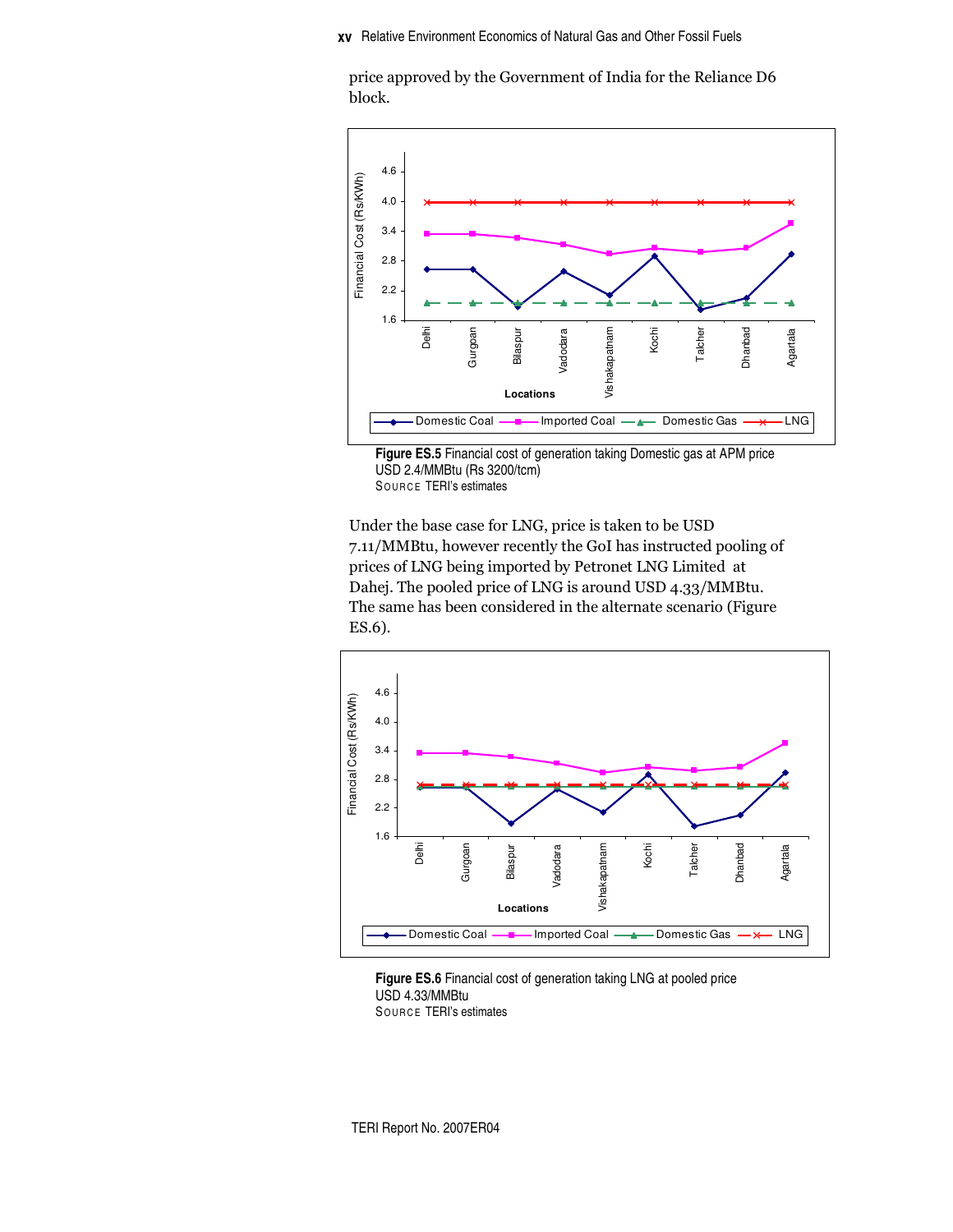#### Executive Summary **xvi**

The key findings from the financial cost scenarios are:

- If the cost of debt decreases and consequently the discount factor is lowered, domestic coal becomes clearly a preferable option vis-à-vis all other fuels excepting for imported coal at coastal locations
- " If imported coal is priced at USD 90/tonne as against USD 56.66/tonne LNG becomes competitive vis-à-vis imported coal at demand centres.
- **If domestic gas is priced at existing APM price** i.e. Rs 3200/tcm, it becomes the preferable option at most locations excepting pitheads where it is still more economical to use domestic coal.
- If LNG is available at the currently pooled price, LNG becomes preferable to imported coal at all locations and is at par with market priced domestic gas.
- Domestic coal and domestic gas will always be preferable to other fuels for power generation. However due to problem in their availability, **there arises a** need for choice between imported gas (LNG) and imported coal which will depend very significantly on the way prices for these fuels move in the international market.

#### ES.3.2 Economic cost analysis and results

To arrive at the economic costs, the per unit  $\rm CO_2$  abatement costs for each fuel is computed and added to the per unit financial cost of power generation.  $CO<sub>2</sub>$  abatement cost for each fuel is computed at both mining and combustion points. Table ES.3 summarises the  $CO<sub>2</sub>$  abatement costs for each fuel.

#### **Table ES.3** CO<sub>2</sub> abatement costs per unit of electricity (in kWh)

|                        |                       |                              | Imported          | <b>Domestic</b>    |                   |
|------------------------|-----------------------|------------------------------|-------------------|--------------------|-------------------|
|                        |                       | Domestic coal                | coal based        | natural gas        | <b>LNG based</b>  |
| <b>Particulars</b>     | Unit                  | based plant                  | plant             | based plant        | plant             |
| <b>Total Emissions</b> |                       |                              |                   |                    |                   |
| Mining/extraction      | tCO <sub>2</sub> /kWh | $20.10 * 10^{(-6)}$          | N.A.              | $3.00 * 10^{(-6)}$ | N.A.              |
| Combustion of fuels    | tCO <sub>2</sub> /kWh | $983 * 10^{(-6)}$            | $970 * 10^{(-6)}$ | 435 $*$ 10 $(-6)$  | $435 * 10^{(-6)}$ |
| <b>Total Emissions</b> | tCO2/kWh              | 1003.00 * 10 <sup>(-6)</sup> | $970 * 10$ (-6)   | $438 * 10^{(-6)}$  | 435 $*$ 10 $(-6)$ |
| Cost of Emissions      |                       |                              |                   |                    |                   |
| Price of CFR           | Euro/tCO <sub>2</sub> | 23.46                        | 23.46             | 23.46              | 23.46             |
| Price of CER           | Rs/tCO <sub>2</sub>   | 1329.70                      | 1329.70           | 1329.70            | 1329.70           |
| Mining/Extraction      | Rs/kWh                | 0.027                        | ΝA                | 0.005              | <b>NA</b>         |
| Combustion of fuels    | Rs/kWh                | 1.305                        | 1.29              | 0.578              | 0.578             |
| Cost of Abatement      | Rs/kWh                | 1.332                        | 1.29              | 0.583              | 0.578             |

SOURCE TERI's estimates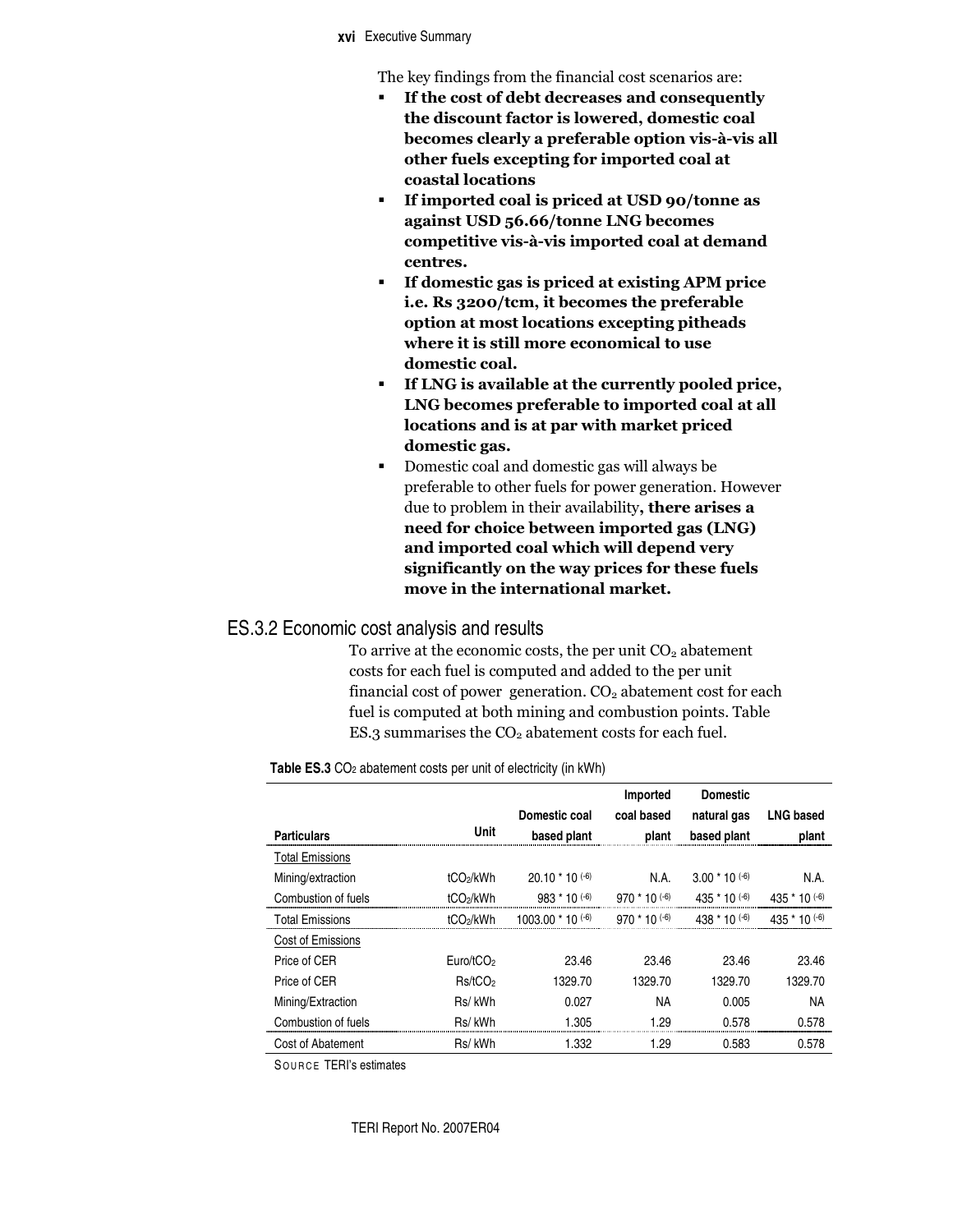Relative Environment Economics of Natural Gas and Other Fossil Fuels **xvii**

When economic costs are considered, i.e. after inclusion of abatement costs of CO $_{\rm 2}$  emissions, gas based generation improves its competitiveness vis-àvis coal based power. This is primarily because of higher abatement cost for coal based power generation units. Inclusion of  $\mathrm{CO}_2$  abatement costs increases economic cost of power generation on an average by 57% and 41% in case of domestic coal and imported coal respectively, while the increase in economic cost of power generation using environmentally friendly fuels like domestic natural gas and LNG, is relatively  $\,$ lower percentage i.e. 22% and 15% respectively. Figure ES.7 summarises the base case for economic cost of generation for each fuel.



**Figure ES.7** Economic cost of generation (Base Case) SOURCE TERI's estimates

The following points emerge from the base case analysis after inclusion of abatement costs:

- Cost of power generation increases with inclusion of CO<sub>2</sub> abatement costs. The cost increases by a greater percentage in case of coal as compared to natural gas. Abatement costs form on an average 36.2% and 18.3% of economic cost in case of domestic coal and domestic natural gas, respectively.
- Pithead coal based power generation is one of the cheapest options considered. At locations other than pithead, domestic natural gas turns out to be most favourable.
- Although even after incorporating the abatement costs pithead coal based power generation is competitive to natural gas based generation, its competitiveness has decreased substantially compared to financial costs.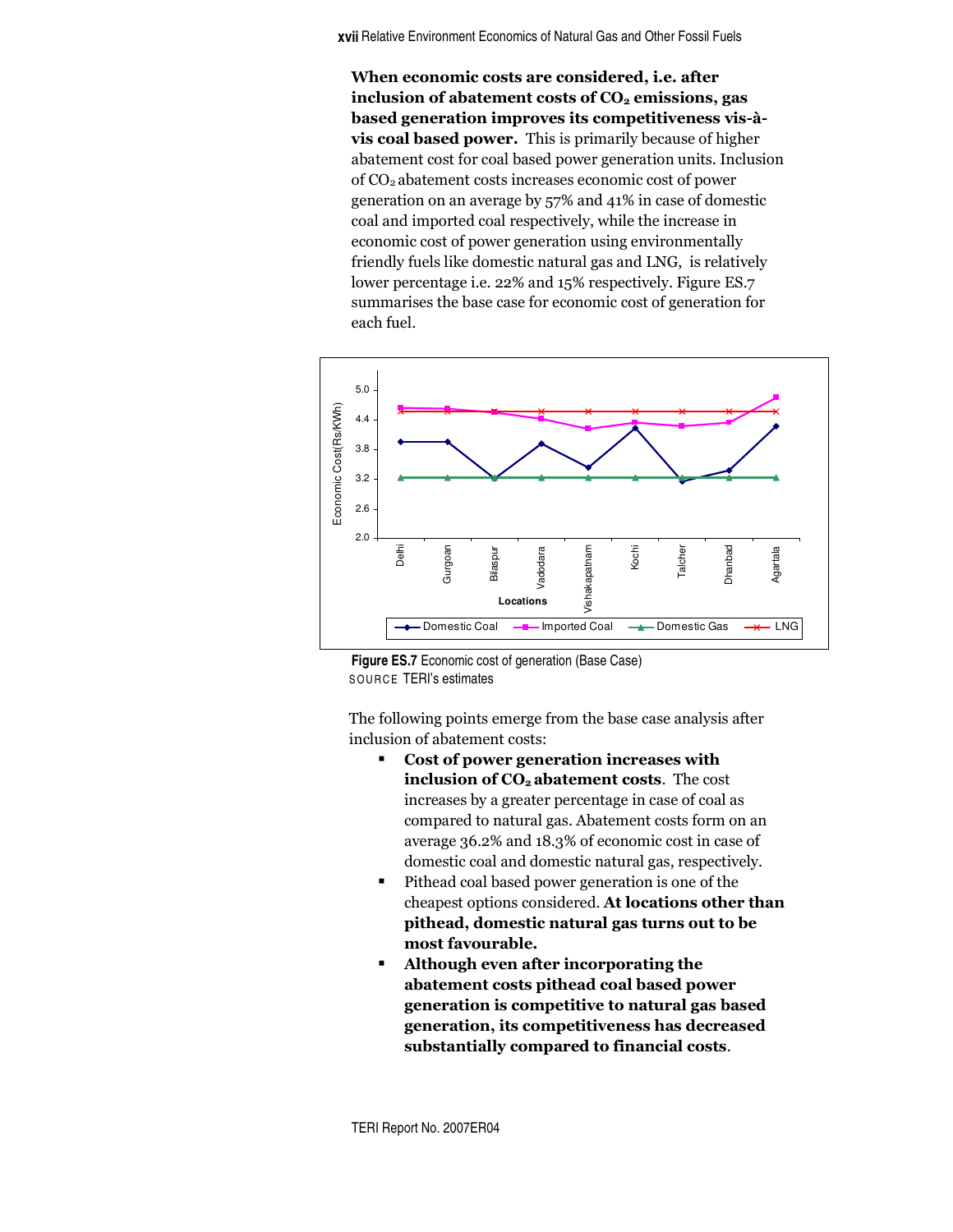Executive Summary **xviii**

- " LNG becomes competitive vis-à-vis imported coal taking into consideration the abatement costs 7. Abatement costs form on an average 29% of economic cost in case of imported coal and 12.6% in case of LNG.
- LNG though has a higher per unit economic cost of generation; it becomes competitive at interior locations where imported coal needs to be **transported over a long distance** . This is primarily on account of high incidence of domestic freight in the total fuel cost.

### ES.3.2.1 Economic costs scenario analysis-key results

Power generation is significantly impacted by price of fuels. Therefore, to account for wide variations/volatility and likely range of the prices of fuels, different price scenarios have been considered to view their impact on per unit economic cost of generation. Scenarios developed include:

- Imported coal at fob price USD 90/tonne
- Domestic natural gas at APM price Rs 3200/tcm (USD  $2.4/MM$ Btu)
- LNG at pooled price USD 4.33/MMBtu

Figure ES.8 to ES.10 summarises the changes in per unit economic cost of generation in case of different scenarios.

 $7$  Economic cost is inclusive of  $CO<sub>2</sub>$  abatement cost.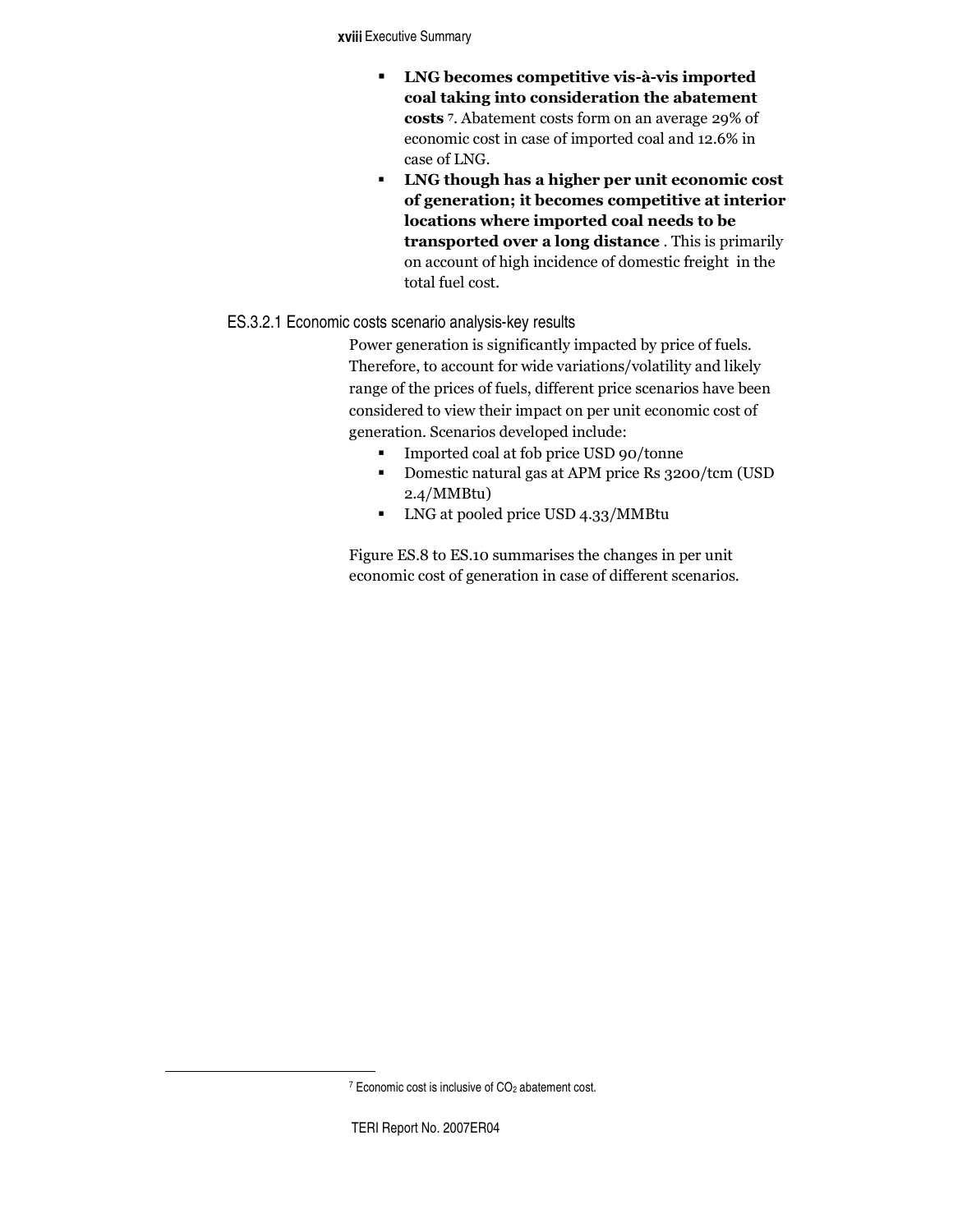



SOURCE TERI's estimates



**Figure ES.9** Economic cost of generation taking domestic gas at APM price USD 2.4/MMBtu (Rs 3200/tcm) SOURCE TERI's estimates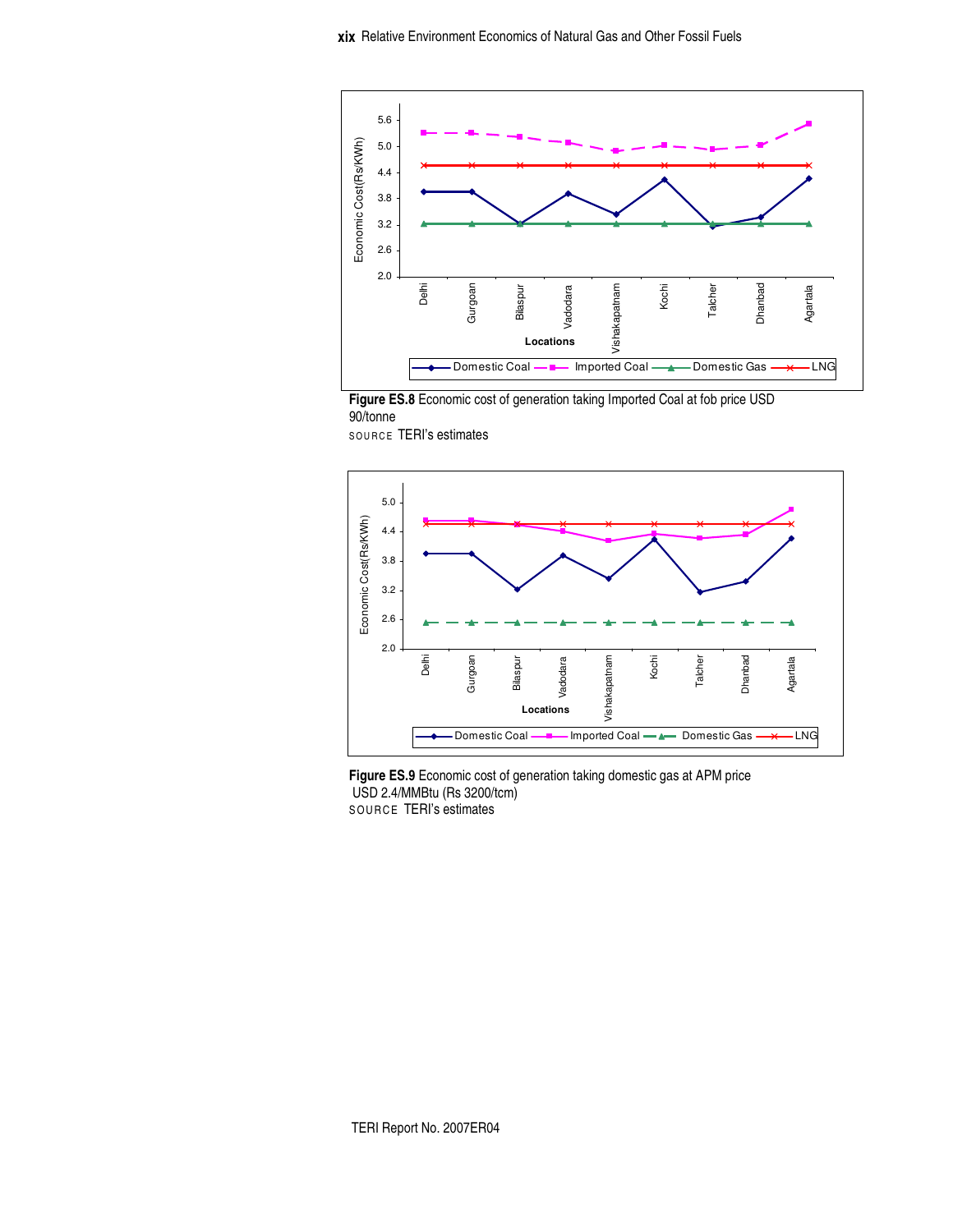

**Figure ES.10** Economic cost of generation taking LNG at pooled price SOURCE TERI's estimates

The key results after undertaking such an exercise are presented below:

- " Power generation based on domestic coal no longer remains the cheapest option after inclusion of abatement costs except at pitheads. On the other hand, market priced natural gas becomes the most favourable option for power generation at all locations excepting pitheads.
- **At pithead, domestic coal based power** generation continues to be the cheapest.
- LNG no longer remains the costliest fuel for power generation at USD 7.11/MMBtu. It becomes favourable at demand centres and at interior locations. At all other locations it competes with the imported coal based generation as inclusion of abatement cost increases the economic cost of imported coal based power generation by 41%.
- In the alternate scenario where LNG is considered at the pooled price, it becomes *favourable* to domestic coal at all locations, **excepting pitheads** and competes with domestic natural gas at all locations. Under this situation, imported coal at USD56.66/tonne becomes the costliest fuel for power generation.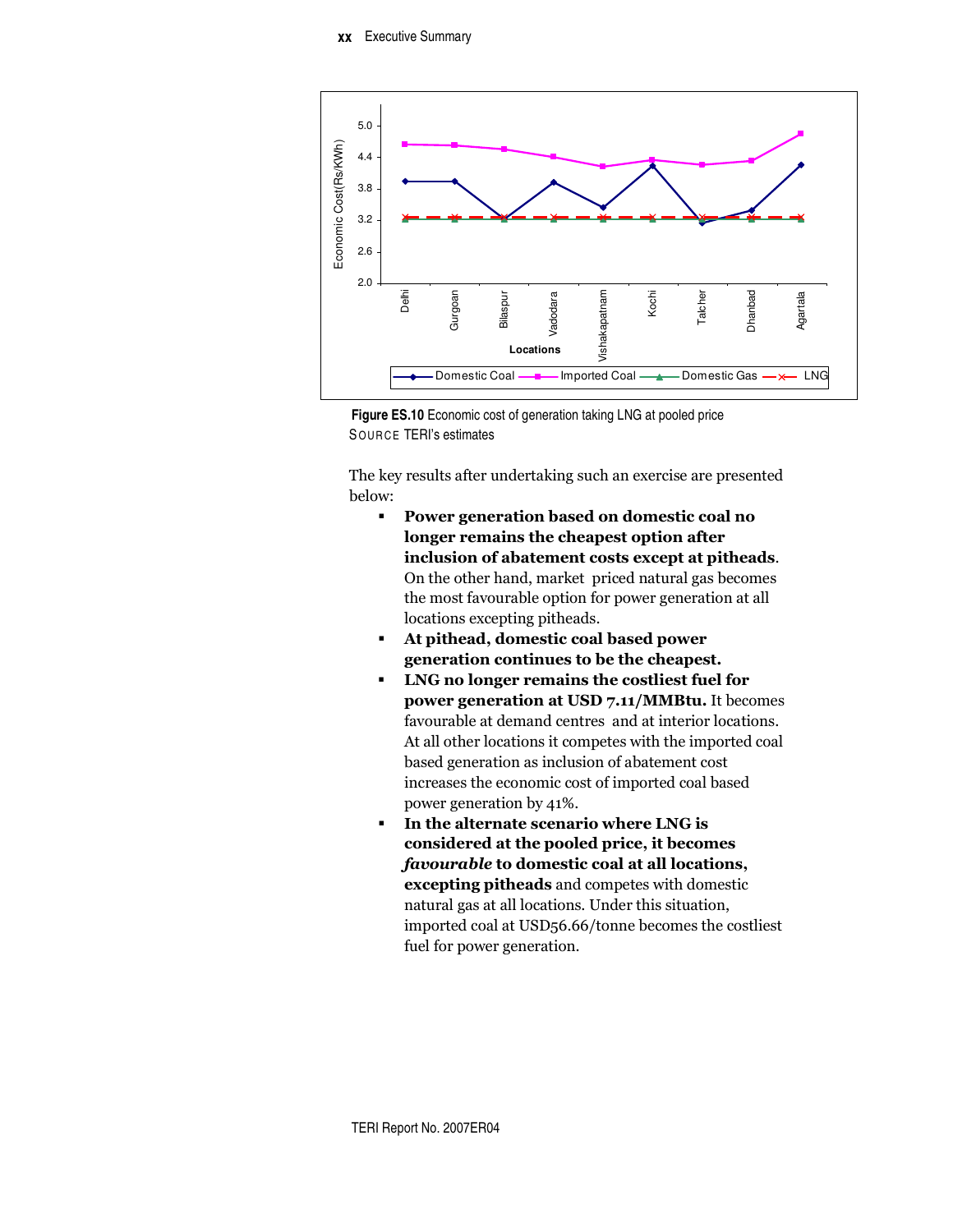#### **ES.4 Recommendations and value proposition by study**

They key recommendations that emerge from the study are as follows:

- In the long-term to meet the power requirements, India needs to diversify its energy resources and focus not only coal but also on natural gas. Use of these fuels for power generation is dependent on their relative financial costs.
	- Coal based power generation at pithead turns out to be the cheapest and hence should be continued to utilize domestic coal resources.
	- At demand centres and interior locations in the country, domestic natural gas based power generation turns out to be favourable compared to that based on coal. Thus, natural gas based power generation should be encouraged at these locations.
- With the resource constraint of domestic coal and domestic natural gas; the prospect of steep increase in imported coal prices and the need to diversify power mix to ensure energy security, LNG requires serious consideration in the Indian long term planning for power generation. Hence, efforts need to be made, on an urgent basis, to ensure long- term availability of the fuel and strike long- term LNG deals.
- A policy push also needs to be given to promote LNG similar to that given to imported coal. For instance, similar to Ultra Mega Power Projects (UMPPs) planned on imported coal; UMPPs based on LNG can also be planned.
- Considering the importance of mitigating CO<sub>2</sub> emissions arising from power generation, it is recommended that  $\cos t$  of abatement of  $\rm CO_2$  be internalised for the purpose of evaluating economics of generating power based on different fuels at the locations under consideration.
- There are close linkages between energy and environment and this need to be reflected in the policy. Comprehensive energy and environment-linked policy would lead to not only economic benefits but also reduce pollution and  $\mathrm{CO}_2$  emissions. Such a holistic approach has become even more relevant today than ever before because of the increasing concerns about GHG emissions and the consequent implications for climate change.

To achieve the above necessitates collective action from all concerned stakeholders relating to power generation to make India a low carbon economy. However, the first step towards achieving this is a requisite policy framework to create an enabling environment for power and oil and gas industry to further this agenda. Box ES.1 summarises value proposition for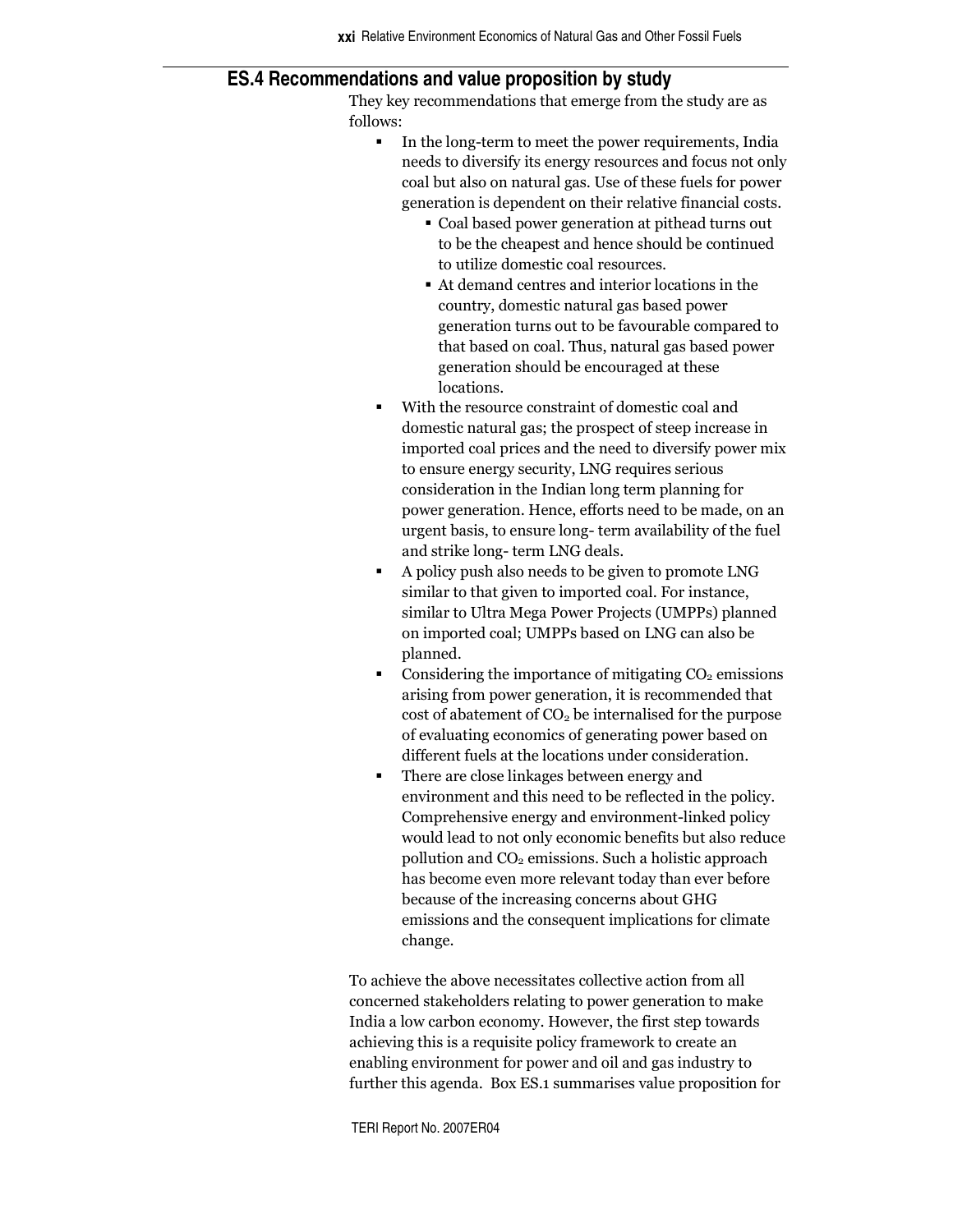#### Executive Summary **xxii**

each stakeholder namely policy makers, oil & gas sector and power sector so as to ensure that the above recommendations are implemented.

**Box ES.1** Recommendations and value proposition of the study

| <b>Policymakers</b> |                                                                                                                                                                             |
|---------------------|-----------------------------------------------------------------------------------------------------------------------------------------------------------------------------|
|                     | Tax distortions on cleaner fuels (natural gas) need to be corrected urgently. Cleaner                                                                                       |
|                     | fuel should attract lower taxes as compared to other fuels. One such intervention<br>could be to give natural gas the declared goods status.                                |
| $\bullet$           | Similar to UMPPs based on imported coal, a policy needs to be devised for promoting<br><b>LNG based UMPPs</b>                                                               |
| $\bullet$           | To enhance energy security of the country strong policy push is required to ensure<br>diversification of the fuel mix for power generation. Although dependence on domestic |
|                     | fuels is expected to continue with domestic coal dominating the fuel mix; for all                                                                                           |
|                     | incremental fuel requirements LNG should be promoted vis-à-vis imported coal.                                                                                               |
|                     | Considering the adverse impact of GHG emissions and the need for low carbon                                                                                                 |
|                     | economy, abatement cost for CO <sub>2</sub> emissions should be considered while evaluating                                                                                 |
|                     | relative economics of fuels for power generation.                                                                                                                           |
| $\bullet$           | Forms of energy and environment are closely related. Therefore, while formulating any                                                                                       |
|                     | energy policy environmental implications should be duly accounted for                                                                                                       |
|                     | Oil and gas Industry                                                                                                                                                        |
|                     | Recognizing natural gas a cleaner fuel and the need to limit CO <sub>2</sub> emissions the oil and                                                                          |
|                     | gas industry need to make concerted efforts with the concerned authorities to have a                                                                                        |
|                     | suitable policy framework promoting natural gas for power generation.                                                                                                       |
| $\bullet$           | Requisite infrastructure, LNG terminals, transmission and distribution pipelines for                                                                                        |
|                     | natural gas need to be developed on an urgent basis by the industry.                                                                                                        |
| $\bullet$           | Tie up supplies for LNG based on demand estimates including power generation                                                                                                |
|                     | <b>Power Industry</b>                                                                                                                                                       |
|                     | Domestic Coal being most favorable at pithead locations, its usage at these locations                                                                                       |
|                     | should be continued.                                                                                                                                                        |
|                     | Besides GHG emissions, coal based generation also has adverse local health impacts                                                                                          |
|                     | attached. This discourages its use in big cities having high population and large power                                                                                     |
|                     | demand. Hence, in such cities usage of cleaner fuels such as natural gas should be<br>promoted.                                                                             |
|                     |                                                                                                                                                                             |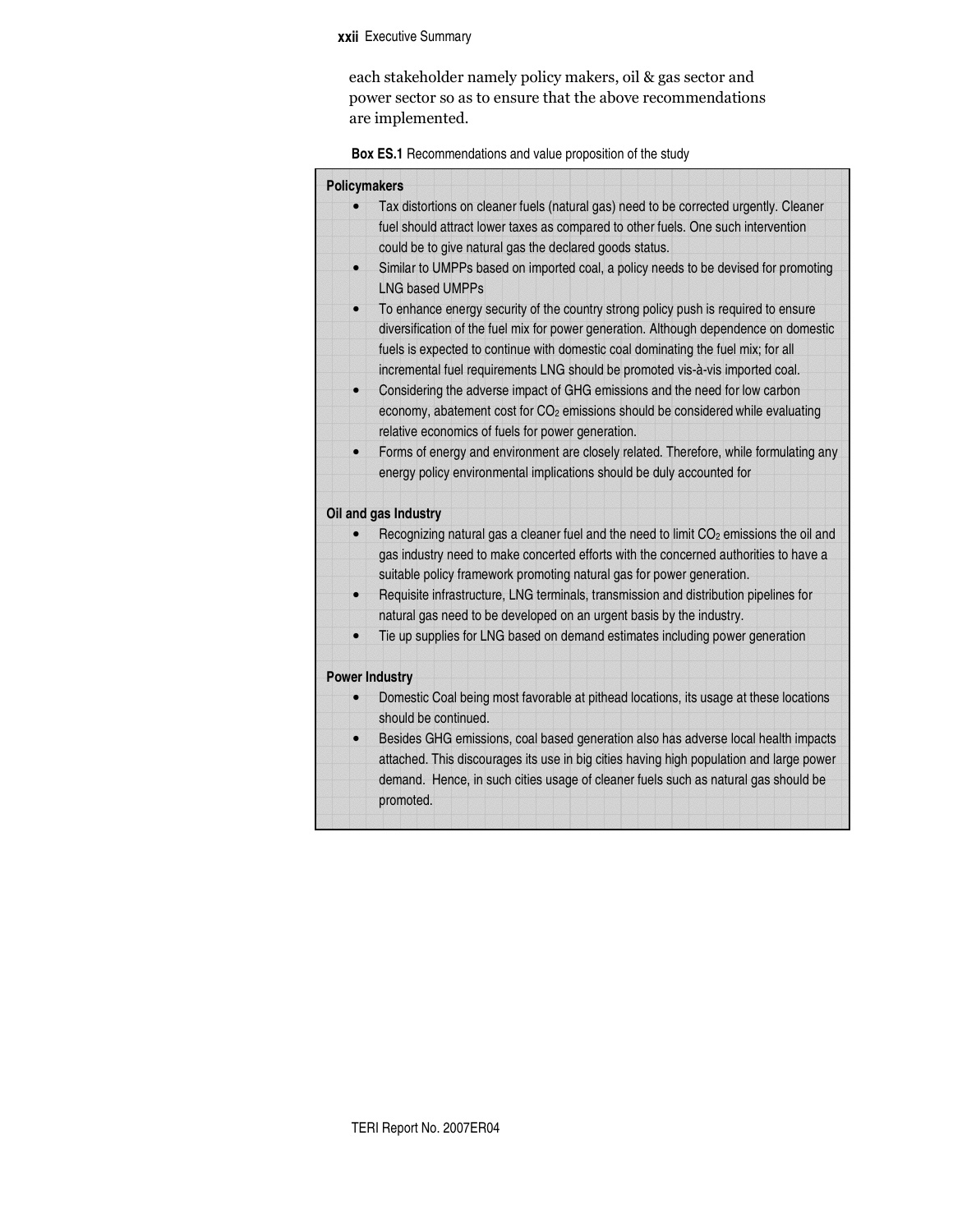#### **1.1 Background**

Electricity is an essential component of energy mix for ensuring economic development. However, at present Indian power sector is unable to meet the growing power demand. In FY 2006-07, the all-India energy and peak shortages in the country were 9.9% and 13.5% respectively.<sup>8</sup> As per the 17th Electrical Power Survey (EPS) of the Central Electricity Authority (CEA), the electricity demand is likely to increase by 39.7% in 2011-12 as compared to 2006-07, by another 43.7% in 2016-17 as compared to 2011-12 and by yet another 37.5% in 2021-22 as compared to 2016-017. The above projections are made assuming that the government is able to meet its objective of 100% village electrification and to provide power to all by 2012. In order to bridge the existing as well as potential gap between energy supply and demand, India needs to invest heavily in power and other related infrastructure. The challenge to add the requisite power generation capacity is enormous and tying up fuel supplies need to be analysed, keeping in view both the financial and economic costs.

At present, coal based power generation capacity dominates the total installed capacity in the country (Figure 1.1), followed by hydro. Natural gas is a distant third accounting for only 10% of the total.





Such dominance of coal is expected to continue in the future. The Report of the Working Group on Power for Eleventh Plan estimates a total capacity addition of 68, 869 MW during the plan period, of which seventy percent is presently estimated to

TERI Report No. 2007ER04 <sup>8</sup> Central Electricity Authority, www.cea.nic.in, last accessed on 15<sup>th</sup> August 2007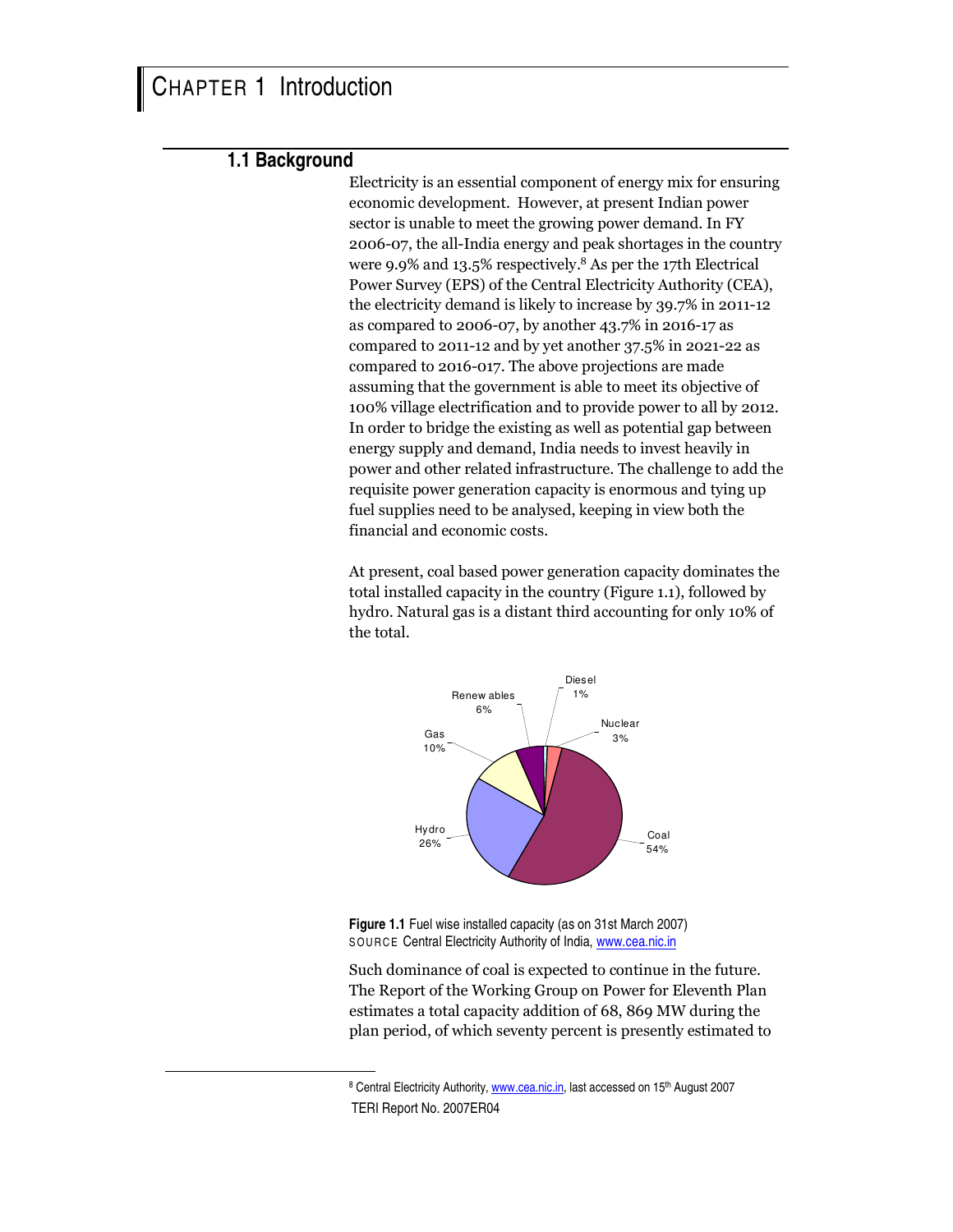#### **2** Introduction

be coal and lignite based. This high dependence on only one fuel for meeting the huge demand requirements has both security and environment implications. To meet these set targets, India would be required to increase its imports of coal. India has already become the fastest growing coal importer after China and its coal import dependence has almost doubled from FY 2000-01 to FY 2006-07. It is imperative that the country explores all possibilities to achieve a reasonable level of diversification of fuel for power generation. There is already considerable focus on power generation from fuels other than the ones dominating the present scene. For instance, the Integrated Energy Policy<sup>9</sup> stresses the need of introducing fuels other than coal and projects that by 2031-32 natural gas based power generation would have a share of around 16% in the total power generation.<sup>10</sup> On the other hand, in the next five years, the Working Group Report expects only 3% of the planned additional capacity to be based on natural gas. The reason quoted by the Report for such low share of natural gas is its availability and pricing. This is highlighted by the fact that as the availability of the subsidized natural gas (priced as per Administered Pricing Mechanism (APM)) is declining however; the power sector finds itself unable to pay the prevailing market price of natural gas.

At present, the Indian power sector is the largest consumer of natural gas. Around 38% of total natural gas supply is consumed by the power sector; the next largest consumer being fertilizer sector accounting for about 25% of the consumption.11 Further, the supply of natural gas is expected to increase in the coming years, primarily from the recent gas finds in the Krishna Godavari (KG) Basin (off the eastern coast of India), which represents one of the largest finds in the world in recent years (it has reportedly the potential of delivering 80 MMSCMD). In addition, a number of LNG terminals, to store and market imported liquefied gas, are also being planned in various locations. A definite advantage natural gas has over coal is its relative fuel efficiency and that it is comparatively environmentally benign. In addition, setting up a gas-based power plant requires a smaller gestation period and capital investment as compared to that based on coal. The financial health of the power sector has, however, been a matter of grave concern, particularly for new capacity addition, irrespective of the fuel options. The strategies for improving the financial health of SEBs are outside the purview of this study.

<sup>&</sup>lt;sup>9</sup> Integrated Energy Policy, Report of Expert Committee, Planning Commission; August 2006

<sup>10</sup>This is based on the forced gas usage scenario. Source: Integrated Energy Policy; Planning Commission; pp 22

<sup>11</sup> Basic Statistics on Indian Petroleum and Natural Gas (2005-06); MoPNG Economic Division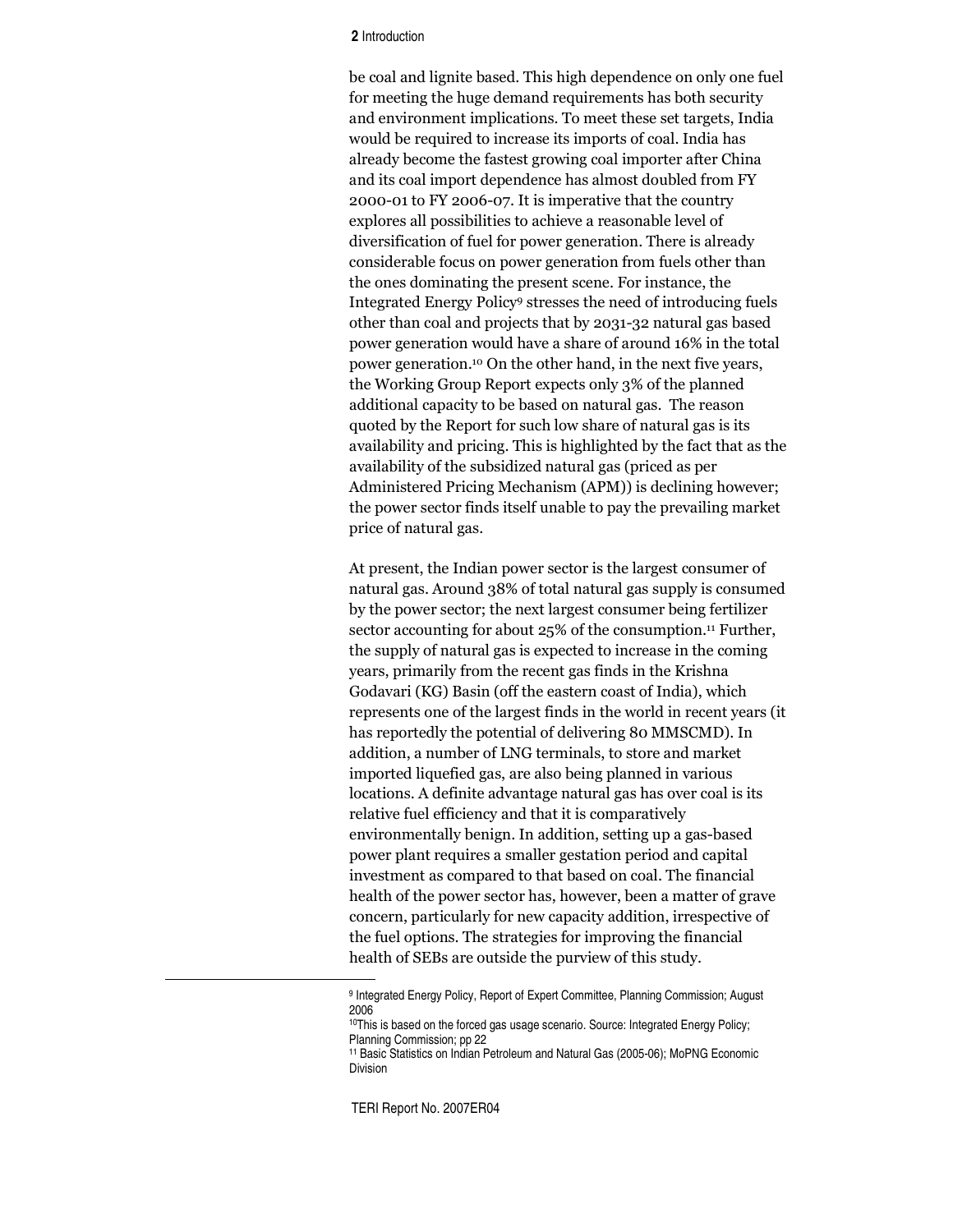Nonetheless, a proper fuel mix has to take into account short and long-term financial costs as well as the environmental costs associated with the fuels.

### 1.1.1Environmental impact of global warming

According to the Fourth Assessment Report (2007) of the Intergovernmental Panel on Climate Change (IPCC) it is "unequivocal" that Earth's climate is warming. The main cause of this increasing threat to global environment is increasing concentration of greenhouse gases (GHGs) in the environment. Carbon dioxide  $(CO<sub>2</sub>)$  is the most abundant anthropogenic (human-caused) GHG in the atmosphere. In recent years, atmospheric concentration of carbon dioxide has been rising at a rate of about  $0.5$  percent per year<sup>12</sup>, and because anthropogenic emissions of carbon dioxide result primarily from the extraction and combustion of fossil fuels for energy, there is an urgent need to not only decrease use of carbon emitting fuels like coal but also to encourage use of cleaner fuels like natural gas.

Natural Gas is considered a more environmentally benign fuel as it emits 60% lesser carbon dioxide than that emitted by coal.<sup>13</sup> Figure 1.2 shows world carbon dioxide emissions (in billion metric tons) from energy sector by various fuel types. As can be seen, natural gas emits the least carbon emissions while coal is expected to emit the maximum amount of carbon emissions by 2030, the possibility of promoting usage of cleaner fuels such as natural gas in the various consuming sectors needs to be explored in this context.



**Figure 1.2** World Carbon Dioxide emissions from energy sector by fuel type SOUR CE Energy Information Administration (EIA), International Energy Annual 2004 (May-July 2006), www.eia.doe.gov/eia (For History); EIA, System for the analysis of Global Energy Markets (2007) (For Projections).

<sup>12</sup> International Energy Outlook 2007, **Energy related carbon dioxide emissions,** Energy Information Administration, http://www.eia.doe.gov/oiaf/ieo/emissions.html <sup>13</sup> Sudha Mahalingam.2006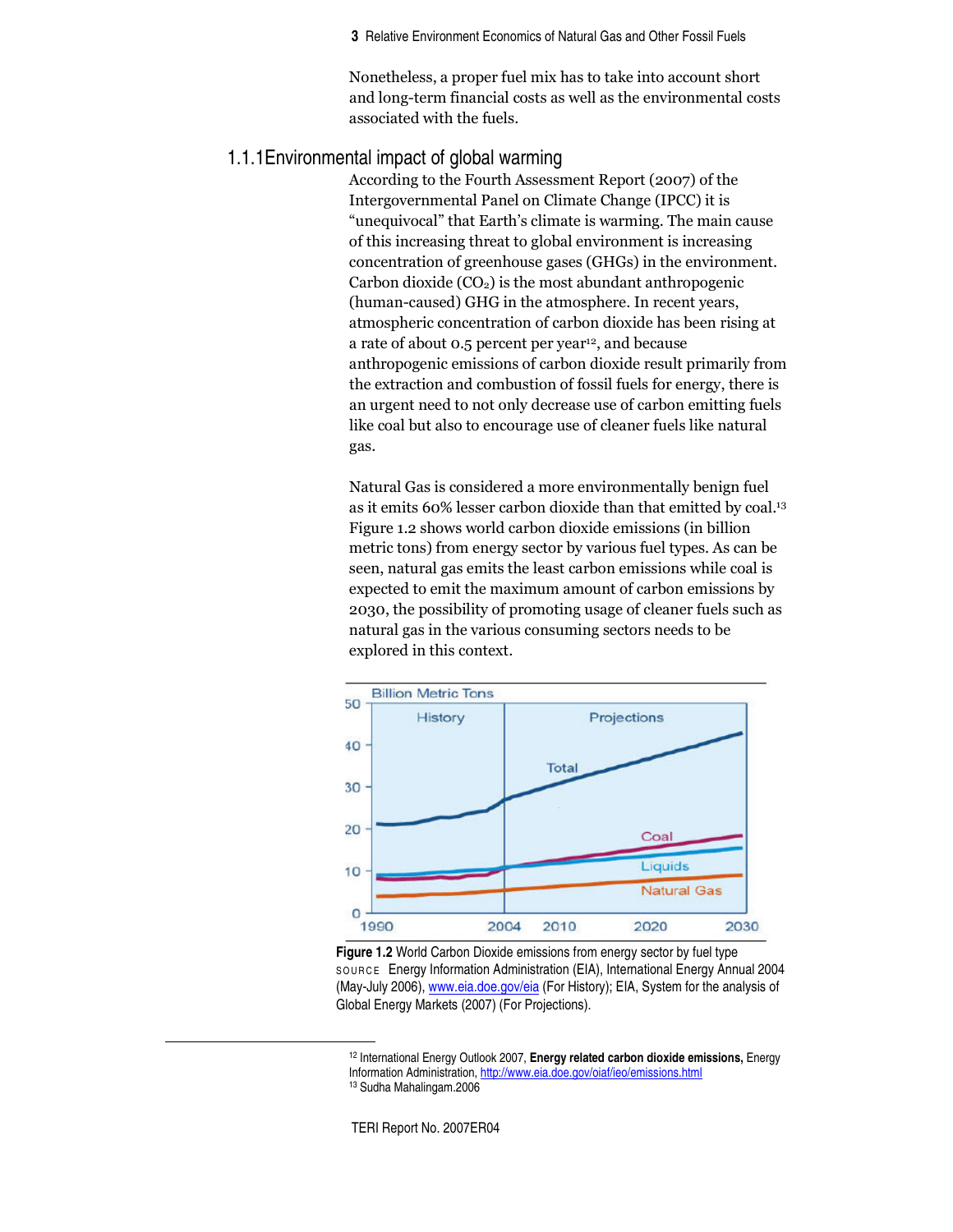**4** Introduction

A similar argument is valid for the power sector, where, as mentioned earlier; a substantial part of generation is coal based.

# **1.2 Objective of the study**

The objective of the study is to examine the prospects of natural gas as a fuel for power generation vis-à-vis coal.<sup>14</sup> Increasing the use of natural gas for the power sector has been impeded by the relatively higher financial cost of natural gas vis-à-vis coal. This problem has been compounded by the poor financial health of State Electricity Boards (SEBs). However, the problems of climate change brought out now warrant consideration of new dimensions. The present study, not only focuses on the relative financial costs of different fuels for power generation but also attempts to internalize the carbon abatement costs for shifting to a cleaner fuel to evaluate the long term economic impact of different fuel options. While the relatively higher financial costs for natural gas has so far been rightly pointed out as a reason for preference for coal, the consequences of climate change clearly indicate urgent need for looking into the cost implications from the point of view of sustainability and long-term costs to the earth. The analysis also spells out the policy alternatives for all relevant stakeholders.

# **1.3 Value proposition of the study**

This Study is one of its kinds that not only attempts to internalize certain environmental impacts of power generation while comparing the fuel resources but also provides a way forward to a number of stakeholders.

#### 1.3.1 Policymakers

i. At present, policy regarding fuel choice for power sector is based primarily on the financial costs associated with the respective fuels. This study provides a framework to the policy makers so that they can also consider certain environmental costs in making relevant policies.

### 1.3.2 Oil and gas industry

- i. Depending upon the relative attractiveness of natural gas for power generation (financial and environmental), business models can be prepared
- ii. Based on greater emphasis on natural gas future sourcing options can also be planned

<sup>&</sup>lt;sup>14</sup> Liquid fuels such as LSHS, naphtha have not been considered in the study because:

<sup>1.</sup> Prices of these fuels are much higher as compared to both coal and natural gas

<sup>2.</sup> Power plants based on these fuels are commissioned primarily to meet peak demands only, whereas coal as well as natural gas is used to set up base load plants.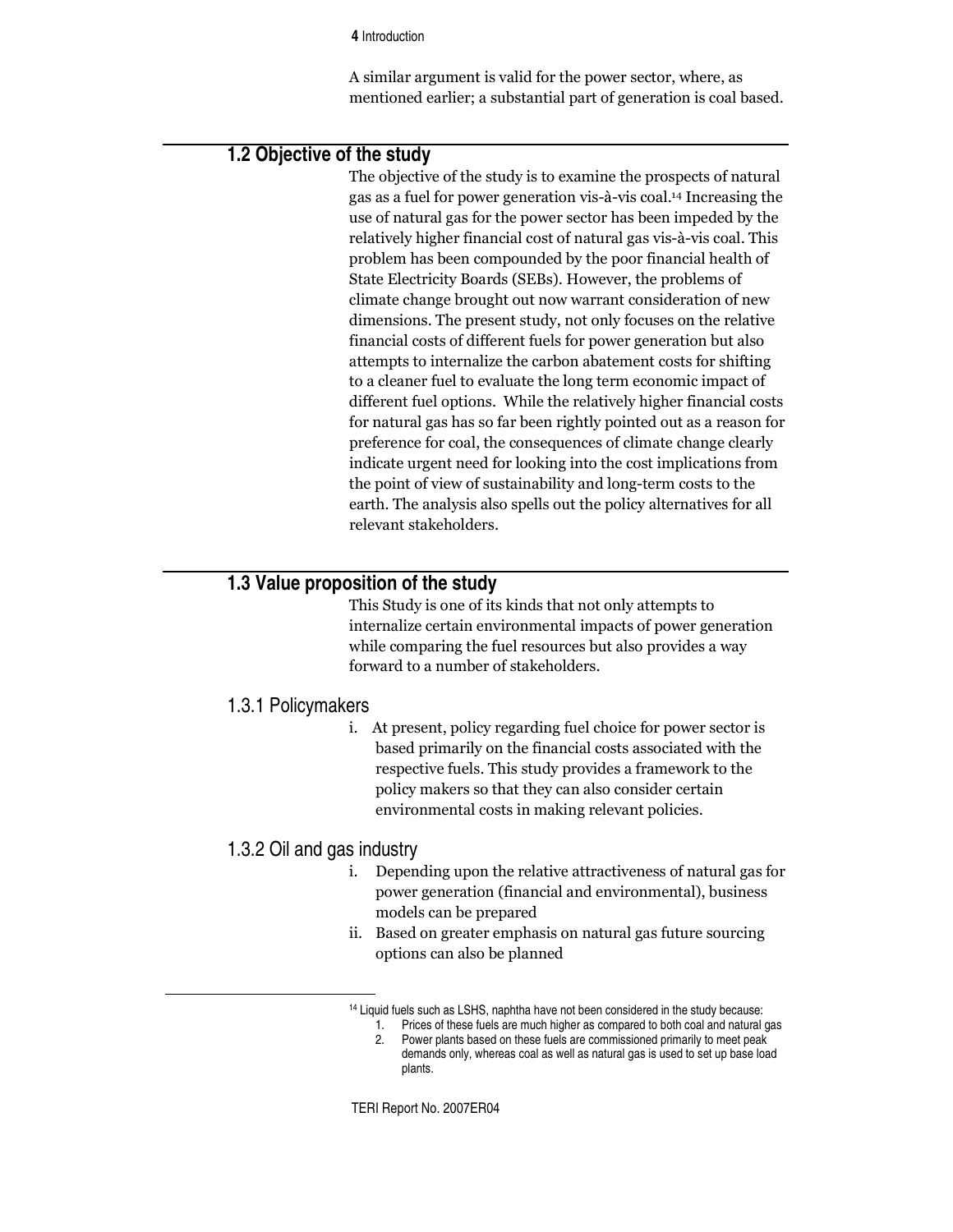# 1.3.3 Power industry

- i. Clear direction can be given to the industry in terms of both financial and economic costs
- ii. The power sector can project itself as a less polluting industry by using a more environmentally benign fuel

# 1.4 Structure of the report

This report is organised in six chapters: Chapter 2 details out the comparative financial cost analysis for different fuel sources of power generation in India. Chapter 3 presents various scenarios to bring forth impact of select parameters on the financial cost of power generation. Chapter 4 outlines the methodology adopted to estimate economic cost of power generation by internalising carbon abatement costs. Chapter 5 presents various scenarios that bring forward impact of change in select parameters on the economic cost of power generation. Chapter 6 provides the recommendations and value proposition for the relevant stakeholders.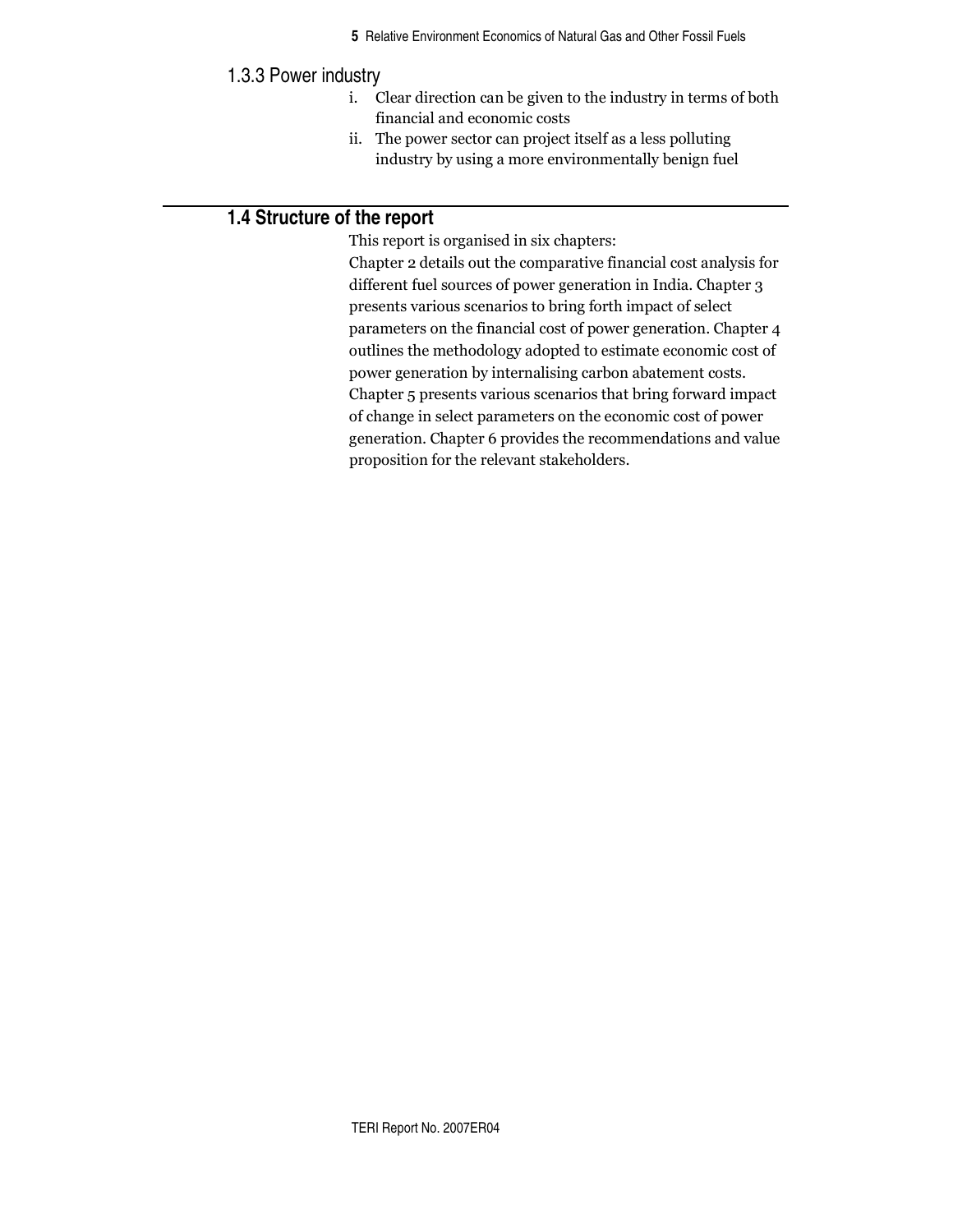# CHAPTER **2** Financial cost estimation

This chapter focuses on financial costs for power generation in India associated with each fuel considered under the analysis. This chapter details out the approach adopted, inputs and assumptions considered for financial analysis.

# **2.1 Methodology**

2.1.1 Locations chosen for computing cost of generation

Given that Indian electricity sector is divided into 5 regions viz. North, South, East, West and North East, specific locations have been identified to cover all these regions in India. Table 2.1 and map 2.1 mentions the various power plant locations and the respective sources. For all these locations, domestic availability and import options for different fuels have been taken into account.

Cost of power generation has been calculated at all these locations, for following fuels<sup>15</sup>:

- i. Domestic coal
- ii. Imported coal
- iii. Domestic natural gas
- iv. Liquefied Natural Gas (LNG)

For coal based power plants the nearest fuel source has been identified and the distances have been calculated from the respective fuel sources.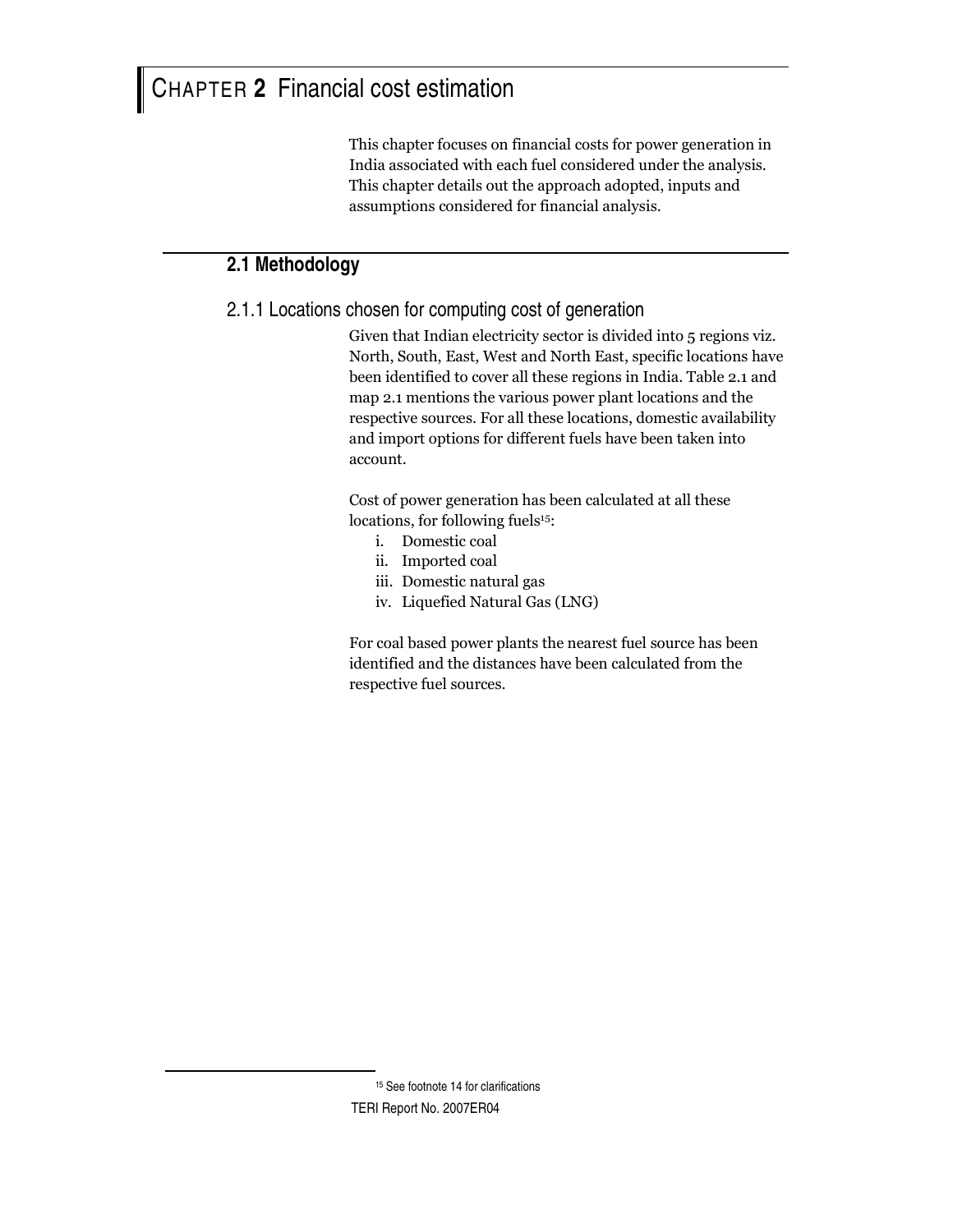**Map 2.1** Locations of power plants and sources assumed

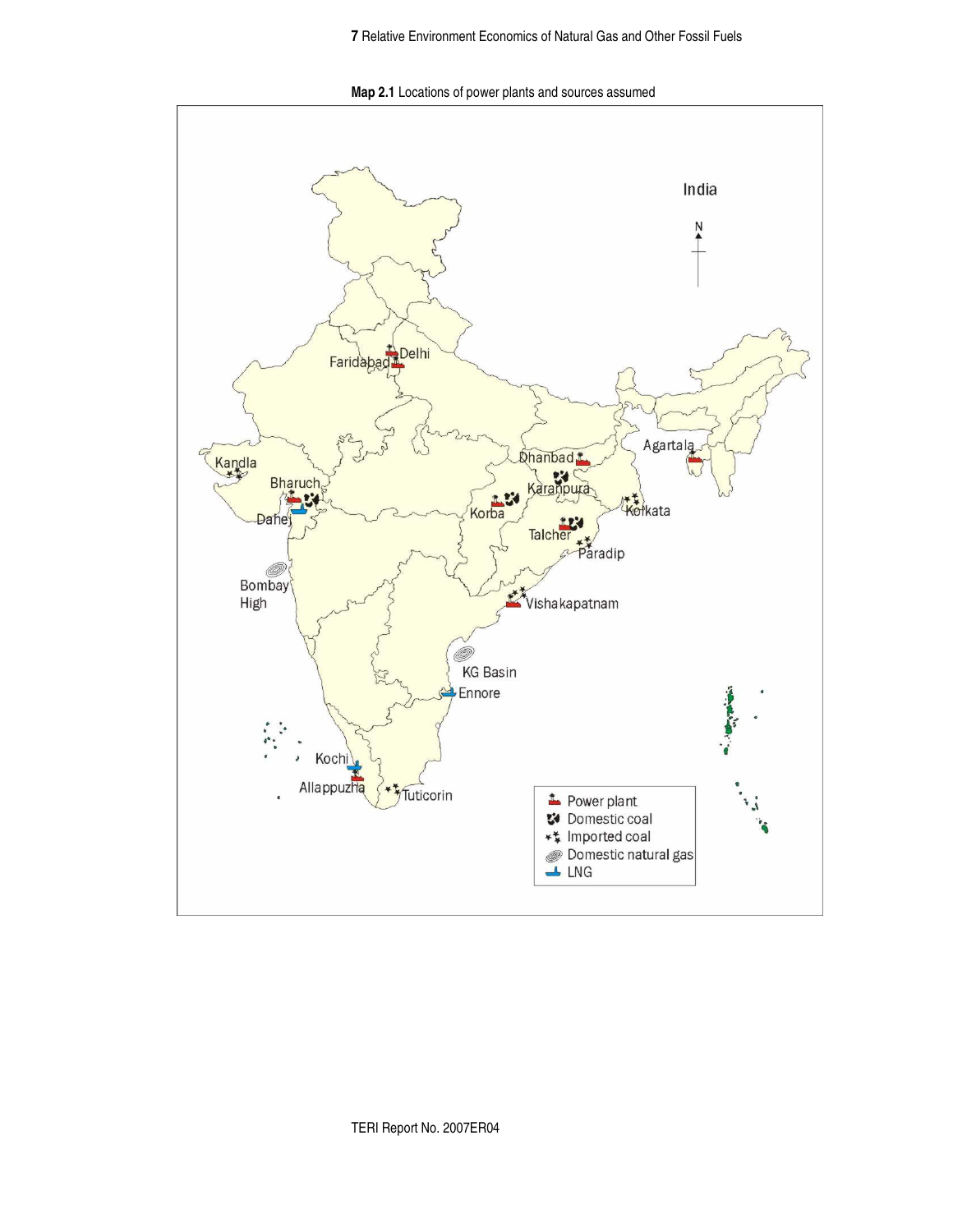#### **8** Financial cost estimation

|               | <b>Power Plant</b>     |                                                |                       |                         | Source of Fuel                      |
|---------------|------------------------|------------------------------------------------|-----------------------|-------------------------|-------------------------------------|
| Region        | Location               | Domestic coal                                  | Imported coal         | Domestic natural gas    | <b>LNG</b>                          |
| North         | Delhi                  | Central Coal field,<br>Karanpura,<br>Jharkhand | Kandla port           | Western Offshore fields | Dahej terminal                      |
|               | Faridabad<br>(Gurgoan) | Central Coal field,<br>Karanpura,<br>Jharkhand | Kandla port           | Western Offshore fields | Dahej terminal                      |
|               | Korba (Bilaspur)       | Pithead power plant                            | Kolkata port          | K G basin               | May not be viable<br>to source LNG* |
| West          | Bharuch<br>(Vadodra)   | Western Coal field                             | Kandla port           | Western Offshore fields | Dahej terminal                      |
| South         | Vishakapatnam          | Talcher Coal field,<br>Orissa                  | Vishakapatnam<br>port | K G basin               | Kochi terminal                      |
|               | Allappuzha<br>(Kochi)  | Talcher Coal field,<br>Orissa                  | Tuticorin port        | K G basin               | Kochi terminal                      |
|               | Orissa (Talcher)       | Pithead power plant                            | Paradip port          | K G Basin Gas           | Kochi Terminal                      |
| East          | Dhanbad                | Central Coal field,<br>Karanpura,<br>Jharkhand | Kolkata port          | K G basin               | May not be viable<br>to source LNG* |
| North<br>East | Agartala               | ECL Raniganj,<br>Barddhaman District           | Kolkata port          |                         | May not be viable<br>to source LNG* |

SOUR CE : Discussion with experts

Note: Places mentioned in parentheses represent places closest to the chosen location from where distance was available.

\* Though it is not viable to source LNG at these locations due to non-existence of requisite infrastructure, for analysis purposes, it is assumed that LNG is sourced through the proposed Ennore Terminal.

#### 2.1.2 Approach

In order to understand feasibility of power generation fuels in terms of financial cost, a base case scenario based on a number of parameters has been arrived at. The financial cost of generation consists of three parts, namely:

- Fixed cost per unit
- Operating and maintenance (O&M) cost per unit
- Fuel cost per unit

The steps followed in estimating each of the above components are given below:

#### 2.1.2.1 Fixed cost per unit

For estimating the fixed cost per unit, following elements have been considered:

- a. *Capital cost & life of plant –*The capital cost per megawatt (MW) and the life of plant has been considered. These have been estimated based on discussion with sector experts.
- b. Plant Load Factor (PLF) and auxiliary consumption– The Central Electricity Regulatory Commission (CERC) (Terms and Conditions of Tariff) Regulations, 2004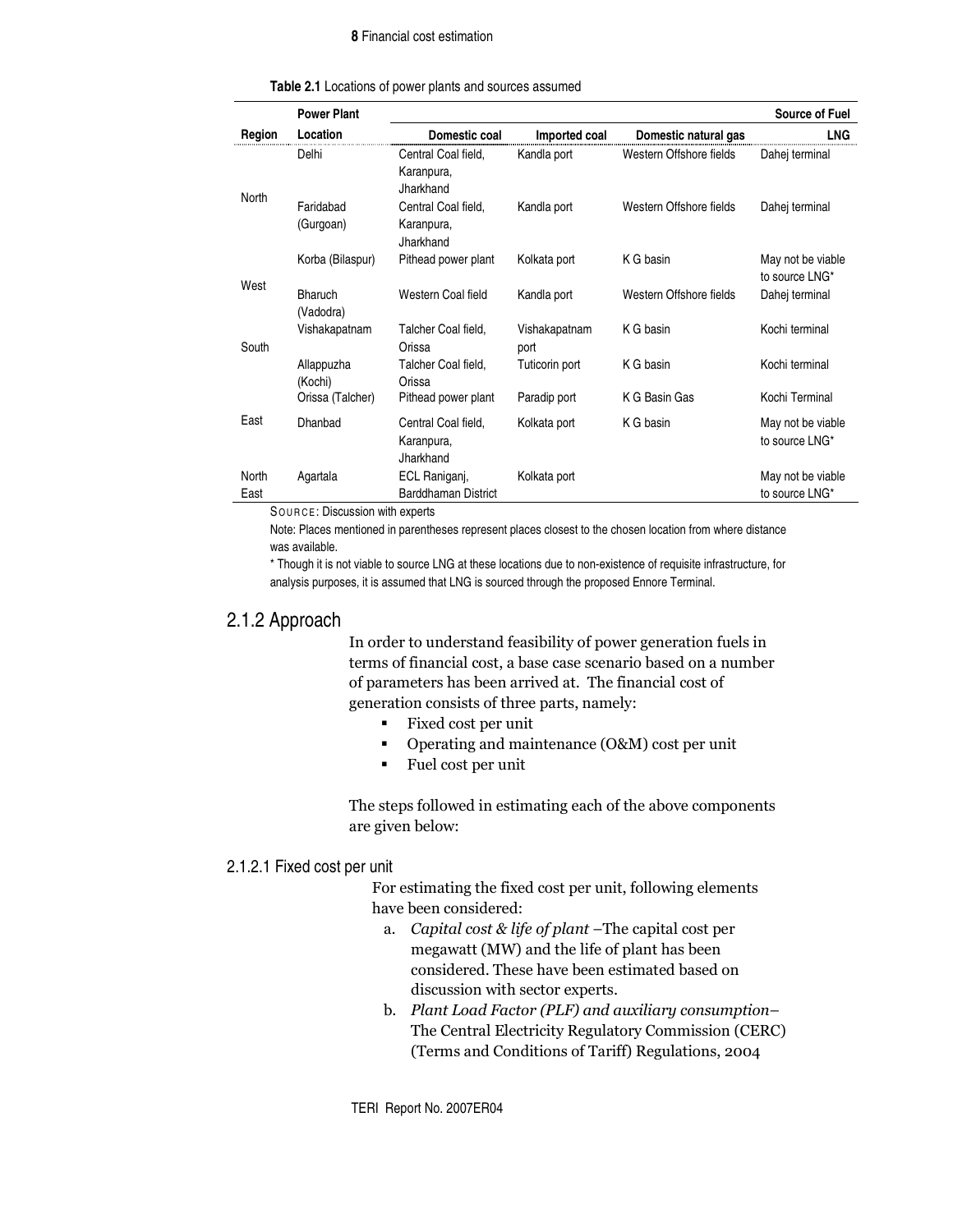gives operating norms for all the thermal power stations operating in the country. Thus, in our analysis we have taken normative PLF of 80% for all thermal plants (both coal and gas based). Further, normative auxiliary consumption of 9% in case of coal-based generation and 3% in case of gas-based generation have been taken. These parameters have been used to estimate the gross generation and net generation (energy sent out) of the plant.

- c. Determination of levelized capital cost: In order to estimate the levelized capital cost the present value of the capital cost was annualised based on the life of plant and a suitable discount rate.
- d. Determination of the discount rate: The discount rate has been arrived at based on the Weighted Average Cost of Capital (WACC). For arriving at the WACC, the debt equity ratio has been assumed to be 70:3016. The rate of interest for the debt is assumed to be the current prime lending rate (PLR) i.e. 13%17. Return on equity is assumed to be 14%, as suggested in the CERC norms.
- e. Capital Recovery Factor (CRF): Power generation project involves substantial up-front capital commitments. Thus, for computing fixed cost of a project over its whole life there is a need to provide for a discount factor which would convert this one time investment into costs distributed equally over the life of the project. For this purpose CRF is computed. It is the ratio of a constant annuity to the present value of receiving that annuity for a given length of time. CRF is used to compute the per unit annutized capital cost of power generation.

#### 2.1.2.2 O&M cost per unit

O&M cost has been considered as a fixed percentage of capital cost based on the norms provided under the CERC (Terms and Conditions of Tariff) Regulations, 2004. These have further been escalated at the rate of 5.29% per annum and subsequently levelized over the life of the plant. The escalation factor has been determined based on the average of the Wholesale Price Index (WPI) for last three years.<sup>18</sup>

<sup>16</sup> CERC Norms

<sup>17</sup> Current PLR ranges from 12.75% to 13.25%. The average of the same has been taken. Source: http://www.rbi.org.in/home.aspx accessed on 17th July 2007. <sup>18</sup> Average has been taken of WPI for the years 2004-05, 2005-06 and 2006-07

Source: https://reservebank.org.in/cdbmsi/servlet/login/ accessed on 17th July 2007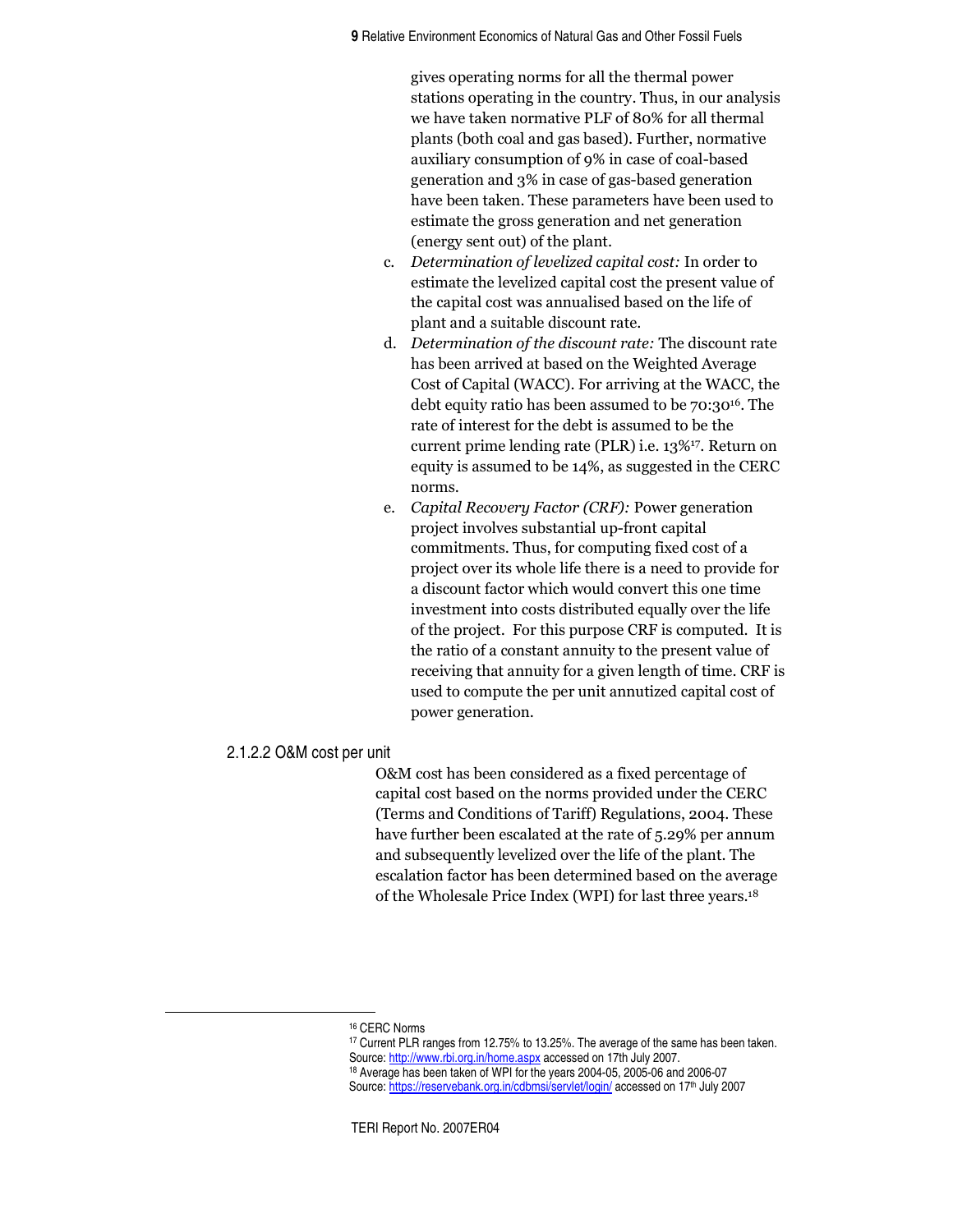#### **10** Financial cost estimation

#### 2.1.2.3 Fuel prices

Landed prices for various fuels have been arrived at after taking into consideration transportation charges, taxes and other intermediate costs incurred. Tables 2.2 to 2.5 summarize the price build-ups used for various fuels. All these figures have been arrived at based on the information as available in December 2007.

|  |  | Table 2.2 Price build-up of Domestic Coal |  |
|--|--|-------------------------------------------|--|
|--|--|-------------------------------------------|--|

| Cost component                              | Units         |
|---------------------------------------------|---------------|
| Pit head price                              | Rs/ tonne     |
| Rovalty                                     | Rs/ tonne     |
| Stowing Excise Duty (SED)                   | Rs/ tonne     |
| Surface transportation charge <sup>19</sup> | Rs/ tonne     |
| <b>Sizing Charges</b>                       | Rs/ tonne     |
| Sub total (A)                               | Rs/tonne      |
| Sales Tax $@3\%$                            | $\frac{0}{0}$ |
| Sales Tax (B)                               | Rs/tonne      |
| Price inclusive of sales tax (A+B)          | Rs/ tonne     |
| Freight charges                             | Rs/ mt/ km    |
| Delivered price                             | Rs/ tonne     |

SOURCE TERI's estimates

| Table 2.3 Price build-up of Imported Coal |  |  |  |  |  |
|-------------------------------------------|--|--|--|--|--|
|-------------------------------------------|--|--|--|--|--|

| Cost component                  | Units         |
|---------------------------------|---------------|
| FOB price (A)                   | USD/tonne     |
| Ocean Freight and Insurance (B) | USD/tonne     |
| $CIF$ price $(A+B)$             | USD/tonne     |
| Exchange rate                   | Rs/USD        |
| $CIF$ price $(C)$               | Rs/tonne      |
| Landing Charges (including      | Rs/tonne      |
| wharfage)                       |               |
| Import Duty @ 5%                | $\frac{0}{0}$ |
| Import Duty (D)                 | Rs/tonne      |
| Sales Tax $@3\%$                | $\frac{0}{n}$ |
| Sales Tax (E)                   | Rs/tonne      |
| Landed Cost (C+D+E)             | Rs/tonne      |
| <b>Transportation charges</b>   | Rs/ mt/ km    |
| Delivered price                 | Rs/ tonne     |
|                                 |               |

SOURCE TERI's estimates

**Table 2.4** Price build-up of domestic natural gas

| <b>Cost Component</b>                 | Units         |
|---------------------------------------|---------------|
| Consumer price at well head/land fall | Rs/tcm        |
| point (A)                             |               |
| Royalty                               | $\frac{0}{0}$ |
| Royalty (B)                           | Rs/tcm        |
| Price inclusive of Royalty (A+B)      | Rs/tcm        |

<sup>19</sup> Charges levied for transporting coal from the mine to the nearest means of transport (usually railways)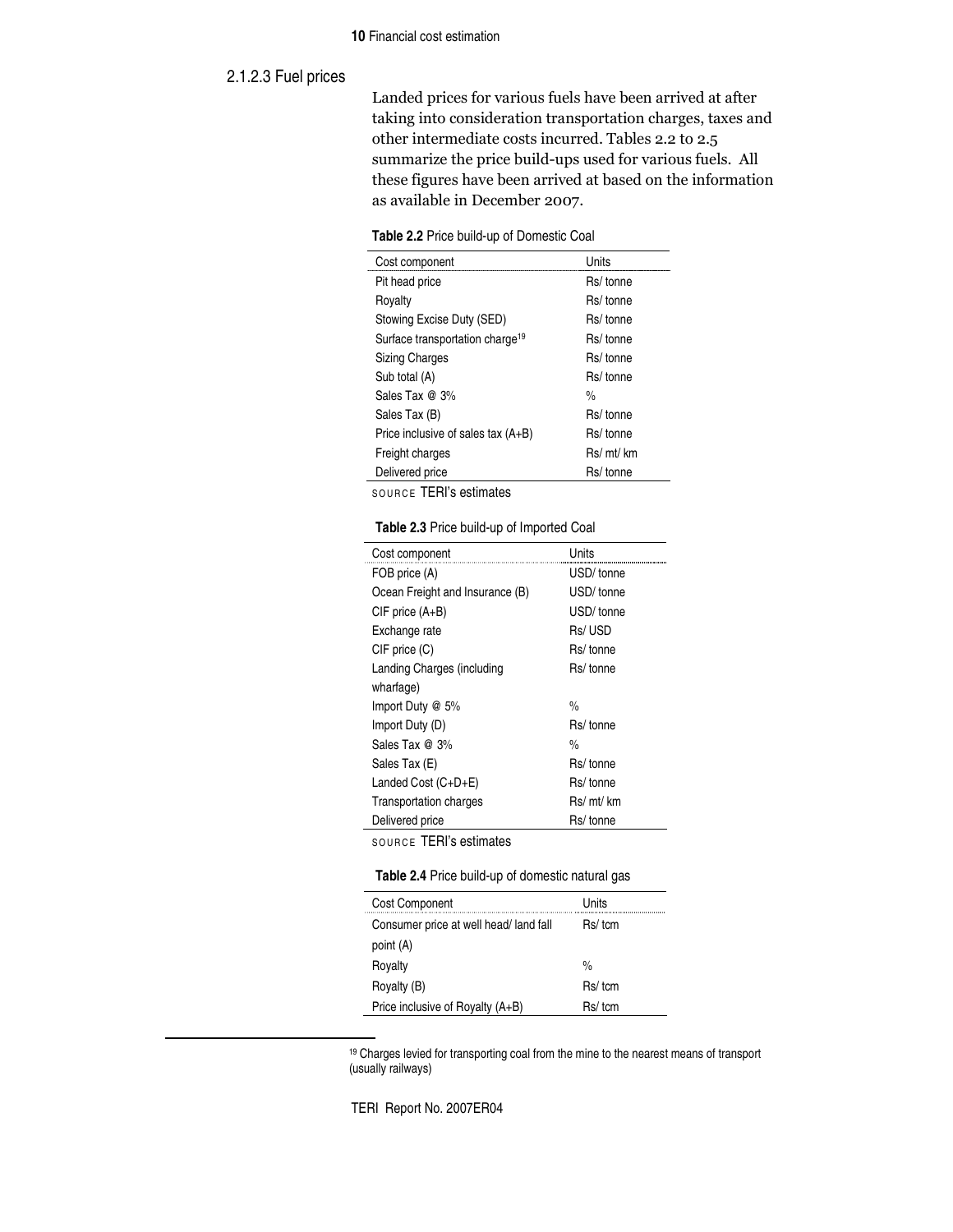| 11 Relative Environment Economics of Natural Gas and Other Fossil Fuels |  |
|-------------------------------------------------------------------------|--|
|-------------------------------------------------------------------------|--|

| Cost Component                                                                                                  | Units         |
|-----------------------------------------------------------------------------------------------------------------|---------------|
| Transmission                                                                                                    | Rs/tcm        |
| Sub total (C)                                                                                                   | Rs/ tcm       |
| Sales Tax                                                                                                       | $\frac{0}{0}$ |
| Sales Tax (D)                                                                                                   | Rs/tcm        |
| Delivered Price (C+D)                                                                                           | Rs/tcm        |
| Exchange Rate                                                                                                   | Rs/USD        |
| Delivered price of Natural Gas                                                                                  | USD/MMBtu     |
| <b>SOURCE TERI's estimates</b><br>Note: $tem = thousand cubic$ meter<br>$MMBtu = million British thermal units$ |               |
| Table 2.5 Price build-up of LNG                                                                                 |               |
| Cost Component                                                                                                  | Units         |
| LNG fob price                                                                                                   | USD/MMBtu     |
| Shipping charges + sea insurance                                                                                | USD/MMBtu     |
| CIF price (A)                                                                                                   | USD/MMBtu     |
| Landing Charges (including wharfage)                                                                            | Rs/ MMBtu     |
| Customs Duty @ 5%                                                                                               | $\frac{0}{0}$ |
| Customs Duty (B)                                                                                                | USD/MMBtu     |
| Regasification charge (C)                                                                                       | USD/MMBtu     |
| Transmission charge (D)                                                                                         | Rs/tcm        |
| Sales Tax                                                                                                       | $\frac{0}{0}$ |
| Sales Tax (E)                                                                                                   | Rs/tcm        |

SOURCE TERI's estimates

All these price build-ups have been prepared by TERI based on discussions with sector experts.

#### 2.1.2.4 Transportation charges

An important component that impacts the cost of power generation is the freight charge incurred in transporting the fuels within the country. In case of coal, railway freight charges have been taken, which is distance specific in nature.<sup>20</sup> In case of natural gas the freight is assumed to be the freight levied on the Hazira Bijaipur Jagdishpur (HBJ) pipeline, which is on postage stamp basis. The transportation charge for gas along the HBJ pipeline is USD 0.757/ MMBtu (Rs 1150/tcm), linked to the calorific value of 8500 kcal/scm.<sup>21</sup>

#### 2.1.2.5 Fuel cost per unit

This has been estimated by taking into consideration the cost of primary and secondary fuels required for power generation. Landed prices of the primary fuels have been calculated to arrive at the fuel cost per unit cost. Data for the secondary fuel has been taken from available published sources.

<sup>20</sup> Source: Indian Railways

<sup>21</sup> http://www.gailonline.com/gailnewsite/businesses/gastransmissioncosintroduction.html accessed on 13th August 2007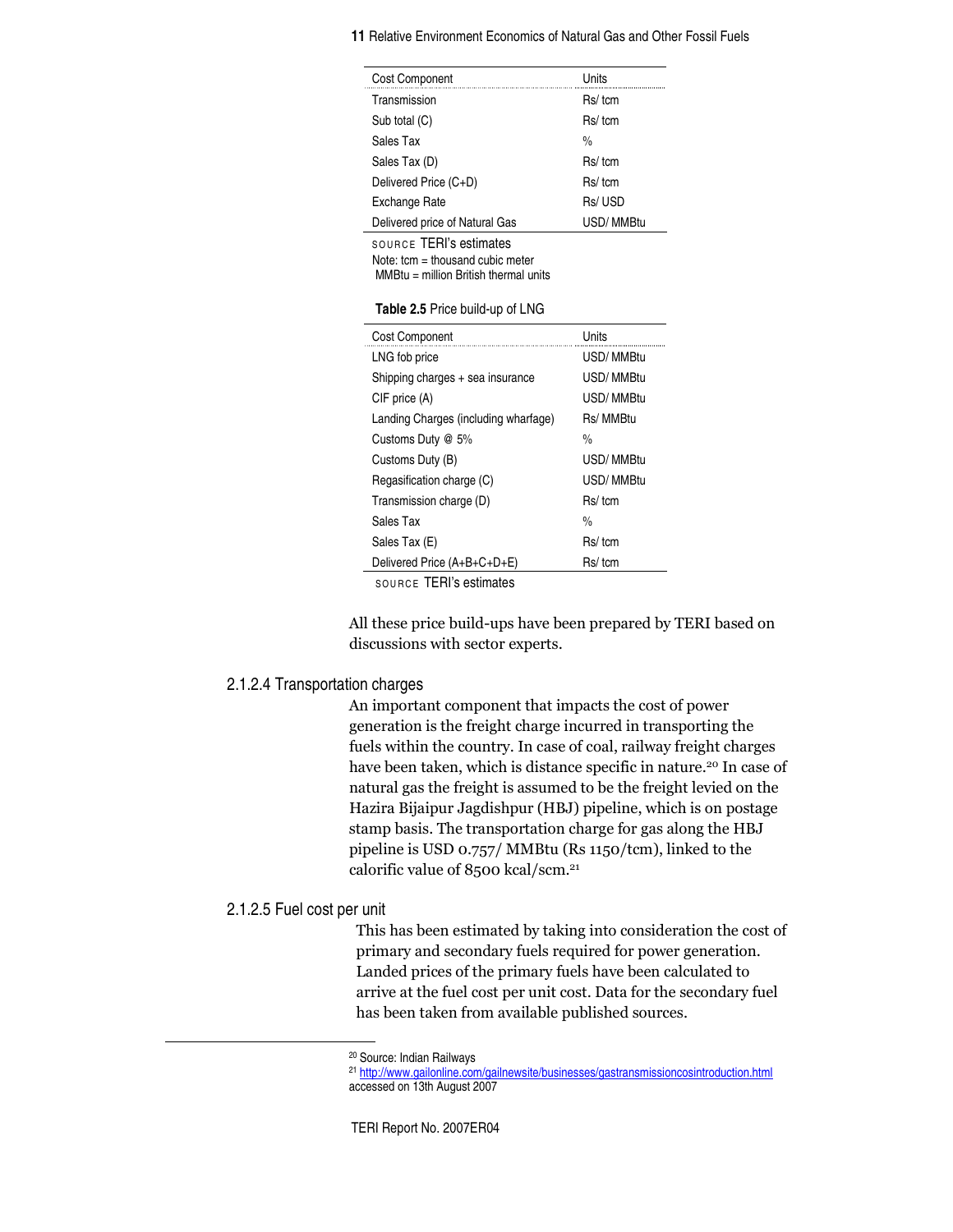#### **12** Financial cost estimation

#### 2.1.2.6 Total financial cost per unit

The total cost of generation is therefore arrived at by summing up per unit capital, O&M and fuel costs.

#### 2.1.3 Inputs and assumptions

This section spells out the inputs and assumption used for estimating the financial cost of power generation through various fuel options. It highlights the norms used and the fuel prices considered.

#### 2.1.3.1 Norms

Table 2.6 indicates the norms used for different technological options.

| Element                                                  | Unit           | Coal based<br>power plant<br>(Domestic) | Coal based<br>power plant<br>(Imported) | Domestic<br><b>Natural Gas</b><br>CCGT | LNG CCGT<br>Plant |
|----------------------------------------------------------|----------------|-----------------------------------------|-----------------------------------------|----------------------------------------|-------------------|
| Heat rate^                                               | kcal/kWh       | 2450                                    | 2450                                    | 1850                                   | 1850              |
| Efficiency <sup>^</sup>                                  | $\frac{0}{0}$  | 35                                      | 35                                      | 46                                     | 46                |
| Capital cost *                                           | Rs. Million/MW | 40                                      | 40                                      | 32                                     | 32                |
| PLF^                                                     | $\frac{0}{0}$  | 80                                      | 80                                      | 80                                     | 80                |
| Auxiliary consumption^                                   | (%)            | 9                                       | 9                                       | 3                                      | 3                 |
| Life of plant *                                          | Years          | 30                                      | 30                                      | 20                                     | 20                |
| Fixed operating cost (% of<br>capital cost) <sup>^</sup> | $(\% )$        | 2.50                                    | 2.50                                    | 1.50                                   | 1.50              |
| Discount Rate (WACC)~                                    | (%)            | 13.30                                   | 13.30                                   | 13.30                                  | 13.30             |

#### **Table 2.6** Inputs and assumptions considered in the study

SOURCES: ^ Based on the Central Electricity Regulatory Commission (Terms and Conditions of Tariff) Regulations, 2004 available at http://cercind.gov.in/28032004/finalregulations\_terms&condition.pdf accessed during July 2007

\* Based on discussion with Sector Experts

~ Based on Debt-equity ratio of 70:30 as per CERC norms.

#### 2.1.3.2 Prices and calorific values

The price of domestic coal consumed in India varies according to the grade of coal, with each grade having different calorific value. The Coal Directory of India for FY 2005-06 gives the average gross calorific value for coal used in power generation in India for FY 2004-05 as 3755 kcal/kg. For computing the prices for domestic coal at various locations, a simple average of prices as given by the Ministry of Coal for E  $&$  F coal grades (which are mostly used in Indian power stations) has been taken. On the other hand, the calorific value of imported coal is much higher compared to domestic coal. In India, coal is imported from Indonesia, Australia and South Africa, with more than 70% of coal being imported from Indonesia. Thus, in the base case scenario, calorific value of imported coal is assumed to be same as calorific value of Indonesian coal i.e. 5800 kcal/kg.<sup>22</sup> Free on

<sup>&</sup>lt;sup>22</sup> Indonesian Coal Price Index (ICI), Grade 2 coal considered. Details available at http://www.coalindoenergy.com, accessed on 5<sup>th</sup> November 2007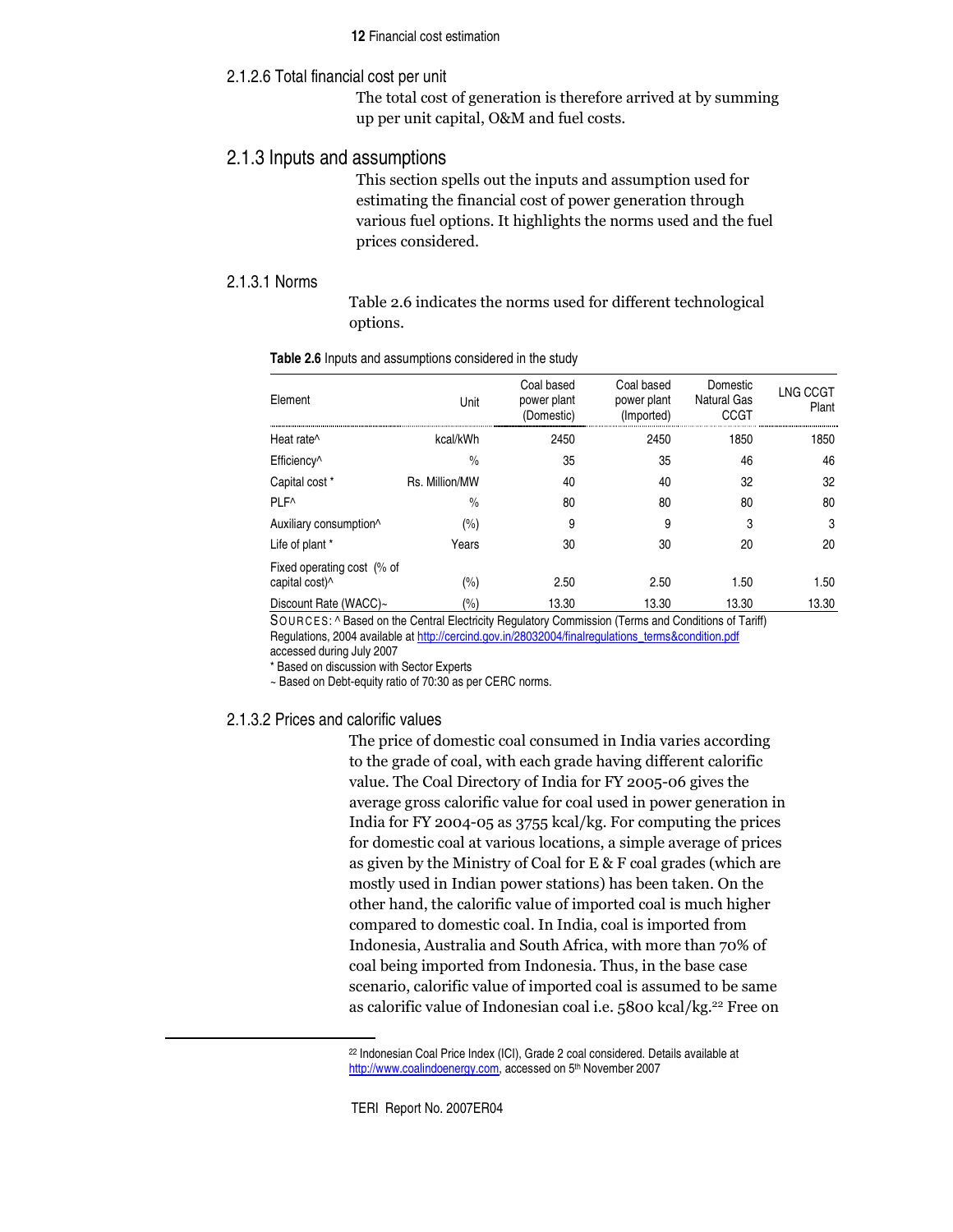**13** Relative Environment Economics of Natural Gas and Other Fossil Fuels

Board (fob) price of coal imported from Indonesia, as on 31<sup>st</sup> August 2007, was USD 56.66/tonne<sup>23</sup> and same has been assumed in Base Case.

In case of natural gas (domestic and LNG), calorific value is considered to be 10000 kcal/scm.<sup>24</sup> In the Base Case, price of domestic gas is assumed to be USD 4.2/MMBtu25  $(Rs 6710 / tcm)$ . This price is the government approved price of Reliance Industries for its gas find in KG Basin. The price of LNG in the Base Case is assumed to be USD 7.11 MMBtu<sup>26</sup> (fob price), which is reflective of prevailing spot market prices. Tables 2.7 to 2.9 indicate the fuel price considered for the analysis.

#### **Table 2.7** Prices and calorific values of fuels

|                        | Calorific value |        |           | Price         |
|------------------------|-----------------|--------|-----------|---------------|
| Fuel                   | Unit            | Value  | Unit      | Value         |
| Coal                   |                 |        |           |               |
| Pithead-Korba          | kcal/kg         | 3755^  | Rs/tonne  | 720.23"       |
| Pithead-Talcher        | kcal/kg         | 3755^  | Rs/tonne  | 633.71"       |
| Domestic non pit head* | kcal/kg         | 3755^  | Rs/tonne  | See table 2.8 |
| Imported*              | kcal/kg         | 5800~  | Rs/tonne  | See table 2.9 |
| Natural gas            |                 |        |           |               |
| Domestic               | kcal/tcm        | 10000# | USD/MMBtu | $5.68**$      |
| <b>LNG</b>             | kcal/tcm        | 10000# | USD/MMBtu | $10.09***$    |
| Fuel Oil <sup>27</sup> | kcal/kg         | 10400# | Rs/litre  | 16542.06****  |

SOURCES:

\* Assumptions regarding prices and calorific values for domestic non-pithead and imported coal are given in table 2.8 and 2.9

^ Average Gross Calorific value for coal used in power generation in India for FY 2004-05: source: Coal Directory of India

~ Indonesian Coal Price Index (ICI), Grade 2 coal considered. Details available at http://www.coalindoenergy.com, accessed on 5<sup>th</sup> November 2007

" Average price for E & F grades of coal, http://www.coalindia.nic.in/pricing.htm

# As per GAIL, http://www.gailonline.com/customerzone/power.htm

\*\* Based on price build-up prepared by TERI - base price at USD 4.2/ MMBtu (Rs 6710/tcm)

\*\*\* Based on price build-up prepared by TERI, taking USD7.11/MMBtu as the base price

\*\*\*\* http://www.infraline.com/oilprices/fuelprices.asp (Mumbai refinery)

**Table 2.8** Prices and Calorific Values of Domestic Coal (Non- Pit head)

|                     | Calorific value <sup>^</sup> |           |           |         |  |
|---------------------|------------------------------|-----------|-----------|---------|--|
| Location            | Unit                         | Value<br> | Unit      | Value   |  |
| Delhi               | kcal/kg                      | 3755      | Rs/ tonne | 1741.80 |  |
| Faridabad (Gurgoan) | kcal/kq                      | 3755      | Rs/ tonne | 1741.80 |  |

<sup>23</sup> Indonesian Coal Price Index (ICI), Grade 2 coal considered. Prices as on 31 August 2007. Details available at *http://www.coalindoenergy.com,* accessed on 5<sup>th</sup> November 2007 <sup>24</sup> As per GAIL, http://www.gailonline.com/customerzone/power.htm

<sup>25</sup> Price inclusive of royalty

<sup>26</sup> www.blommberg.com, last accessed on 18th October 2007 <sup>27</sup> Fuel oil is used as a secondary fuel for coal based power generation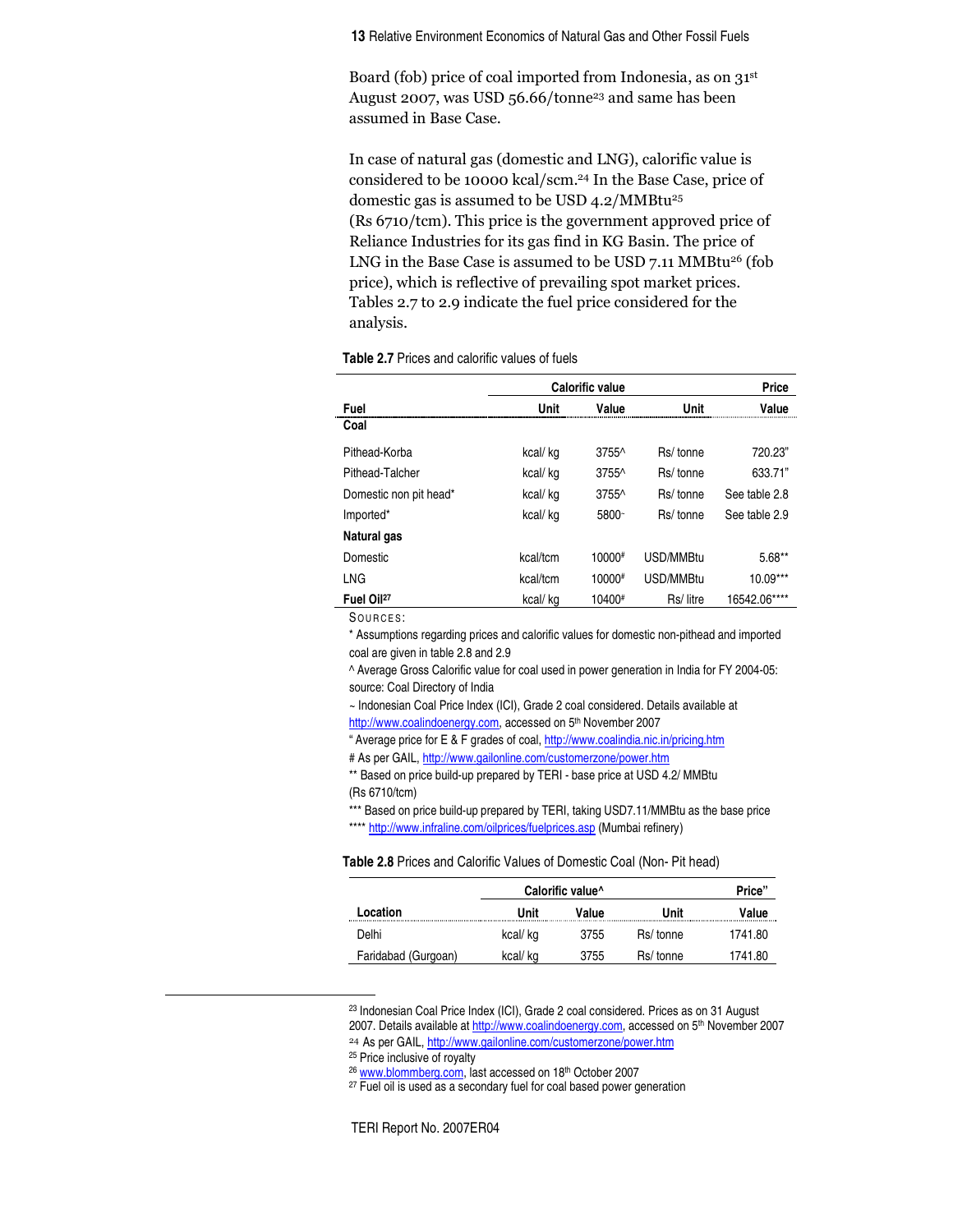#### **14** Financial cost estimation

| Bharuch (Vadodara) | kcal/kq | 3755 | Rs/ tonne | 1703.73 |
|--------------------|---------|------|-----------|---------|
| Vishakapatnam      | kcal/kg | 3755 | Rs/ tonne | 1026.01 |
| Allappuzha (Kochi) | kcal/kg | 3755 | Rs/ tonne | 2143.61 |
| Dhanbad            | kcal/kq | 3755 | Rs/ tonne | 949.00  |
| Agartala           | kcal/kg | 3755 | Rs/ tonne | 2182.33 |

SOURCES:

^ Average gross calorific value for coal used for power generation in India for FY 2004-05, as given in 'The Coal Directory of India for FY 2005-06'

"Average price for E& F grades of coal, http://www.coalindia.nic.in/pricing.htm

Note: Places mentioned in parentheses represent places closest to the chosen location from where distance was available.

| Table 2.9 Prices and calorific values of imported coal |  |  |
|--------------------------------------------------------|--|--|
|--------------------------------------------------------|--|--|

|                        | Calorific value~ | Price* |           |         |
|------------------------|------------------|--------|-----------|---------|
| Location               | Unit             | Value  | Unit      | Value   |
| Delhi                  | kcal/kg          | 5800   | Rs/tonne  | 4266.17 |
| Faridabad (Gurgoan)    | kcal/kg          | 5800   | Rs/tonne  | 4246.27 |
| Korba (Bilaspur)       | kcal/kg          | 5800   | Rs/tonne  | 4088.77 |
| Bharuch (Vadodara)     | kcal/kg          | 5800   | Rs/tonne  | 3733.77 |
| Vishakapatnam          | kcal/kg          | 5800   | Rs/tonne  | 3357.97 |
| Allappuzha (Kochi)     | kcal/kg          | 5800   | Rs/tonne  | 3641.07 |
| West Bengal (Durgapur) | kcal/kg          | 5800   | Rs/tonne  | 3357.97 |
| Dhanbad                | kcal/kg          | 5800   | Rs/tonne  | 3625.67 |
| Agartala               | kcal/kg          | 5800   | Rs/ tonne | 4723.77 |

SOURCES:

~ Indonesian Coal Price Index (ICI), Grade 2 coal considered. Details available at

http://www.coalindoenergy.com, accessed on 5<sup>th</sup> November 2007

\* Based on price build-up prepared by TERI, prices have been calculated from the closest distance available from the respective plant locations.

Note: Places mentioned in parentheses represent places closest to the chosen location from where distance was available.

#### 2.1.3.3. Exchange rate

For the purposes of estimating financial cost of all the fuel options including imported coal and LNG, USD exchange rate is assumed to be Rs.40.24/ USD.<sup>28</sup>

# **2.2 Key findings**

Table 2.10 and figure 2.1 summarizes the Base Case for financial cost of power generation based on various fuels. Detailed component wise cost build up has been given in Annexure 1.

| <b>Table 2.10 Financial Cost of Generation (Rs/kWh)</b> |                     |                                                 |      |      |
|---------------------------------------------------------|---------------------|-------------------------------------------------|------|------|
|                                                         | <b>Fuel Options</b> |                                                 |      |      |
| <b>Plant Locations</b>                                  |                     | <b>Domestic Coal Imported Coal Domestic Gas</b> |      | LNG  |
| Delhi                                                   | 2.61                | 3.35                                            | 2.63 | 3.98 |
| Gurgoan                                                 | 2.61                | 3.34                                            | 2.63 | 3.98 |
| Bilaspur*                                               | 1.88                | 3.25                                            | 2.63 | 3.98 |

<sup>28</sup> As per Reserve Bank of India (RBI) Reference Rate, details available at http://www.rbi.org.in/home.aspx, accessed on 19th September 2007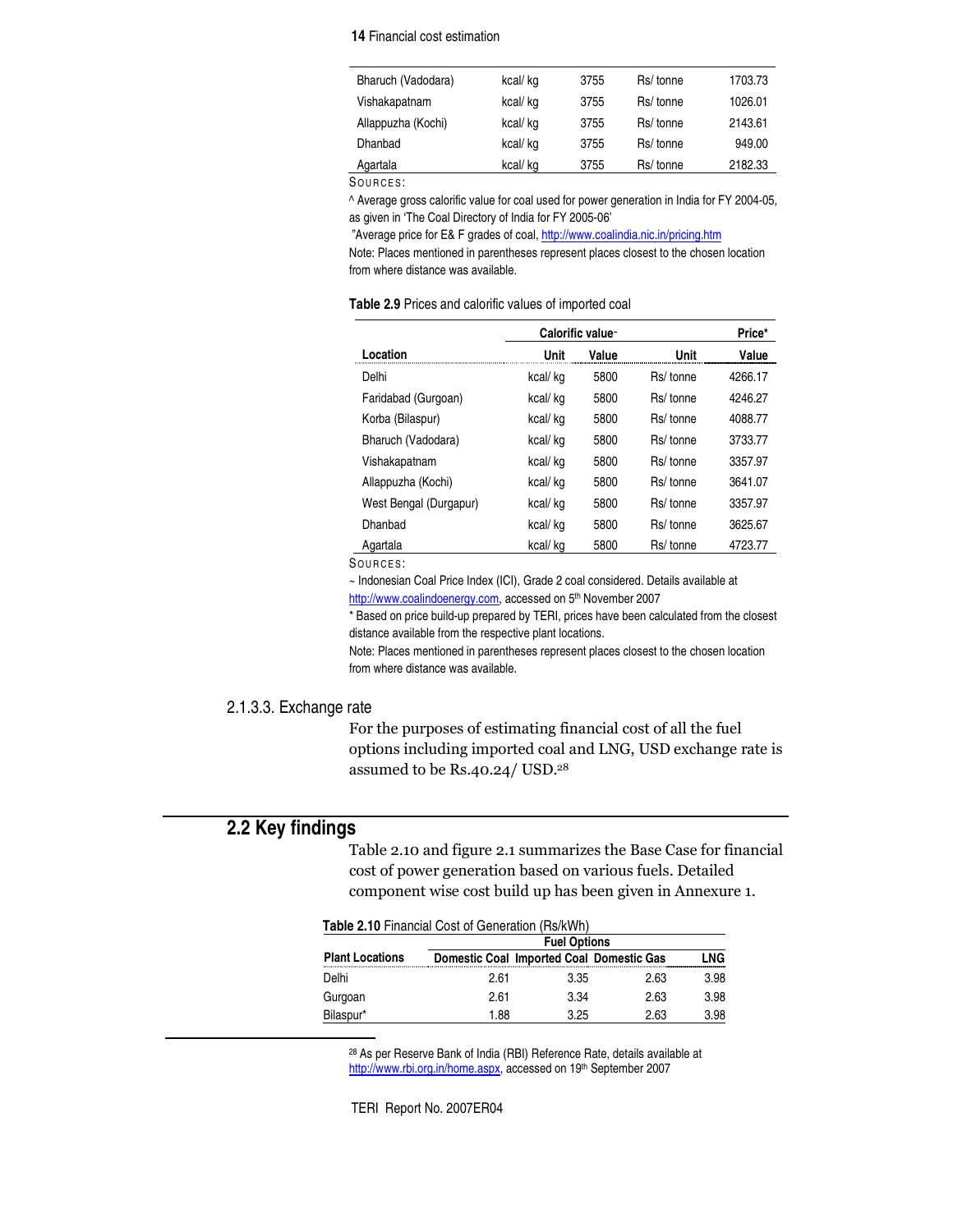|                        | <b>Fuel Options</b> |                                                 |      |      |
|------------------------|---------------------|-------------------------------------------------|------|------|
| <b>Plant Locations</b> |                     | <b>Domestic Coal Imported Coal Domestic Gas</b> |      | LNG  |
| Vadodara               | 2.59                | 3.12                                            | 2.63 | 3.98 |
| Vishakapatnam          | 2.10                | 2.92                                            | 2.63 | 3.98 |
| Kochi                  | 2.90                | 3.06                                            | 2.63 | 3.98 |
| Talcher*               | 1.82                | 2.97                                            | 2.63 | 3.98 |
| Dhanbad                | 2.05                | 3.05                                            | 2.63 | 3.98 |
| Agartala               | 2.93                | 3.56                                            | 2.63 | 3.98 |

SOUR CE TERI's estimates

\*Pithead plants





# 2.2.1 Summary of base case analysis

The following points emerge from the analysis:

- Domestic Pithead coal based generation cost works out to be much lower than the non**pithead coal based generation.** In fact, cost of domestic coal based power generation at Kochi (nonpithead) is 59% higher than that at Talcher (pithead). One of the main reasons for this substantial difference in cost is the share of transportation cost in the total fuel cost. At Kochi, freight constitutes nearly 70% of the delivered price of coal at the power plant. This clearly highlights high incidence of freight in the fuel cost at locations away from the pithead.
- " Imported coal, though having a high calorific value, is not as competitive as domestic coal due **to its higher cost.** However, imported coal based power generation at coastal locations such as Kochi, which is at a distance of nearly 1944 km from the coalmine (Talcher Coal fields), becomes a competitive option vis-à-vis domestic coal based power generation.
- Per unit cost of power generation using domestic natural gas/ LNG is constant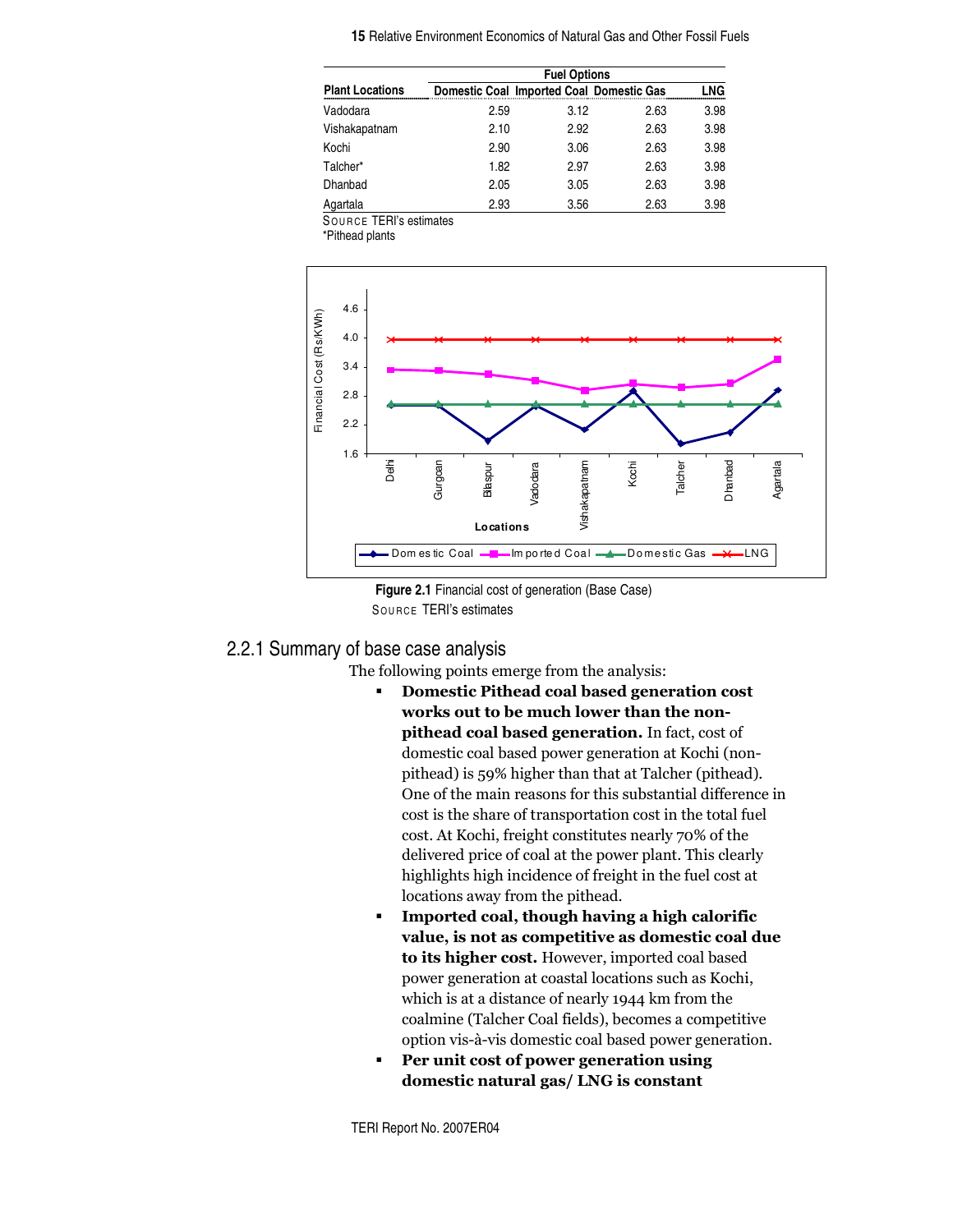**16 Financial cost estimation** 

irrespective of location of the plant. This is because a fixed transmission charge is levied on natural gas, which is irrespective of the distance travelled. At present, gas transmission charges are levied on postage stamp basis, implying a uniform charge irrespective of the distance travelled. This is an important consideration in the determining the favourability of economics of natural gas vis-à-vis other fuels. If the transportation tariff methodology changes from postage based to distance linked then the financial economics may undergo a change.

- $\blacksquare$ Domestic natural gas, though having a higher per unit financial cost of generation, becomes competitive at locations where domestic coal needs to be sourced from a long distance. For example, at Kochi the cost of domestic coal based power generation becomes uncompetitive, while natural gas becomes a preferable option. The main reason for this is the postage stamp based transmission charges for gas, which make it competitive in comparison to domestic coal at places farther away form source of fuel.
- As the price of LNG increases it loses its competitive edge over imported coal. In the Base Case (Table 2.10), price of LNG is assumed as USD 7.11/MMBtu, which is reflective of the international spot market prices. At this price, cost of power generation is Rs 3.98/kWh, which is not competitive to that by imported coal.

In conclusion, while taking only financial costs into consideration power generation based on domestic coal has a definite advantage over that based on **natural gas.** Coal based generation is the most economical at the pithead. However, a key determinant of relative financial costs of power generation is the domestic freight charges levied on various fuels. The method adopted for calculating freight charges and its share in the total fuel cost are important aspects of cost economics.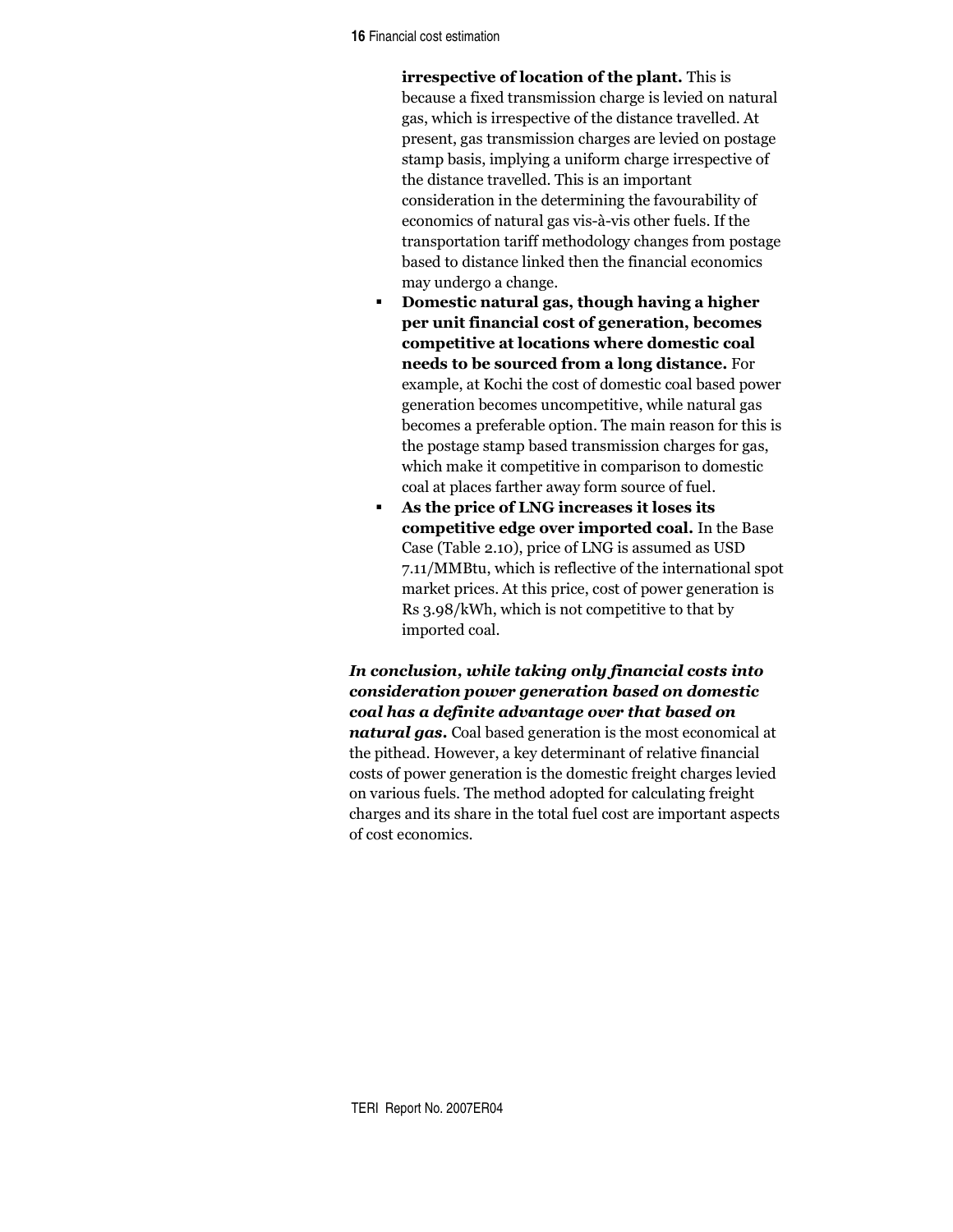# CHAPTER 3: Financial cost-scenarios

In the Base Case, for estimating the financial cost of power generation by different fuel types, all operating parameters have been considered based on norms as defined by CERC (Terms and Conditions of Tariff) Regulations, 2004. However, in practice some of these parameters may vary. Also there may arise variations in fuel prices due to volatility in international and domestic markets. Thus, in this chapter some of the important aspects related to cost determination shall be altered in the scenarios to bring forth their impact on the financial cost of power generation.

Scenarios to be considered include:

- Change in cost of debt, which in turn affects the discount factor and thus impacts the cost of power generation.
- Changes in fuel prices of imported coal, natural gas and LNG, which impact the cost of power generation significantly.

# **3.1 Changes in discount rate**

In the Base Case, the discount rate has been assumed to be weighted average cost of capital (WACC) of the cost of equity and cost of debt. Cost of equity is assumed to be 14%<sup>29</sup> and cost of debt is assumed to be equal to the current prime-lending rate (PLR) i.e. 13%<sup>30</sup>. For computing WACC, a normative debt-equity ratio of 70:30 has been assumed. However, based on TERI's relevant experience of working with various power generating utilities, it has been seen that large developers or big houses are able to source debt at a lower rate of interest even when interest rates are high. For instance, Tata Steel, distribution licensee in Jamshedpur, sources loan at 8.23%.<sup>31</sup> Thus, in the analysis cost of debt is assumed to be 8% to show the impact of reduction in cost of debt on financial cost of power generation.

WACC/discount factor then becomes 9.8% (taking cost of debt as 8%) as against 13.30% in the Base Case $^{32}$ . This reduction in cost of capital benefits power project developers.

Figure 3.1 summarises the impact of change in cost of debt on cost of power generation.

<sup>29</sup> Based on norms as defined by CERC (Terms and Conditions of Tariff) Regulations, 2004 <sup>30</sup> Current PLR ranges from 12.75% to 13.25%. The average of the same has been taken. Source: http://www.rbi.org.in/home.aspx, last accessed on 30<sup>th</sup> October 2007

<sup>31</sup> Tariff Order 2005-06 for Tata Steel, details available at http://www.jserc.org/tariff.html, accessed on 15<sup>th</sup> October 2007

<sup>32</sup> Assuming normative Debt-Equity ratio of 70:30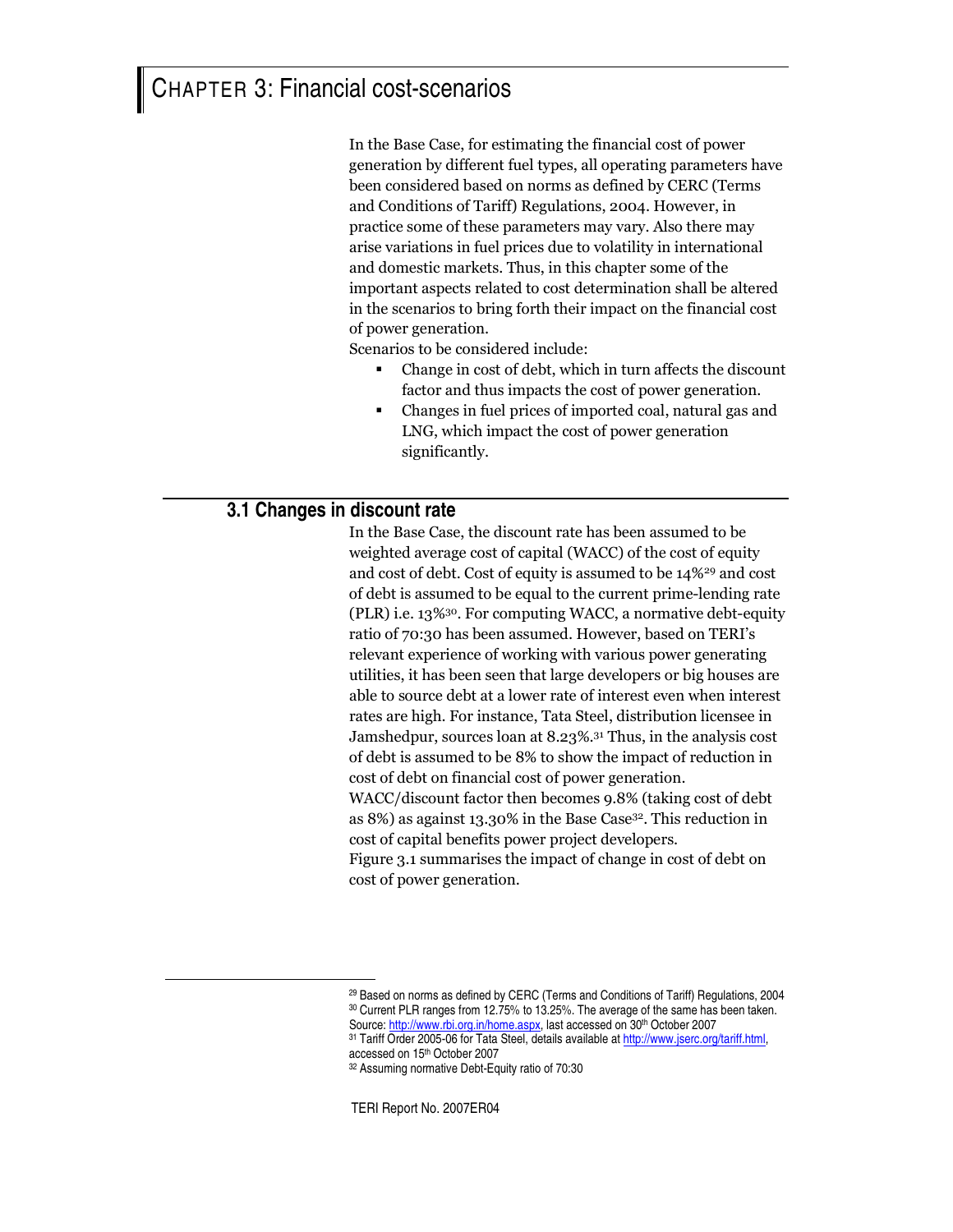

**Figure 3.1** Financial cost of generation taking cost of debt as 8% SOURCE TERI's estimates

With a 38% reduction in cost of debt (from 13% in Base Case to 8% here), the financial cost of power generation in case of coal based plant (domestic and imported) decreases by 12-17%, while cost of power generation of gas based plant (domestic natural gas and LNG) decreases by a smaller percentage of around 6-9%. This difference in impact on cost of coal-based power generation vs. gas-based power generation can be attributed to the difference in their capital costs and estimated life of plant. Coal based power generation involves higher capital costs along with longer gestation period, and hence the impact of reduction in cost of debt is larger in case of coal based power generation compared to gas based power generation.

Consequent to change in cost of debt, coal based power generation becomes even more preferable option. Domestic coal becomes a viable option at almost all locations. Even at locations where domestic natural gas was clearly a preferable option in Base Case, for example at Kochi & Agartala, domestic coal now becomes a competitive option. Similarly, imported coal based generation becomes a more viable option at coastal locations such as Vishakapatnam, Kochi, etc. as compared to the base case.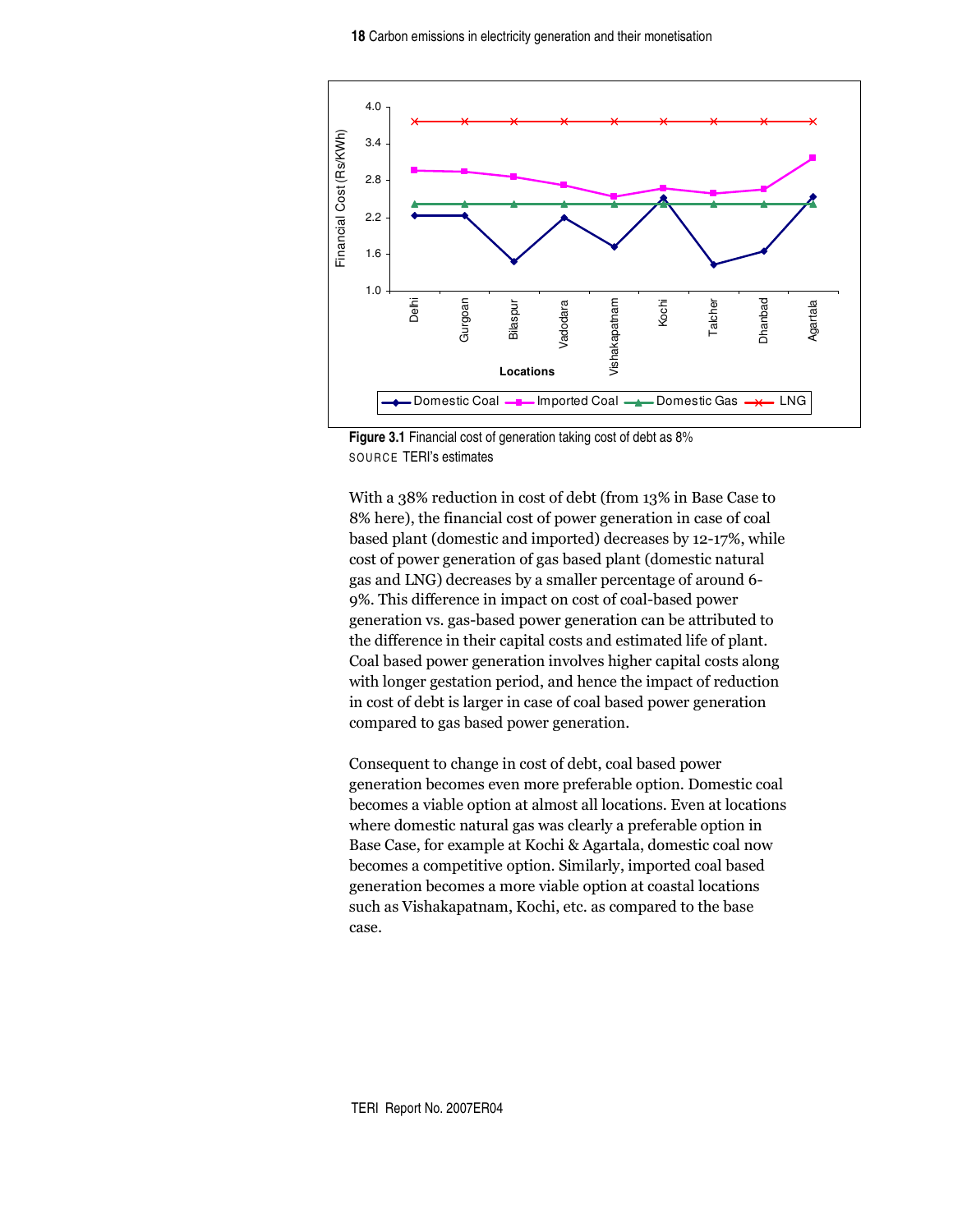# **3.2 Changes in fuel prices**

# 3.2.1 Imported coal at fob price USD 90/tonne

The Base Case assumes imported coal to be priced at USD 56.66/tonne, which is reflective of fob price of coal imported from Indonesia. However, international coal prices have been rising, for quite sometime. If India enters the coal market for substantially increased imports, it is expected that the imported coal price will be much higher than the price assumed in the Base Case. Thus to make the analysis in tandem with the recent developments and present trends, a scenario has been created taking imported coal fob price at USD 90/tonne.

Figure 3.2 summarizes the impact of increase in imported coal prices on cost of generation of imported coal based plant.



**Figure 3.2** Financial cost of generation taking Imported Coal at fob price USD 90/tonne

SOURCE TERI's estimates

The cost of generation of imported coal based plant increases on an average by 21% given a 59% increase in price of imported coal (ceteris paribus). Such an increase in fuel price of imported coal, makes domestic coal and gas a preferable option vis-à-vis imported coal at all locations. LNG, which was not a viable option earlier, under this scenario becomes competitive vis-à-vis imported coal at non-coastal locations such as Delhi and Agartala.

### 3.2.2 Domestic gas at APM price Rs 3200/tcm

At present, market determined and administered pricing coexist in the natural gas sector. While developing the base case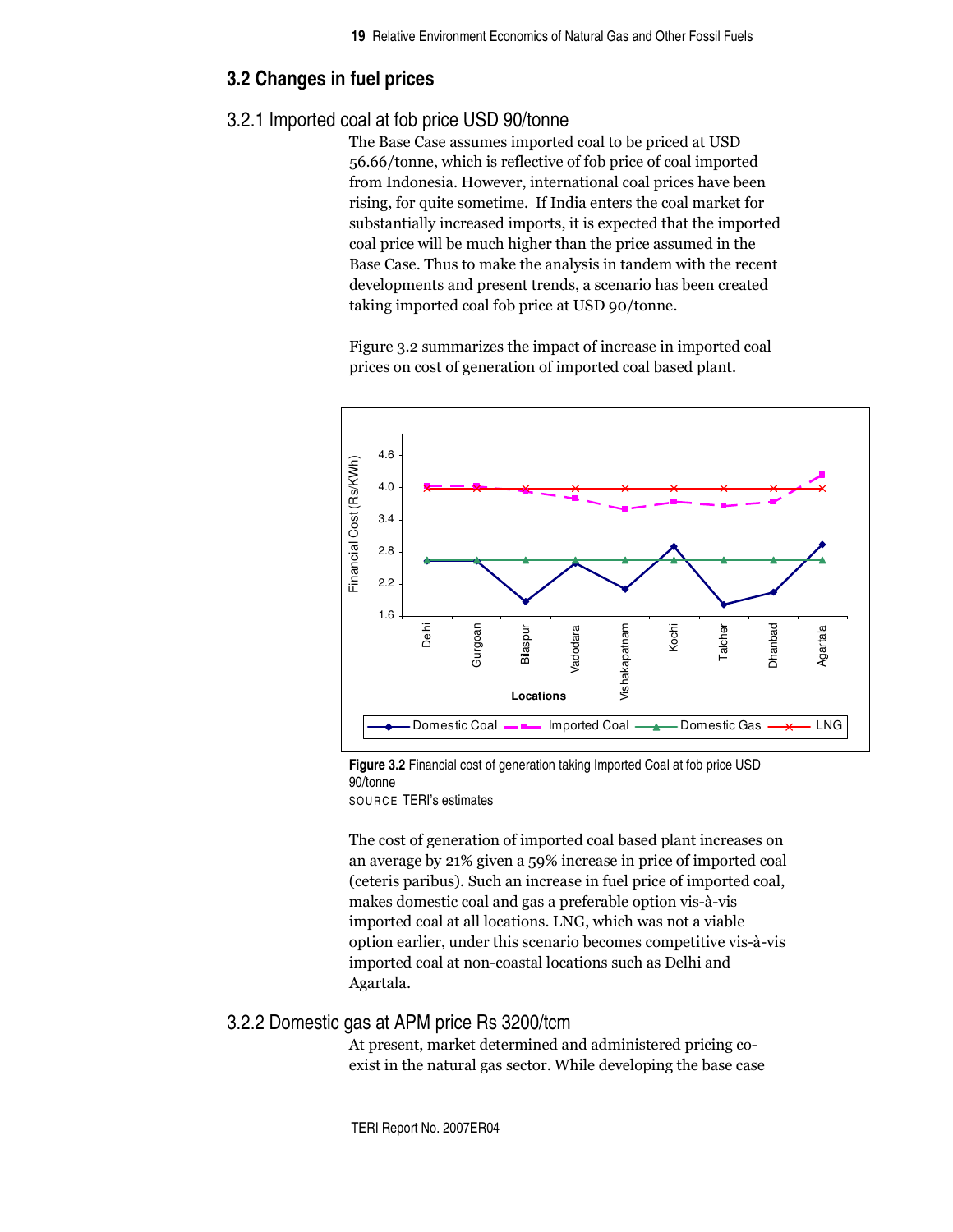**20** Carbon emissions in electricity generation and their monetisation

(see Chapter 2) the market price<sup>33</sup> of the Reliance natural gas has been considered, however existence of administered price natural gas cannot be ignored. Thus for sensitivity analysis a scenario has been developed with domestic gas price equal to the APM price i.e. USD2.4/MMBtu34 (Rs 3200/tcm).

Figure 3.3 summarizes the impact of decrease in domestic gas prices on cost of generation of domestic gas based plant.





Comparing the Base case and the sensitivity developed it is noticed that consequent to 38% decrease in domestic natural gas price, the cost of domestic natural gas based power generation decreases by 26% (ceteris paribus). Such a decrease in fuel price makes domestic gas the most preferred option at all locations excepting pitheads where domestic coal is still more economical. At present, the availability of natural gas under the APM regime is declining. However, there have been discussions under the Production Sharing Contract regime followed in New Exploration Licensing Policy (NELP) to collect profit gas in kind instead of cash. In such a scenario, it is expected that profit gas obtained by government under this regime shall be supplied to priority sectors at subsidized prices.

<sup>33</sup> The recently government approved price of USD 4.2/MMBtu (price inclusive of royalty amounting to Rs 6710/tcm) for Reliance Industries Ltd (RIL) natural gas flowing from K G Basin <sup>34</sup> Price not inclusive of royalty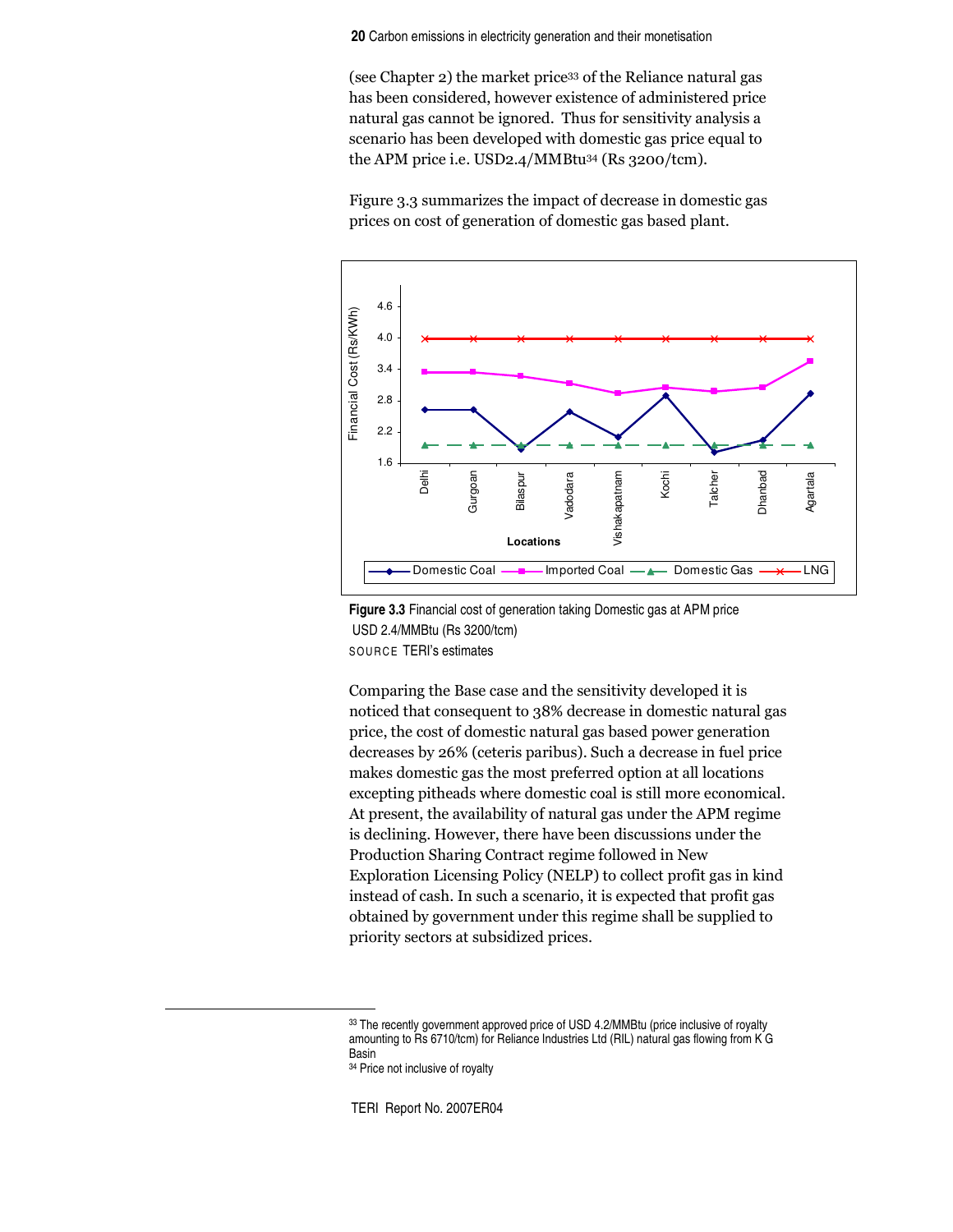## 3.2.3 LNG at pooled price USD 4.33/MMBtu

In the Base Case, the LNG price is assumed to be USD 7.11/MMBtu, which is reflective of international spot market prices. However, in India, recently pooled pricing mechanism for LNG from Petronet LNG has been introduced. Under this pooled price mechanism, all LNG being sourced by Petronet LNG operating Dahej LNG terminal is being pooled to arrive at a price lower than the prevailing international LNG prices. In view of this a scenario has been developed taking LNG price at pooled price of USD 4.33/MMBtu. Figure 3.4 summarizes the impact of decrease in LNG price on cost of power generation of LNG based plants.





The cost of power generation of LNG based plant decreased by 33% given a 42% decrease in price of LNG (ceteris paribus). Such a decrease in LNG prices makes LNG a viable option vis-àvis imported coal and a competitive option vis-à-vis domestic gas at all locations. In fact at coastal locations such as Kochi it becomes more preferable option as compared to domestic coal.

### 3.2.4 Summary of scenario analysis

• If the cost of debt decreases and consequently the discount factor is lower than that assumed in the base case, domestic coal becomes clearly a preferable option vis-à-vis all other fuels excepting for imported coal at a coastal location like Kochi or for domestic gas at a location like Agartala which is far away from the pithead; at Kochi and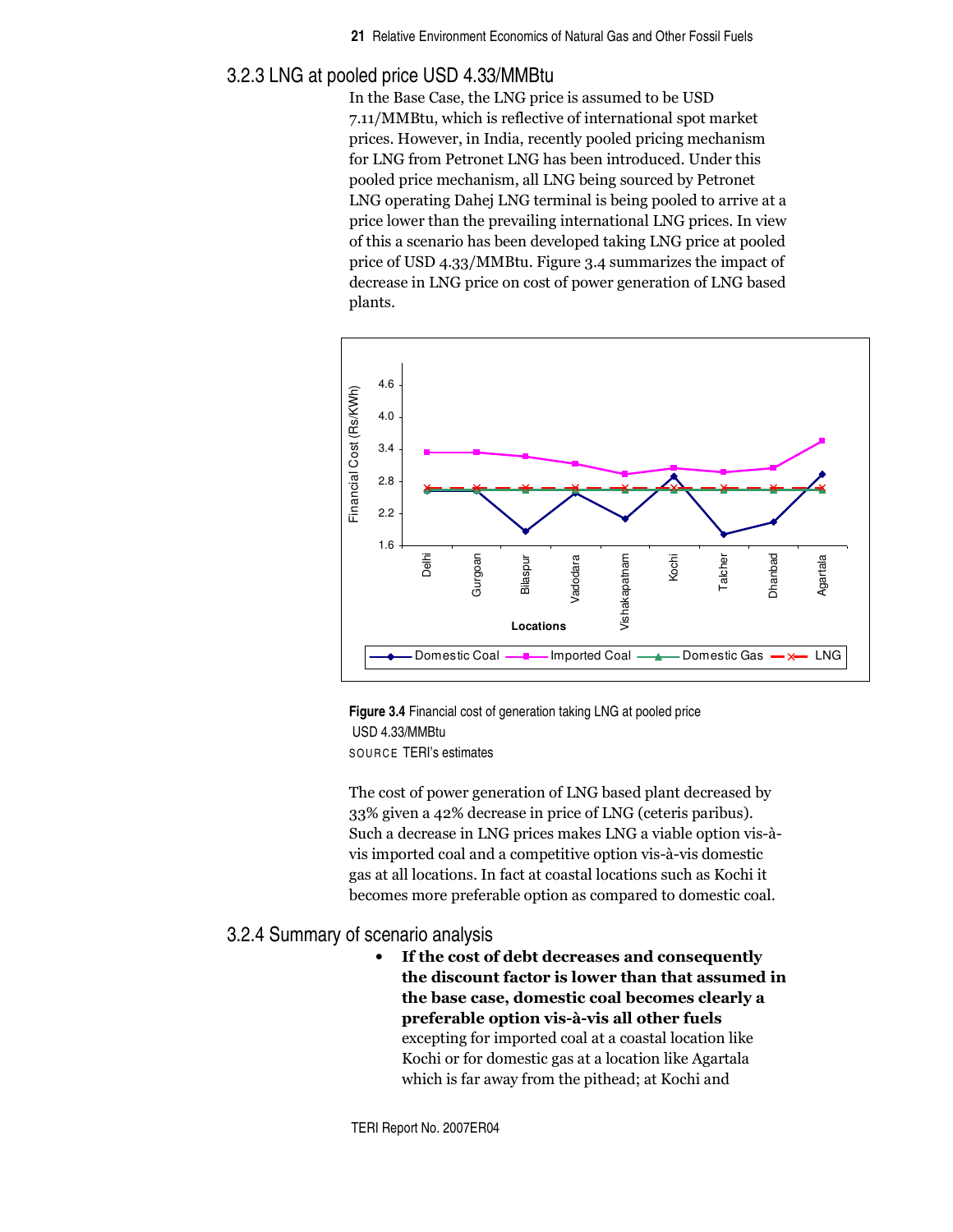**22** Carbon emissions in electricity generation and their monetisation

Agartala imported coal and domestic natural gas respectively will be close competitors.

- If imported coal is priced at USD 90/tonne as against USD56.66/tonne assumed in the base case, domestic natural gas becomes favourable to imported coal at all locations and even LNG becomes competitive vis-à-vis imported coal at locations like Delhi or Gurgaon
- If LNG is available at the currently pooled price (allowed for Petronet LNG at Dahej) of USD 4.33/MMBtu as against USD7.11/MMBtu assumed in the base case, LNG becomes preferable to imported coal at all locations and is at par with domestic natural gas.
- In short, while domestic coal and domestic natural gas will always be preferable to other fuels for power generation, the choice between imported gas (LNG) and imported coal will depend very significantly on the way these two prices move in the international market.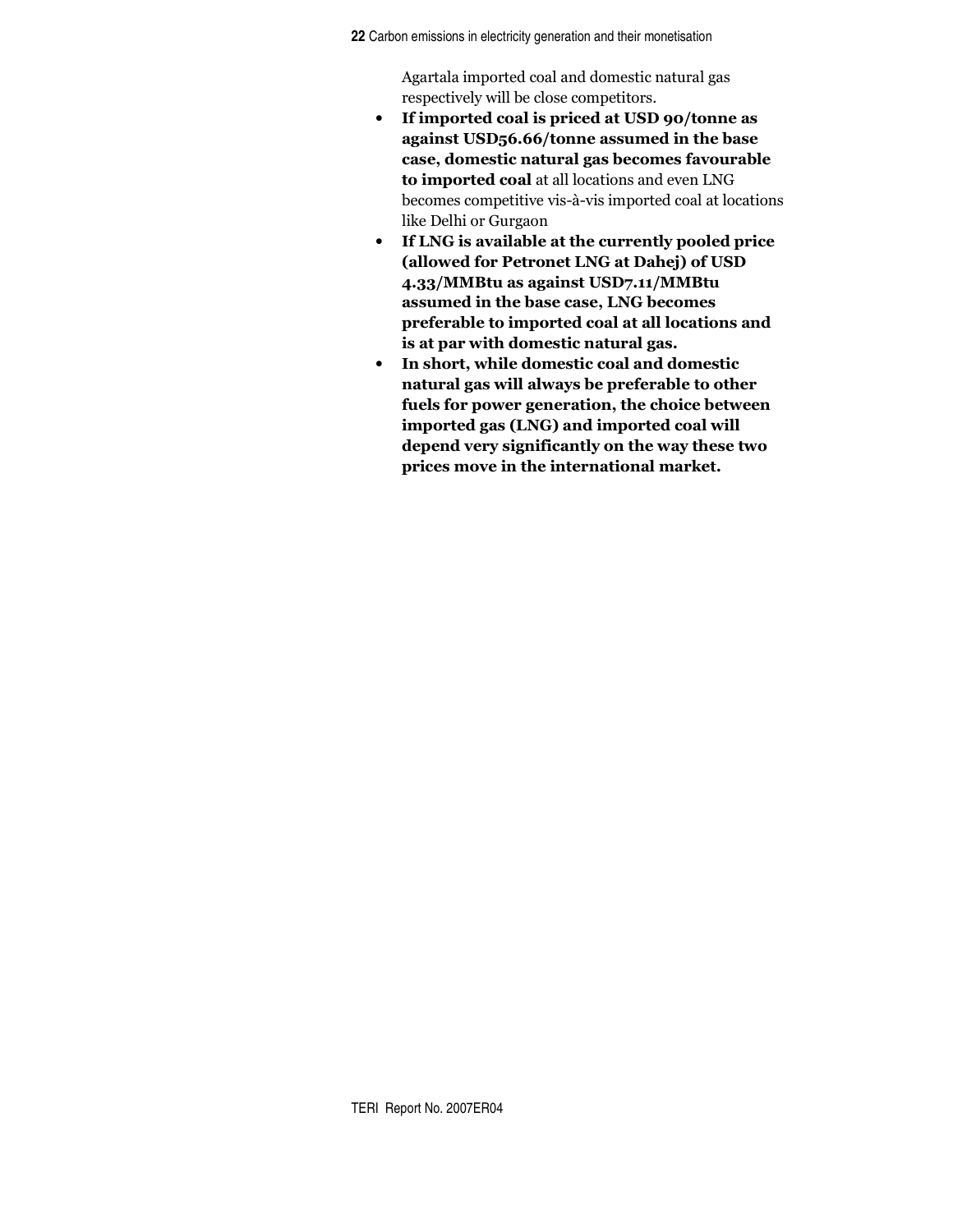CHAPTER **4**: Carbon emissions in electricity generation and their monetisation

# **4.1 Introduction**

The Fourth Assessment Report (2007) of the Intergovernmental Panel on Climate Change (IPCC) confirms that it is "unequivocal" that Earth's climate is warming and that it is pregnant with dire consequences for the human lives. 35 The Report also acknowledges that the climate change is to a large extent human induced and stresses upon controlling the increasing greenhouse gas emissions through conscious efforts.

In India, coal based electricity generation contributes about 55% of the total electricity generation and the share of electricity sector in total  $CO<sub>2</sub>$  emissions is the largest.<sup>36</sup> Moreover, it is expected that the coal based electricity generation will continue to dominate in the future. According to the TERI37 estimates, over the next about 25 years, under the business as usual (BAU) scenario, the total generating capacity would increase to 795 gigawatt (GW) in 2031 from 125 GW in 2001, an increase of 6.3  $\,$ times. Figure 4.1 shows the fuel mix in total electricity generation for the projected period. The share of coal in the total electricity generation ranges from 45% to 60% over the entire period. However, such high dependence on coal for meeting the huge power demand has major implications in terms of greenhouse gas emissions.

<sup>35</sup> Some of the possible adverse effects of climate change predicted in the report are: Reduction in water availability in regions supplied by melt–water due to decline in water supplies stored in glaciers and snow, Increased risks for coastal areas due to coastal erosion led by sea-level rise, Increase in socio economic costs as a result of expected high frequency of extreme weather events, Impact on health of millions of people, particularly those with low adaptive capacity, through: increased malnutrition and consequent disorders, with implications for child growth and development; increased deaths, disease and injury due to heat waves, floods, storms, fires and droughts; increased burden of diarrhoeal disease; increased frequency of cardio-respiratory diseases due to higher concentrations of ground level ozone related to climate change; and, altered spatial distribution of some infectious disease vectors. Working Group II Contribution to the Intergovernmental Panel on Climate Change (IPCC)– Fourth Assessment Report Climate Change 2007: *Climate Change Impacts, Adaptation and Vulnerability: Summary for* Policymakers http://www.ipcc-wg2.org/index.html accessed on 31st May 2007 <sup>36</sup> http://www.natcomindia.org/activities.htm#inv accessed on 30<sup>th</sup> October 2007 37PSA/2006/3, "National Energy Map for India, Technology Vision 2030", Study by TERI for Office of the Principal Adviser to the Government of India.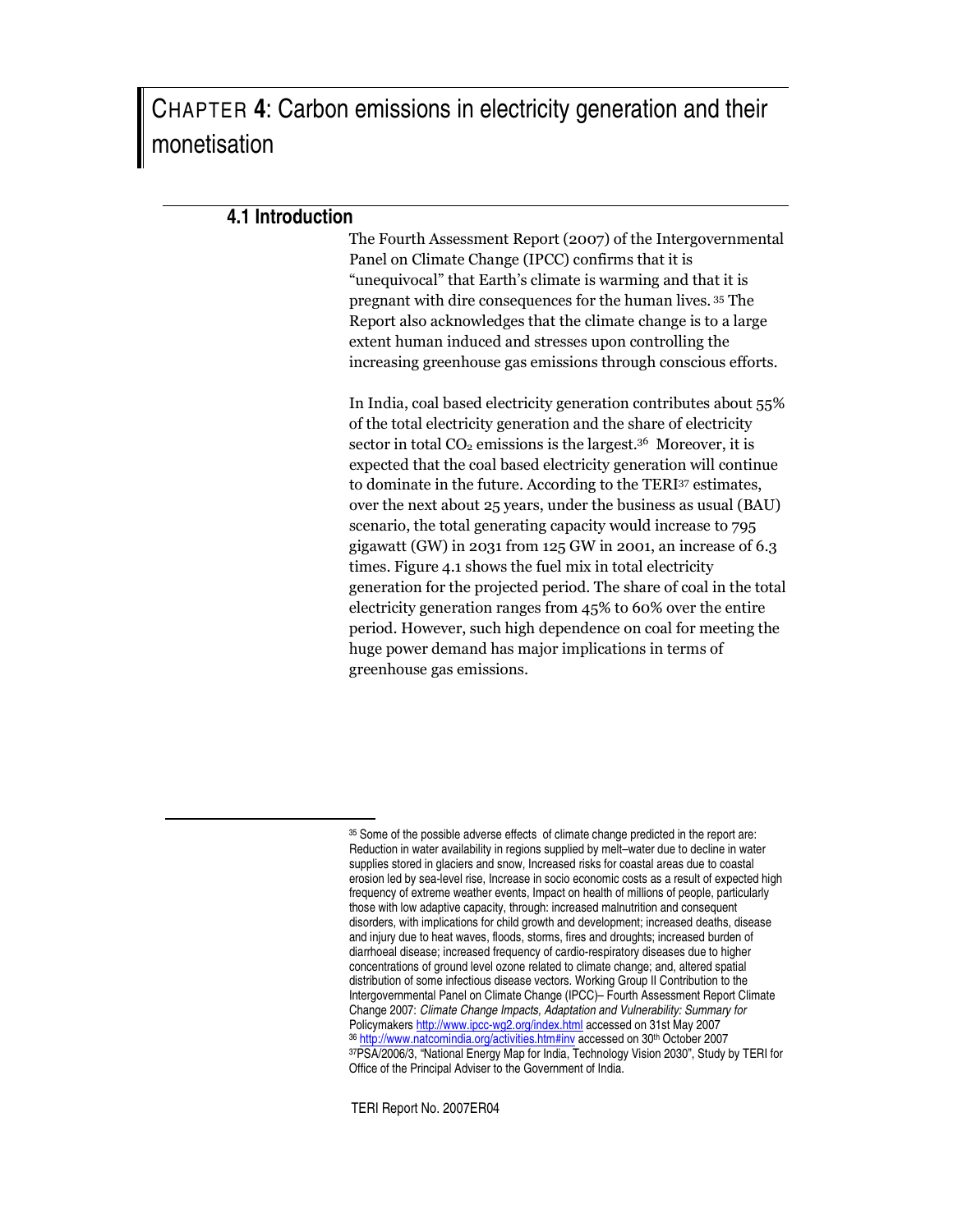

**Figure 4.1** Percentage Share of fuel mix in total electricity generating capacity (business as usual scenario)

SOURCE PSA/2006/3, "National Energy Map for India, Technology Vision 2030", Study by TERI for Office of the Principal Adviser to the Government of India.

The generation of electricity using carbon-based fuels such as coal and natural gas takes into account only private costs and benefits, which leads to a market equilibrium that does not correspond to the social optimum. A standard economic remedy for internalizing external costs is a per-unit tax on the pollutant generated or providing subsidy for avoiding the generation of pollutant or abating the pollution level. Such a tax/subsidy will raise the effective price of power generated from coal or decrease the effective price of power generated from natural gas and thereby give respective electricity generators incentives to shift from coal to natural gas.

The objective of present chapter is to examine the implications of using natural gas as a fuel for power generation vis-à-vis other fuels, especially coal, while internalising some of the environmental implications. The full environmental implications of using fossil fuels should take into account a number of factors such as air, water, soil pollution apart from health and related effects.

A true picture of the environmental implications of using fossil fuel for power generation can emerge if all such factors are fully analysed. However, data in respect of all these factors, particularly ex-ante data, are not easily available. A number of separate studies are necessary to capture such a total picture.

It is because of all this and the fact that Carbon dioxide  $(CO<sub>2</sub>)$  is the most abundant anthropogenic (human caused) GHG that the present study concentrates only on carbon emissions in power generation from these two fuels i.e. coal and gas. The opportunity gains in carbon emissions for gas based power vis-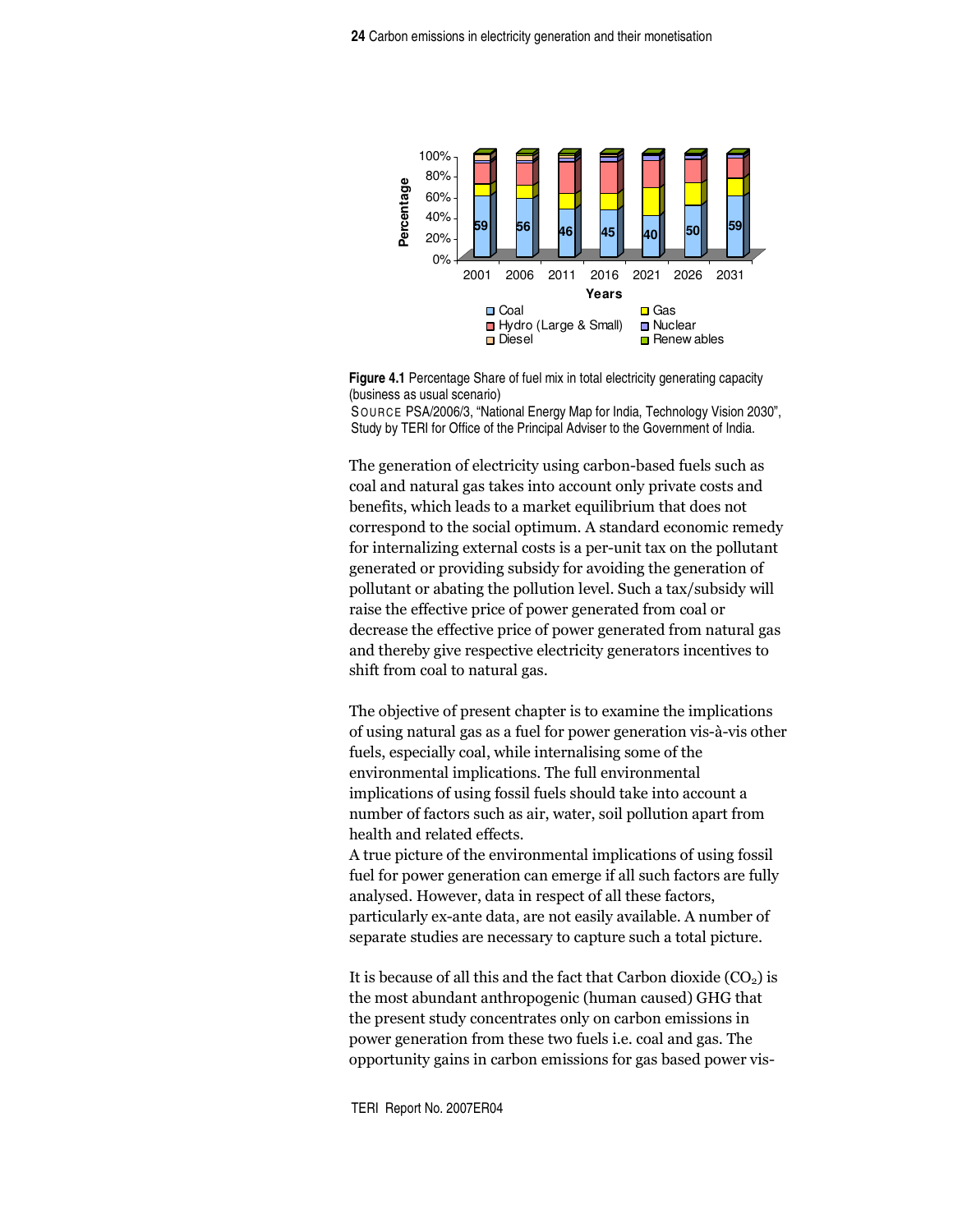à-vis coal based power has been attempted to capture in the study. To illustrate the case, costs differential in electricity generation using different fuels while accounting for the carbon emissions for a standard size electricity generating plant of 500 MW has been computed.

Section 4.2 highlights the methodology of computation and estimates of CO<sub>2</sub> emissions per unit of electricity generation using different fuels. The process of monetization of carbon emissions and their estimates are provided in section 4.3.

# **4.2. Carbon emissions in usage of fuel for power generation**

In order to evaluate the level of  $\mathrm{CO}_2$  emissions saved due to shift from coal to natural gas in electricity generation, it is necessary to estimate the extent of GHGs emissions emitted from both sources.<sup>38</sup> For estimating the GHGs emissions, these can be tracked at three levels: (i) at the extraction stage because GHGs such as methane and  $\rm CO_2$  are primarily released during mining of coal beds and flaring of gas respectively; (ii) at the transportation stage as transportation of fuels to the point of power generation require expending energy that in turn produces large quantities of GHGs; and (iii) at the Busbar because combustion of fuels in the thermal power plant leads to  $\mathrm{CO}_2$  emissions. In this study, emissions arising due to the extraction of the fossil fuels and combustion at the busbar have been estimated while emissions arising due to transportation of fuel have not been considered.

The IPCC report has been followed for the computation of GHG emissions<sup>39</sup>. It adopts three approaches for estimating GHGs emissions, namely Tier I, Tier II and Tier III. Tier I approach involves estimation of emissions from the fuels on the basis of quantities of fuel combusted and the default emission factors as given by the IPCC. Tier II approach is similar to that of Tier I; however, in this case country specific emission factors are used instead of default emission factors given by IPCC. In case of India, these emissions factors are given in the India's Initial National Communication (NATCOM) to United Nations Framework Convention on Climate Change (UNFCCC). NATCOM is responsible for the preparation of inventories of

<sup>38</sup> Carbon dioxide is considered as the major contributor to global warming hence GHGs emissions are calculated in terms of CO<sub>2</sub>. All methane emissions are converted to CO<sub>2</sub> equivalent numbers. GHGs other than CO<sub>2</sub> and CH<sub>4</sub> have not been considered in this analysis.

<sup>39</sup> 2006 IPCC Guidelines for National Greenhouse Gas Inventories, Volume 2 Energy, India's Initial National Communication, Final Report, Revised 1996 IPCC Guidelines for National Greenhouse Gas Inventories, The Reporting Instructions (Volume1), Revised 1996 IPCC Guidelines for National Greenhouse Gas Inventories, The Workbook (Volume 2), Revised 1996 IPCC Guidelines for National Greenhouse Gas Inventories Reporting Instructions, the Reference Manual (Volume3).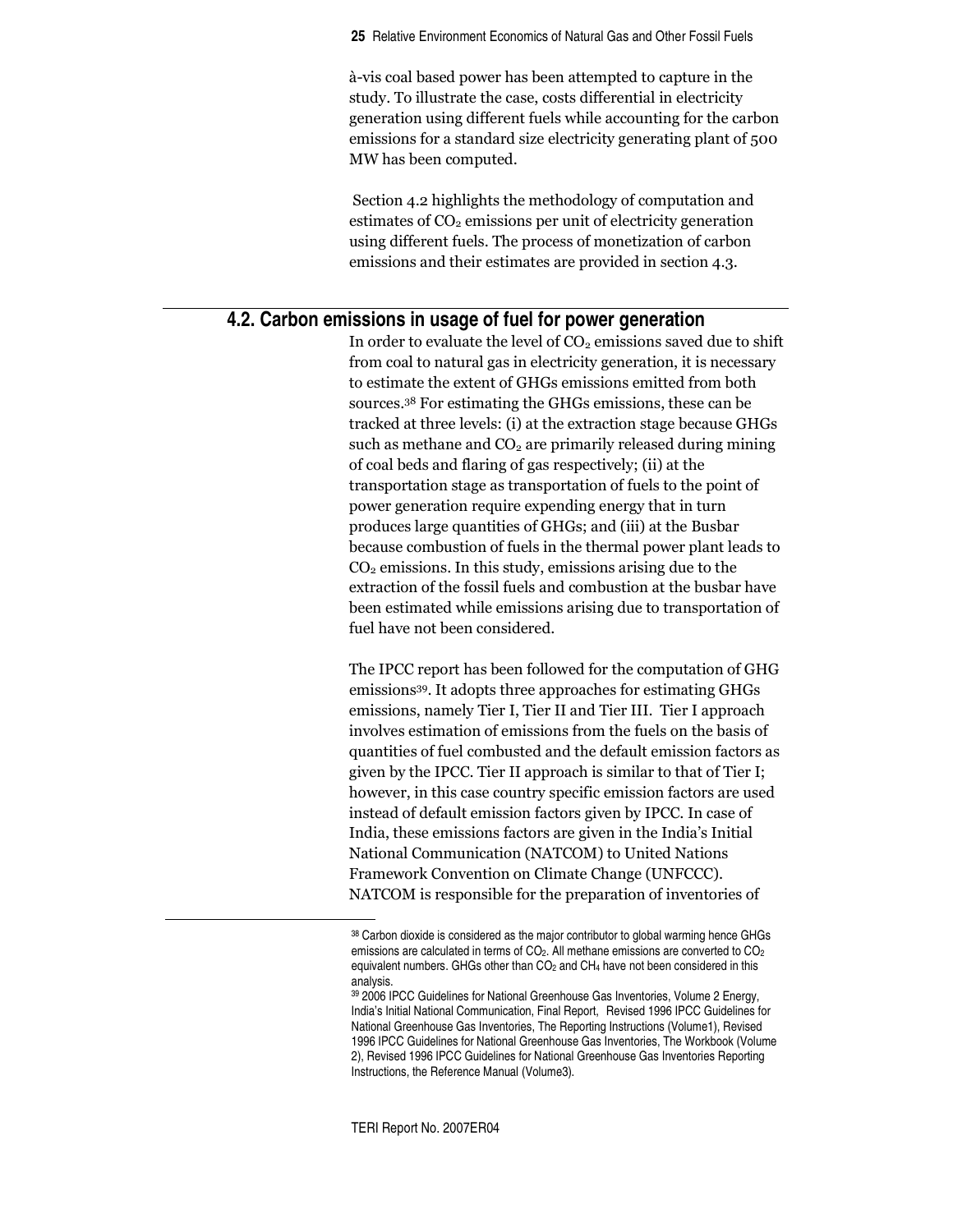**26** Carbon emissions in electricity generation and their monetisation

basket of GHGs for India such as  $CO<sub>2</sub>$ , Methane (CH<sub>4</sub>), Nitrous Oxide (NO<sub>2</sub>) and fluorinated compounds as per the provisions of Article 4 and 12.1 of the UNFCCC.<sup>40</sup> Tier III, in this approach either detailed emission models or measurements and data at individual plant level are used where appropriate.

For this study, Tier I and Tier II approaches have been used to estimate emissions at the busbar. Estimates using these approaches would be fairly accurate as  $\mathrm{CO}_2$  emissions depend only upon the total carbon in the fuel and are independent of combustion technology. In case of estimating emissions for the non-  $\mathrm{CO}_2$  gases such as  $\mathrm{NO}_2,$  Tier III approach becomes important as it depends on many factors such as technologies, maintenance etc which, in general, are not well known and are extremely site specific.

# 4.2.1 Emissions from coal mining

The process of coal formation, commonly called coalification produces large quantities of by product gases; 90-95% of the gas produced from coal seams is methane (and other hydrocarbons) and the rest are mostly inert gases (e.g. Nitrogen, carbon dioxide etc). The amount of  $\rm CH_{4}$  generated during coal mining depends primarily on the depth of and type of coal being mined. Depth is an important factor because it affects the pressure and temperature at the coal seam, which in turn determine amount of  $\rm CH_4,$  generated during coal formation. A deeper seam will hold larger amounts of  $\rm CH_{4}$  because of higher pressure at lower depths, ceteris paribus. As a result, the methane emission factor for underground mining of coal is assumed to be higher than for surface mining of coal.

Methane is also emitted from the post- processing activities such as coal processing, transportation and use. As part of coal processing, coal is broken into smaller pieces, crushed and thermal dried; exposing an increased surface area that allows more methane to desorb from the coal.

In India, most of the coal production is from opencast mining, which contributes around 87% of the total raw coal production while the share of underground mining is only 13% (2006-07). Moreover, the production of coal from underground mining has been declining over the years. From 69 MMT in 1997-98, it has declined to  $57.75$  MMT in 2006-07. $41$  Thus assuming a BAU scenario, it is expected in foreseeable future coal would be produced mainly from opencast mining.

<sup>&</sup>lt;sup>40</sup> http://www.natcomindia.org/activities.htm#inv accessed on 30<sup>th</sup> October 2007 <sup>41</sup> CCO (Coal Controller's Organisation). Provisional Coal Statistics 2006-07. Kolkata: CCO, Ministry of Coal, Government of India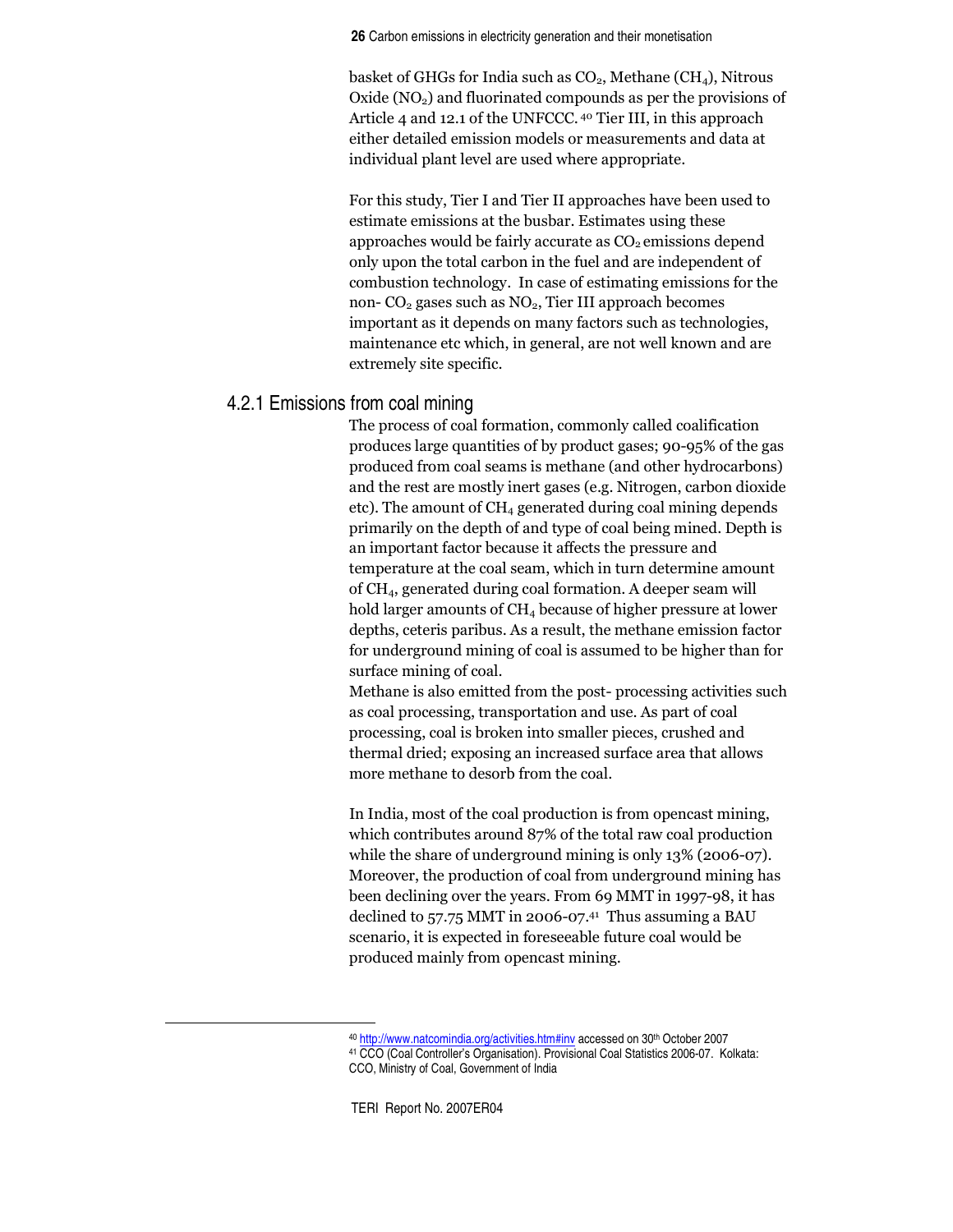Hence emissions through surface mining have been considered in the analysis.

The following formula is used for calculating emissions from the coal mining per unit of electricity produced

Emissions (t CH<sub>4</sub>)= Emission factor (m<sup>3</sup> CH<sub>4</sub>/t)× Coal production (tonnes) × Conversion factor  $(Gg/10^6 \text{ m}^3)$ 

Where,

Emission factor (m<sup>3</sup> CH<sub>4</sub>/t) = Surface mining emission of CH<sub>4</sub> + Post mining CH<sub>4</sub> emissions

> Also,  $\rm CH_{4}$  emissions were converted into CO2 equivalent by the following formula:

 $\rm CO_2$  equivalent emissions=  $\rm CH_4$  emissions from mining $\times$  Global Warming Potential

India specific emission factors have been used in computing emissions for surface mining both during mining and post mining activities.<sup>42</sup> Conversion factor implies the density of  $\rm CH_{4}$ and converts volume of  $\rm CH_{4}$  to mass of  $\rm CH_{4}$ . The density is taken at 20 $^{\rm o}$ C and one atmospheric pressure and has a value of 0.67  $\text{Gg}/\text{10}^6$ m<sup>3</sup>. Global Warming Potential<sup>43</sup> (GWP) has been considered based on IPCC third Assessment Report. Table 4.1 highlights the  $\mathrm{CO}_2$  equivalent emissions/kWh from coal mining in India.

**Table 4.1** CO<sub>2</sub> equivalent emissions/ kWh from coal mining in India

| <b>Steps</b> | Element                                                    | Unit               | Value      |
|--------------|------------------------------------------------------------|--------------------|------------|
| A            | Methane Emission Factor during mining                      | $m^3/t$            | 1.80       |
| B            | Methane Emission Factor post mining                        | $m^3/t$            | 0.20       |
| C            | Total Methane Emission Factor from Mining                  | $m^3/t$            | 2.00       |
| D            | Coal production                                            |                    |            |
| F            | Conversion factor (0.67 Gg/10 <sup>6</sup> m <sup>3)</sup> | $Gq/m^3$           | 0.00000067 |
| F            | Emissions for 1 tonne of coal extracted                    | Gg CH <sub>4</sub> | 0.00000134 |
| G            | Emissions for 1 tonne of coal extracted                    | t CH <sub>4</sub>  | 0.00134    |
| Н            | Emissions for 1kg of coal extracted                        | t CH <sub>4</sub>  | 0.00000134 |

<sup>42</sup> India's Initial National Communication, NATCOM Final Report, chapter 2 GHG Inventory Information pg 48

<sup>&</sup>lt;sup>43</sup> Global warming potentials (GWPs) are used to compare the abilities of different greenhouse gases to trap heat in the atmosphere. Each of the GHGs has a unique average atmospheric lifetime over which it is an effective climate-forcing agent. Global warming potential (GWP) indexed multipliers have been established to calculate a longevity equivalency with carbon dioxide taken as unity. By applying unique GWP multipliers to the annual emissions of each gas, an annual  $CO<sub>2</sub>$  equivalency may be summed that represents the total GWP of all climate-forcing gases considered.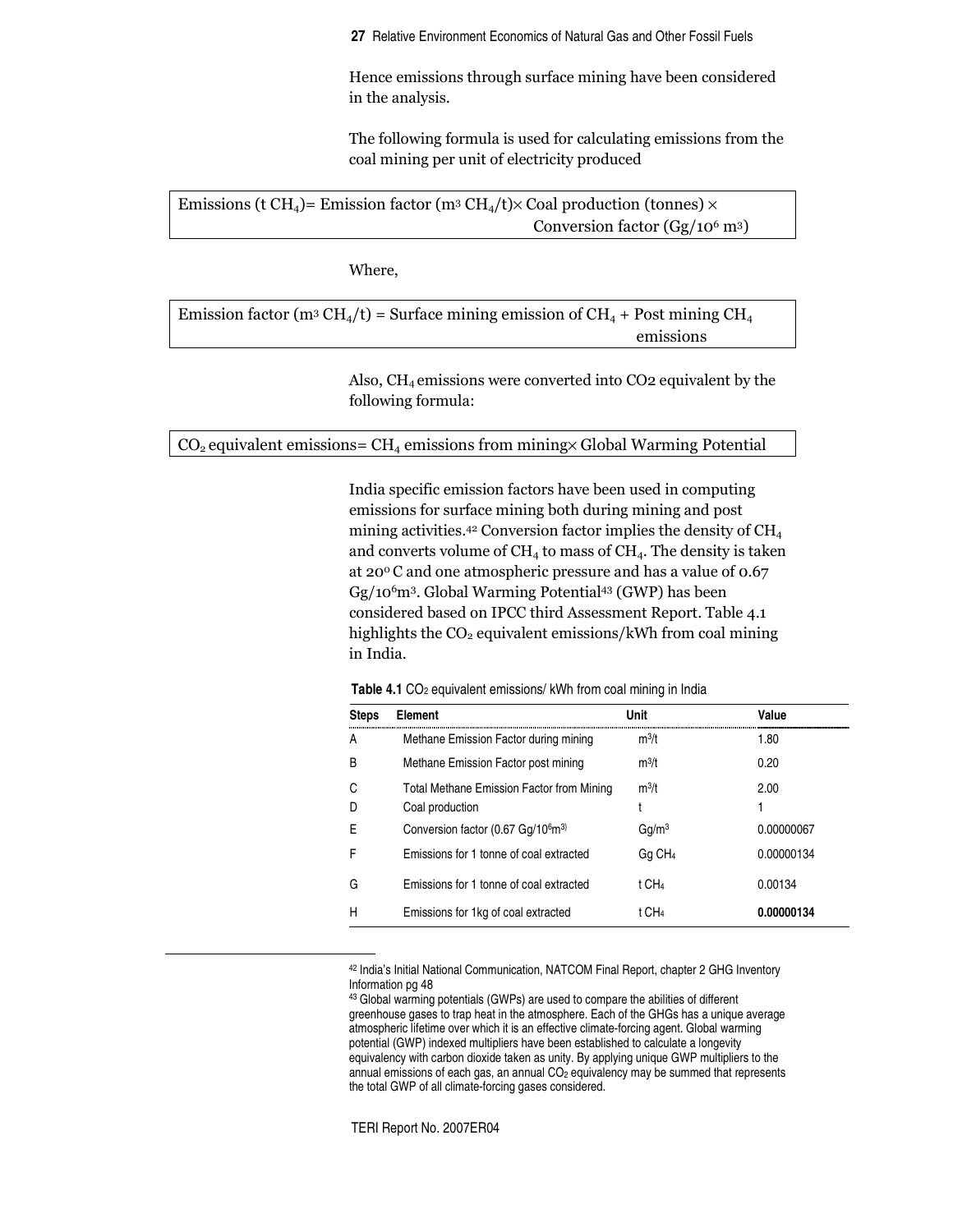**28** Carbon emissions in electricity generation and their monetisation

| <b>Steps</b> | Element                                                                       | Unit                        | Value        |
|--------------|-------------------------------------------------------------------------------|-----------------------------|--------------|
|              | Specific coal consumption                                                     | kg/kWh                      | 0.65         |
|              | CH <sub>4</sub> Emissions from one unit of electricity<br>produced            | t CH <sub>4</sub> /kWh      | 0.0000008743 |
|              | Global Warming potential                                                      | $CO2$ equivalent methane 23 |              |
|              | CO <sub>2</sub> equivalent emissions from one unit of<br>electricity produced | kg CO2/kWh                  | 0.02         |

SOUR CE TERI's estimates

# 4.2.2 Emissions from production of natural gas

Emissions from production of natural gas essentially arise due to the flaring of natural gas. Flaring is the controlled burning of that natural gas which cannot be used or sold. Flaring is often viewed as a safe and economical means to dispose of excess gas.44 Natural gas production occurs either as associated gas along with crude oil or as non-associated gas from gas fields. While calculating emissions from production of natural gas, only non- associated gas has been considered. Emissions arising from associated gas are due to crude oil production and have no link to its use in power sector. Further, flaring of non-associated gas is mainly on account of technical and safety requirements. This is estimated at 1% of total gas production in the country. 45When natural gas is burnt,  $\mathrm{CO}_2$  remains the main product of combustion

Table 4.2 highlights the  $\rm CO_2$  emissions/ kWh from flaring of natural gas in India.

| <b>Steps</b> | Element                                                   | Unit                   | Value      |
|--------------|-----------------------------------------------------------|------------------------|------------|
| A            | Gross Production in India<br>Percentage Gas Flared to Gas | Million Cubic<br>Metre | 32202      |
| B            | Production                                                | %                      | 1          |
| C            | Heat rate                                                 | kcal/kWh               | 1850       |
| D            | Calorific Value                                           | kcal/scm               | 10000      |
| F            | Specific Gas Consumption (net)                            | scm/kWh                | 0.185      |
| F            | Specific Gas Consumption (gross)                          | scm/kWh                | 0.187      |
| G            | Flaring of Natural Gas                                    | scm/kWh                | 0.002      |
| Н            | 1 Cubic Meter of gas                                      | Btu                    | 35300.00   |
|              | Flaring of Natural Gas                                    | Btu/kWh                | 65.96      |
| J            | Flaring of Natural Gas                                    | MMBtu/kWh              | 0.00006596 |
| K            | 1MMBtu                                                    | TJ                     | 0.0010551  |
|              | Flaring of Natural Gas                                    | TJ/kWh                 | 0.00000007 |
| М            | <b>Emission Factor</b>                                    | tC/TJ                  | 15.3       |

| Table 4.2 CO <sub>2</sub> emissions/ kWh from flaring of natural gas in India |  |
|-------------------------------------------------------------------------------|--|
|-------------------------------------------------------------------------------|--|

<sup>44</sup> http://www.cantoxenvironmental.com/sectors/oilgas/naturalgas/, accessed on 18 November 2007

<sup>45</sup> Source: discussions with experts from ONGC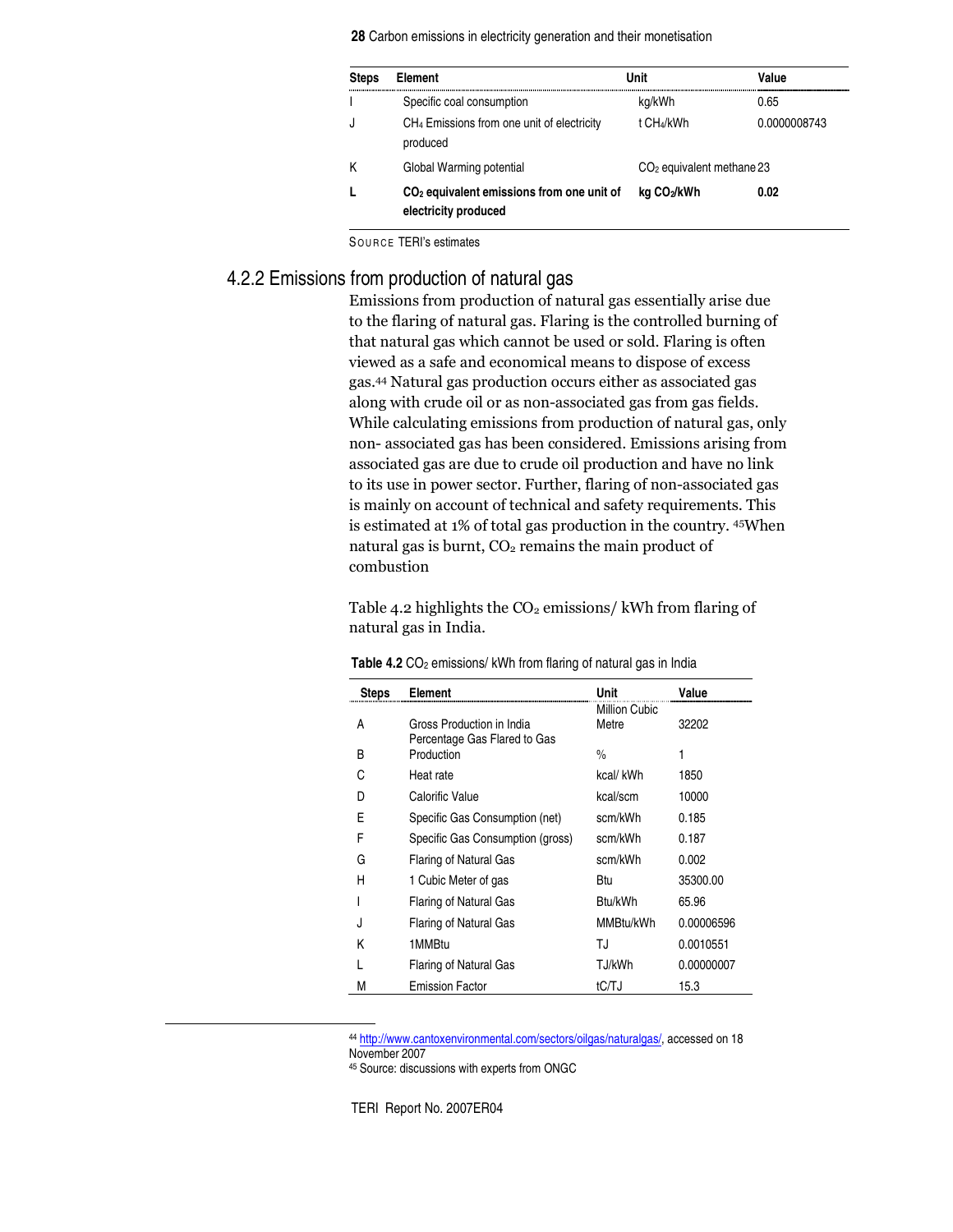| <b>Steps</b> | Element                               | Unit                  | Value       |
|--------------|---------------------------------------|-----------------------|-------------|
| N            | <b>Conversion Factor</b>              | 44/12                 | 3.67        |
|              | Carbon Oxidisation Factor             |                       | 1.00        |
|              | <b>Total CO<sub>2</sub></b> Emissions | tCO <sub>2</sub> /kWh | 0.000003905 |

SOURCE TERI's estimates

# 4.2.3 Emissions from combustion of fuels

The most predominant combustible material in all fuels is carbon and the combustion of the fuels leads to the emission of  $CO<sub>2</sub>$ . The amount of carbon in fuels per unit of energy content varies significantly by fuel type. Coal contains the highest amount of carbon per unit of energy while natural gas contains about 45% less carbon than coal.<sup>46</sup>

# 4.2.3.1 Estimation of CO<sup>2</sup> from the combustion of domestic coal

The following formula is used for calculating  $\mathrm{CO}_2$  emissions from the domestic coal per unit of electricity produced

 $\mathrm{CO}_2$  Emissions in tonne per unit of electricity produced = Heat Rate of the plant (kcal/kWh) ×Conversion factor (TJ/kcal) ×Emission factor (tC/TJ) ×44/12× Carbon oxidization factor

4.2.3.2 Estimation of  $CO<sub>2</sub>$  from the combustion of imported coal

In order to estimate  $CO<sub>2</sub>$  emissions from the burning of the imported coal (sub bituminous), the IPCC default emission coefficients have been used.

The following formula is used for calculating  $\mathrm{CO}_2$  emissions from the imported coal per unit of electricity produced

 $\mathrm{CO}_2$  Emissions in tonne per unit of electricity produced = Heat Rate of the plant (kcal/kWh)  $\times$ Conversion factor (TJ/ kcal) $\times$ Emission factor (tC/TJ)  $\times$ 44/12 $\times$ Carbon oxidization factor

4.2.3.3 Estimation of  $CO<sub>2</sub>$  from the combustion of domestic natural gas and LNG In order to estimate  $CO<sub>2</sub>$  emissions from the burning of the natural gas, the IPCC default emission coefficients have been used. The use of default emissions factors would be fairly accurate due to relatively low variation in quality of the fuel across the globe, as compared to coal<sup>47</sup>.

> The following equation was used for calculating emissions from the domestic natural Gas per unit of electricity produced

<sup>46</sup> India's Initial National Communication, NATCOM Final Report, chapter 2 GHG Inventory Information pg 36

<sup>47</sup> India's Initial National Communication, NATCOM Final Report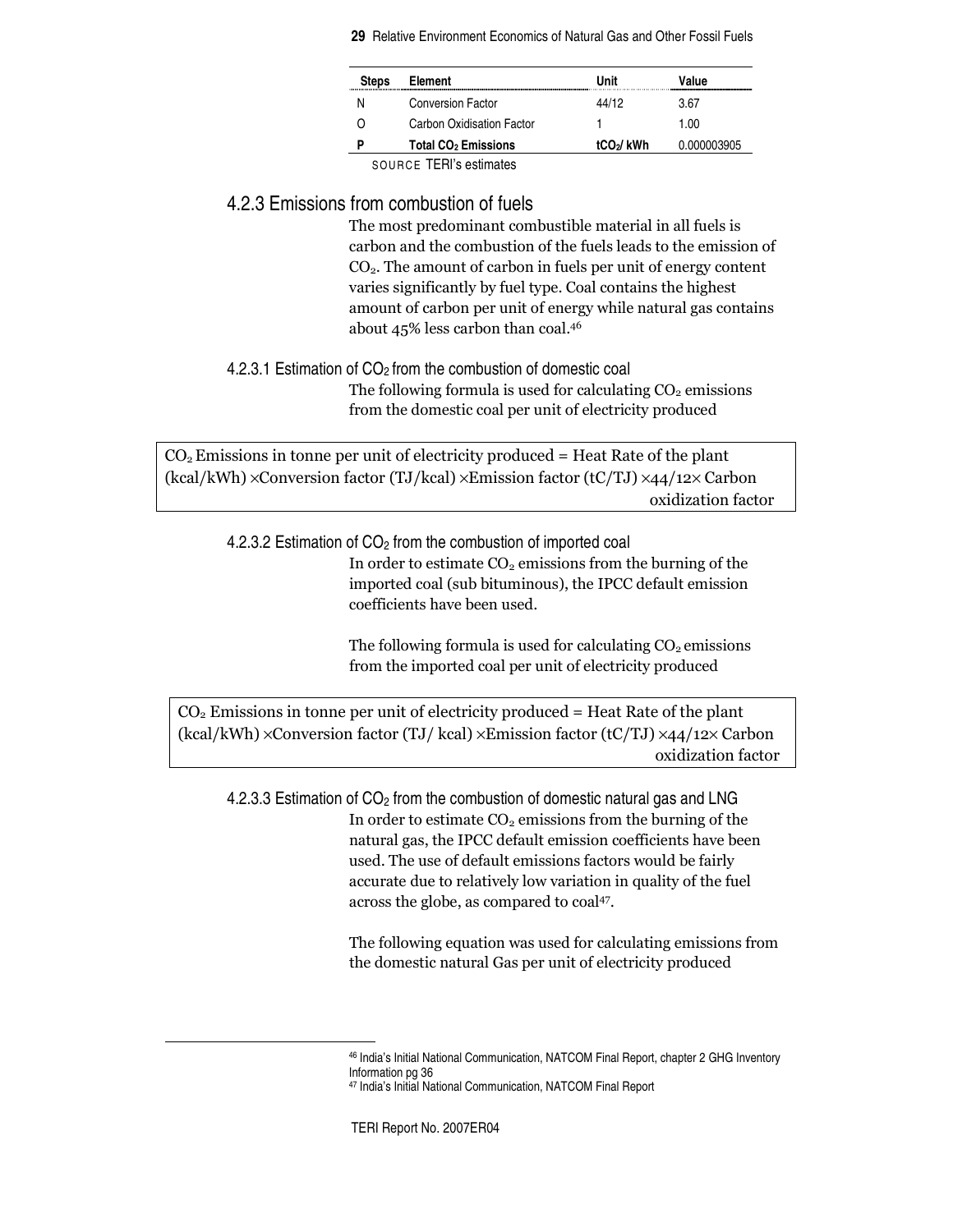$CO<sub>2</sub>$  Emissions in tonne per unit of electricity produced = Heat Rate of the plant (kcal/kWh) ×Conversion factor (TJ/kCal) ×Emission factor (tC/TJ) ×44/12× Carbon oxidization factor

> The methodology used to estimate emissions from LNG is similar to that used for domestic natural Gas.

In the computation of emissions during the combustion of fossil fuels CERC norms for heat rate of power plants has been used. Moreover, India specific emission factor have been used for domestic coal<sup>48</sup> and for imported coal<sup>49</sup>, domestic natural gas and LNG<sup>50</sup> IPCC default emission coefficients have been considered. The use of default emissions factors for domestic natural gas and LNG are fairly accurate due to relatively low variation in quality of the fuel across the globe, as compared to coal.<sup>51</sup> Carbon oxidation factor<sup>52</sup> is also based on IPCC guidelines. Table 4.3 highlights the  $\rm CO_2$  emissions/ kWh from combustion of fuels at the Bus Bar.

**Table 4.3** CO<sub>2</sub> emissions/ kWh from combustion of fossil fuels in India

|             |                              |           |                      |                      | <b>Domestic</b>            |                  |
|-------------|------------------------------|-----------|----------------------|----------------------|----------------------------|------------------|
|             |                              |           | <b>Domestic Coal</b> | <b>Imported Coal</b> | natural Gas                | <b>LNG based</b> |
| <b>Step</b> | Element                      | Unit      | based plant          | based plant          | based plant                | plant            |
| A           | <b>Heat Rate</b>             | kcal/kWh  | 2450.00              | 2450                 | 1850                       | 1850             |
| B           | Conversion                   | TJ/kcal   | 0.00000000419        | 0.00000000419        | 0.000000004190.00000000419 |                  |
| C           | $A^*B$                       | TJ/kWh    | 0.0000103            | 0.0000103            | 0.0000077                  | 0.0000077        |
| D           | <b>Emission Factor</b>       | tC/TJ     | 26.13                | 25.8                 | 15.3                       | 15.3             |
| F           | <b>Conversion Factor</b>     | 44/12     | 3.67                 | 3.67                 | 3.67                       | 3.67             |
| F           | Carbon Oxidisation<br>Factor |           | 1.00                 | 1.00                 | 1.00                       | 1.00             |
| G           | CO <sub>2</sub> Emissions    | kgCO2/kWh | 0.983                | 0.970                | 0.435                      | 0.435            |

SOURCE TERI's estimates

Estimate of  $CO<sub>2</sub>$  equivalent emissions for per unit of electricity generated reveals the following points:

 $\degree$  CO<sub>2</sub> equivalent emissions at the coal mining stage are much lower as compared to the emissions at bus-bar.

Communication, NATCOM Final Report, chapter 2 GHG Inventory Information pg 37

50 Default CO<sub>2</sub> emission factor given by2006 IPCC guidelines for Natural Gas (tCO<sub>2</sub>/TJ).

<sup>52</sup> During the combustion of a fuel a small fraction of the carbon is not oxidised. This fraction is usually small (99-100% of carbon is oxidised) and so 100% oxidization of carbon is assumed. Source 2006 IPCC guidelines for National Greenhouse Gas Inventories

<sup>&</sup>lt;sup>48</sup> India specific CO<sub>2</sub> emission factor for Coal (tCO<sub>2</sub>/TJ), India's Initial National

<sup>49</sup> Source 2006 IPCC guidelines for National Greenhouse Gas Inventories

NATCOM has also considered the same emission factor for Natural Gas.

<sup>51</sup> India's Initial National Communication, NATCOM Final Report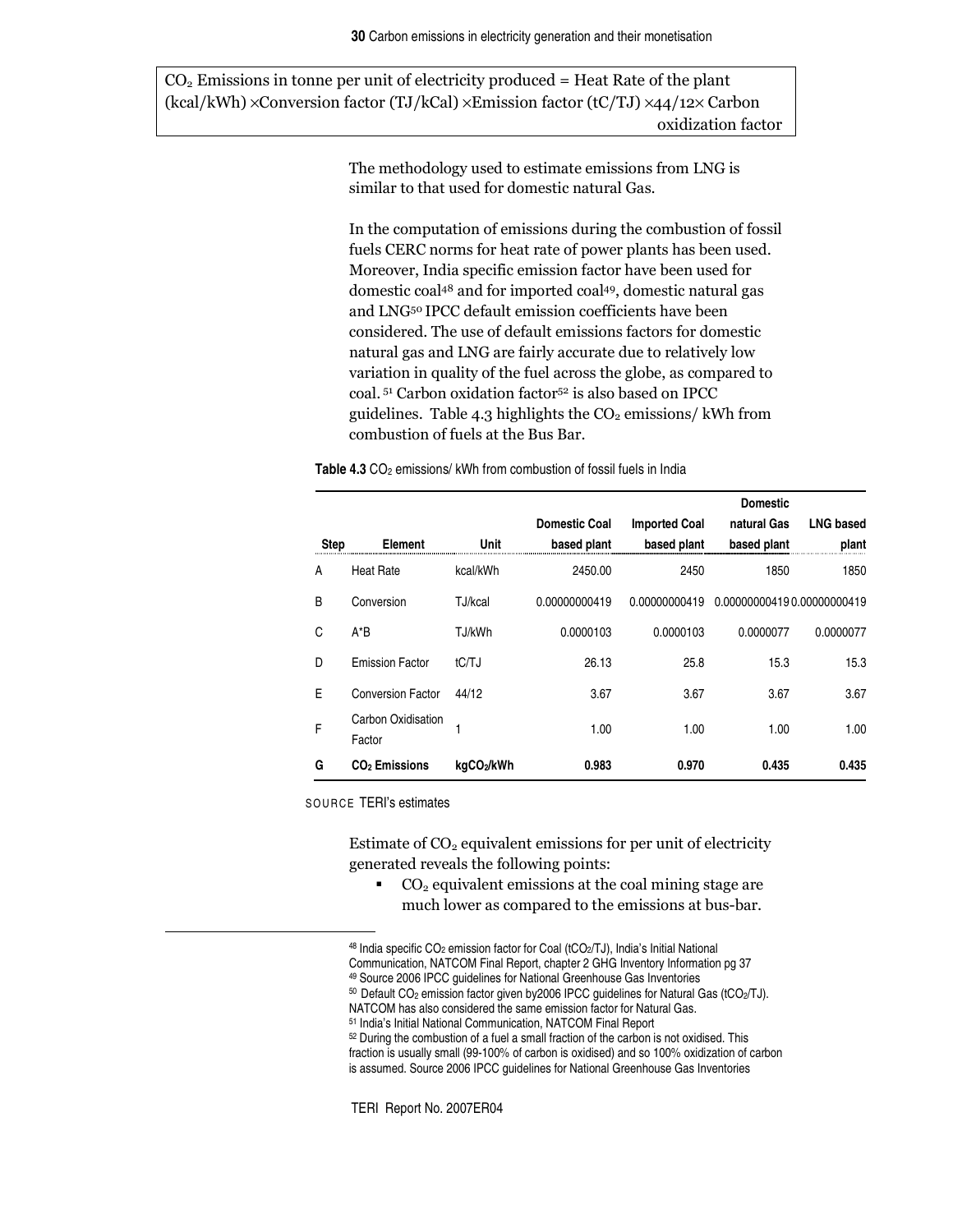The former is about 2% of latter's emissions. Therefore, more efforts need to be made at the busbar to curtail the emissions.

- Burning of fossil fuels at the busbar accounts for the largest share in the total emissions of GHG.
- In terms of a inter fuel comparison, natural gas is less polluting as compared to coal. Per unit emissions from domestic natural gas is 56% lower than domestic coal.
- **Further, unlike emissions from coal, emissions from** natural gas are source neutral.

## **4.3. Monetization of carbon emissions**

Subsequent to calculation of the amount of  $CO<sub>2</sub>$  emissions from coal and natural gas per unit of electricity generation, the next step is to monetize these emissions. The monetized emission costs shall facilitate in estimation of opportunity gains due to shifting from coal to natural gas.

According to Pigouvian economics, the tax/subsidy rate should be equal to the marginal damages due to  $CO<sub>2</sub>$  emissions. However, it is nearly impossible to get the true or reliable estimates of the marginal damages due to  $\mathrm{CO}_2$  emissions as these emissions have global implications. Therefore, in the absence of true estimates of damage cost, one can use the estimates of the marginal abatement cost or the marginal gains due to saving in carbon emissions. At the equilibrium point the avoided marginal total damage from coal should be equal to the marginal opportunity gains due to saving of carbon emissions by consuming natural gas.

In order to estimate the marginal opportunity gain function for  $\mathrm{CO}_2$  emissions extensive data has been used from European Climate Exchange (ECX). The ECX has the largest volume of exchanges, with over three quarters of all exchange volumes (excluding exchange-for-physical, where OTC transactions are cleared through the exchange).<sup>53</sup> Given the market price of  $CO<sub>2</sub>$ emissions in the ECX <sup>54</sup>, it has been assumed that at the equilibrium point the marginal gains due to saving in carbon emissions is equal to the market price of the emissions.

<sup>53</sup> Carbon 2007 – A new climate for carbon trading (Point Carbon) <sup>54</sup> The European Union has established a greenhouse gas emissions trading scheme for the cost-effective reduction of such emissions in the Community. The ECX market recognises joint implementation (JI) and clean development mechanism (CDM) credits as equivalent to EU emission allowances, except for those from land use, land use change and forestry activities. Credits from JI projects are called "emission reduction units" (ERU), while credits from CDM projects are called "certified emission reductions" (CER). The carbon emissions saved using natural gas in place of coal may be treated as CER and may be traded at EET market.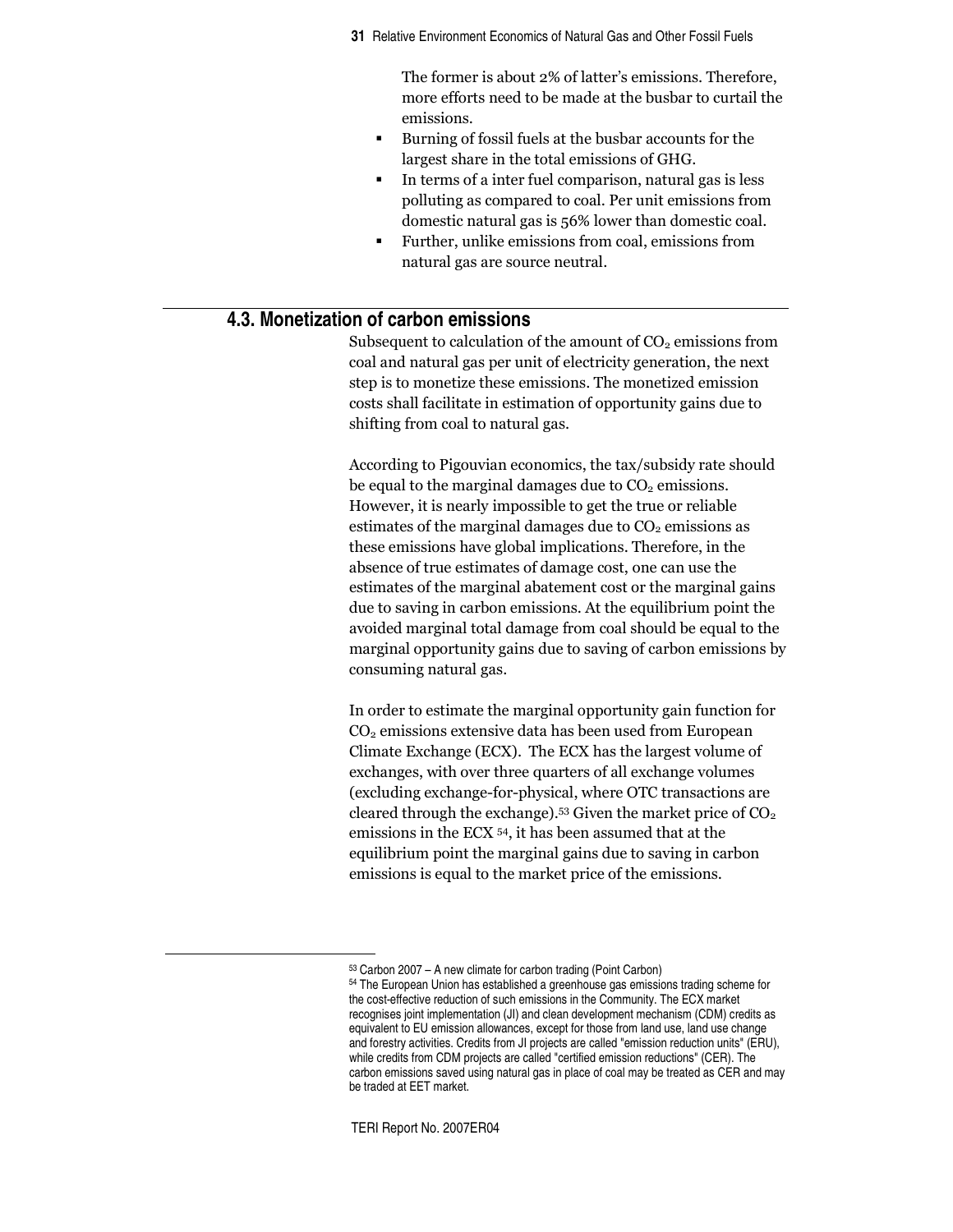**32** Carbon emissions in electricity generation and their monetisation

Daily trade volumes and prices of the ECX CFI Futures Contracts have been used for the estimation of marginal gain function.<sup>55</sup> For the purpose of estimation we use weekly average figures of carbon price and quantity traded. To get the weekly average figures from daily figures two stage averaging has been done; first daily average has been computed of the prices and quantities of the future trades related to the period 2008 to 2012. Second, based on these daily averages computed, weekly average figures have been generated. The source provides price and volume traded information both for on spot and future trades up to 2012.<sup>56</sup> The estimated marginal opportunity gain function is as follows:

 $Log (marginal opportunity gain) = 0.022 + 0.208 log (volume traded)$  $(0.28)$   $(3.728)$  $\overline{R}$ <sup>2</sup> : 0.273

> The term in parentheses is 't' statistics. The estimated slope parameter is statistically significant at 1% level and the 0.273 value of adjusted  $R^2$  shows the goodness of the fit. The value of about 0.21 of the slope coefficient indicates that if we make change in the volume of  $CO<sub>2</sub>$  emissions by 1%, the corresponding marginal opportunity gain will change by 0.21% (Figure 4.2).



**Figure 4.2** Price of CO<sub>2</sub> emissions as a function of volume traded at ECX

Table 4.4 provides a summary of the methodology adopted for estimating the marginal opportunity gains (in  $\rm euro/tCO_2$ ) for replacing coal based power generation with that based on natural gas. The table illustrates the marginal opportunity gains for a 500 MW of power generation plant. Using the parameter estimates of marginal opportunity gain function, the marginal

<sup>55</sup> http://www.europeanclimateexchange.com/default\_flash.asp accessed on 30th September 2007

<sup>56</sup> As the study is concerned with the future generation of electricity using alternative fuels, we take the data for the years 2008 to 2012 related to  $CO<sub>2</sub>$  emissions trade for estimating the abatement cost function.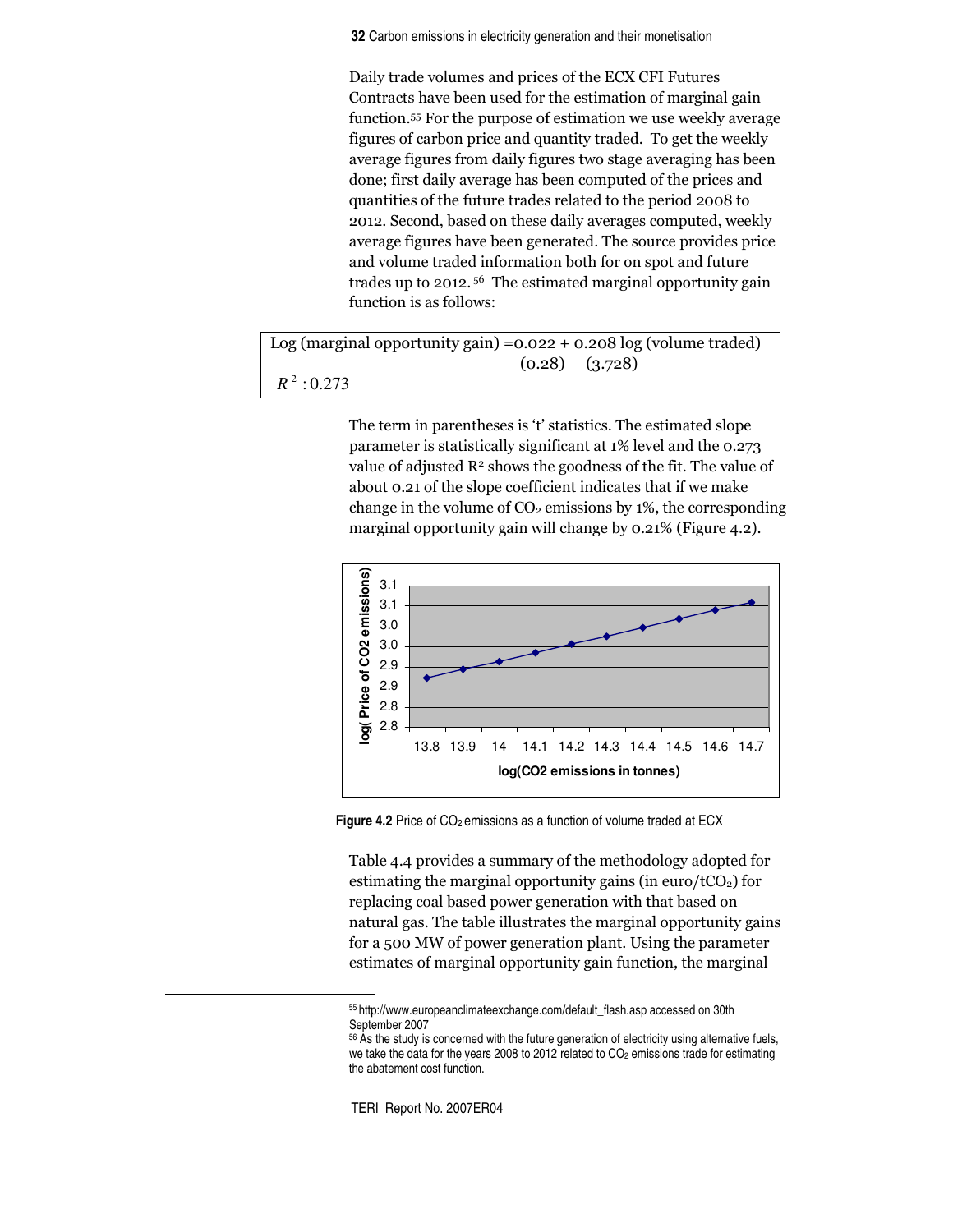opportunity gains for the emissions saved is computed to be Euro 23.46 / tCO $_{\rm 2}$  (using the average weekly figure of volume traded) and Euro  $25.19/$  tCO<sub>2</sub> (using the highest value of weekly volume traded).

| Parameter                                                                                                             | Unit                    | Value      |
|-----------------------------------------------------------------------------------------------------------------------|-------------------------|------------|
| Capacity                                                                                                              | МW                      | 500        |
| <b>PLF</b>                                                                                                            | $\frac{0}{n}$           | 80%        |
|                                                                                                                       | MU                      | 3504       |
| <b>Electricity Generation</b>                                                                                         | kWh                     | 3504000000 |
| <b>Emission Coal</b>                                                                                                  | tCO <sub>2</sub> /kWh   | 0.001003   |
| <b>Emission NG</b>                                                                                                    | tCO <sub>2</sub> /kWh   | 0.000445   |
| Diff                                                                                                                  | tCO <sub>2</sub> /kWh   | 0.000564   |
| Total CO <sub>2</sub> Emissions saved                                                                                 | tCO <sub>2</sub>        | 1956254    |
| Average of weekly average<br>volumes                                                                                  | tCO <sub>2</sub>        | 1469082    |
| Total volumes after CO <sub>2</sub><br>Emissions saved by the power<br>plant are added to the<br>international market | tCO <sub>2</sub>        | 3425336    |
| <b>Average Actual Price</b>                                                                                           | Euro / tCO <sub>2</sub> | 23.46      |
| <b>Highest Actual Price</b>                                                                                           | Euro / tCO <sub>2</sub> | 25.19      |

**Table 4.4** Estimated CO<sup>2</sup> Emissions Saved and Marginal Abatement Cost

SOUR CE TERI's estimates

Table 4.5 illustrates the external costs imposed by the electricity generators using different fossil fuels in terms of carbon emissions per unit of electricity generated. This table reveals that the external costs imposed using the domestic coal is about Rs1.33<sup>57</sup> per kWh of electricity and if the plants use LNG or domestic natural gas the cost estimate is about Rso.59/ kWh. On the basis of these calculations the external cost differential between using domestic coal and domestic natural gas is about  $Rso.74/kWh.$ 

| Element                                                    | Unit                  | <b>Domestic Coal</b><br>based plant | <b>Imported Coal</b><br>based plant | <b>Total Emissions</b><br>Domestic natural<br>Gas based plant | <b>LNG based</b><br>plant |
|------------------------------------------------------------|-----------------------|-------------------------------------|-------------------------------------|---------------------------------------------------------------|---------------------------|
| Emissions due to Mining/ Production of<br>fuels            | tCO <sub>2</sub> /kWh | 0.0000201                           | ΝA                                  | 0.000003                                                      | ΝA                        |
| Emissions due to Combustion of Fuels tCO <sub>2</sub> /kWh |                       | 0.000983                            | 0.000970                            | 0.000435                                                      | 0.000435                  |
| <b>Total Emissions</b>                                     | tCO <sub>2</sub> /kWh | 0.001003                            | 0.000970                            | 0.000438                                                      | 0.000435                  |

| ٦<br>v |
|--------|

| <b>Conversion Rate for CER</b> |                               |        |  |  |
|--------------------------------|-------------------------------|--------|--|--|
| Items                          | Units                         | Amount |  |  |
| Price of CER                   | Euro/tonne of CO <sub>2</sub> | 23.46  |  |  |
| Exchange rate                  | Rs/Euro                       | 56.7   |  |  |
| Price of CER                   | Rs/tonne of CO <sub>2</sub>   | 1329.7 |  |  |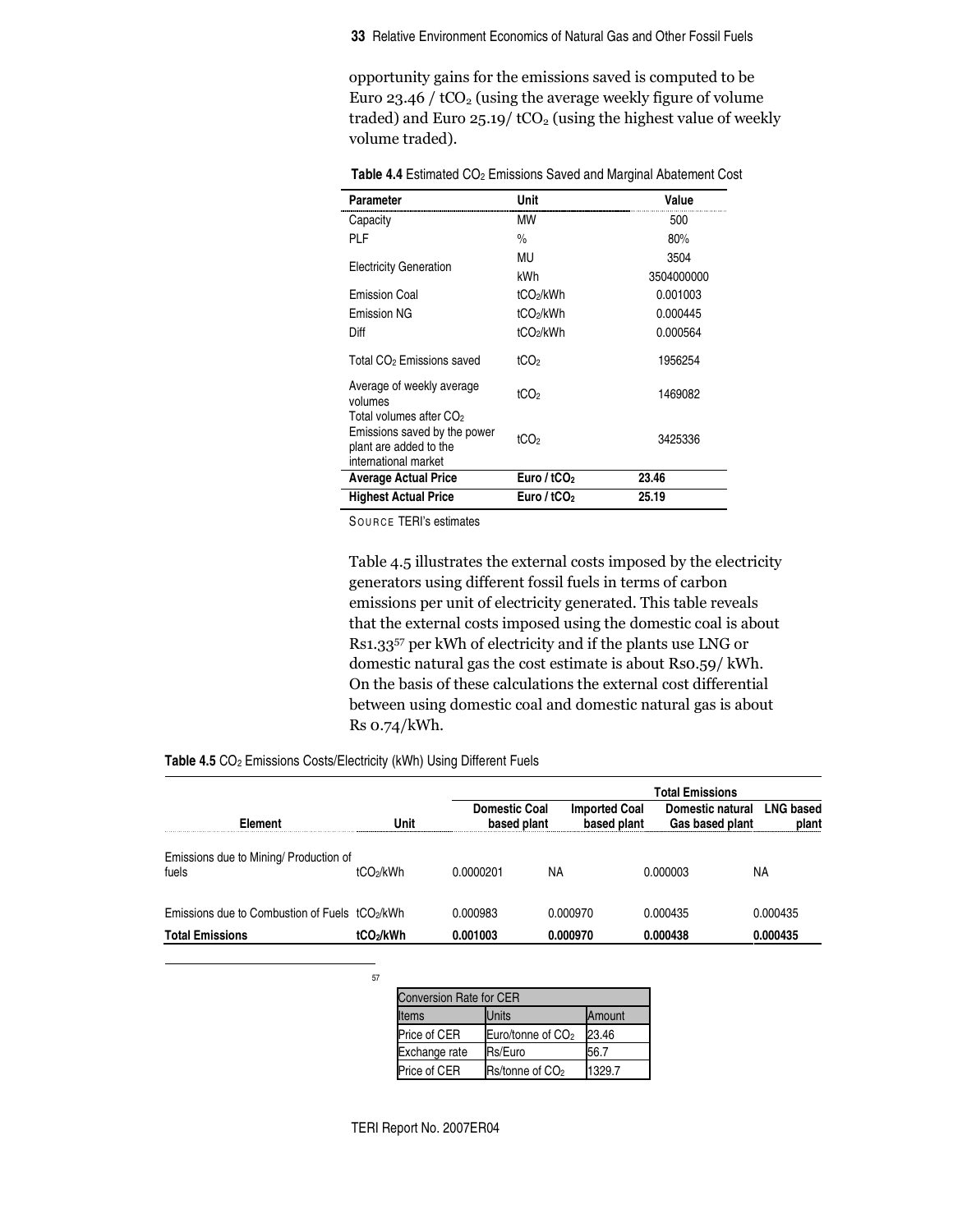| <b>Cost of Emissions</b>   | Unit   | <b>Domestic Coal</b><br>based plant | <b>Imported Coal</b><br>based plant | Domestic natural<br>Gas based plant | <b>LNG based</b><br>plant |
|----------------------------|--------|-------------------------------------|-------------------------------------|-------------------------------------|---------------------------|
| Due to Mining/Extraction   | Rs/kWh | 0.027                               | NA                                  | 0.005                               | ΝA                        |
| Due to Combustion of fuels | Rs/kWh | 1.305                               | 1.29                                | 0.578                               | 0.578                     |
| <b>Cost of Abatement</b>   | Rs/kWh | 1.332                               | l.29                                | 0.583                               | 0.578                     |

SOURCE TERI's estimates

On the basis of this analysis, the notional cost of power generated through coal is higher by Re 0.74/kWh compared to power generated through natural gas, if we put a value to the opportunity gain in terms of  $\mathrm{CO}_2$  abatement opportunities. There are clear policy implications of tax and subsidy in such a scenario.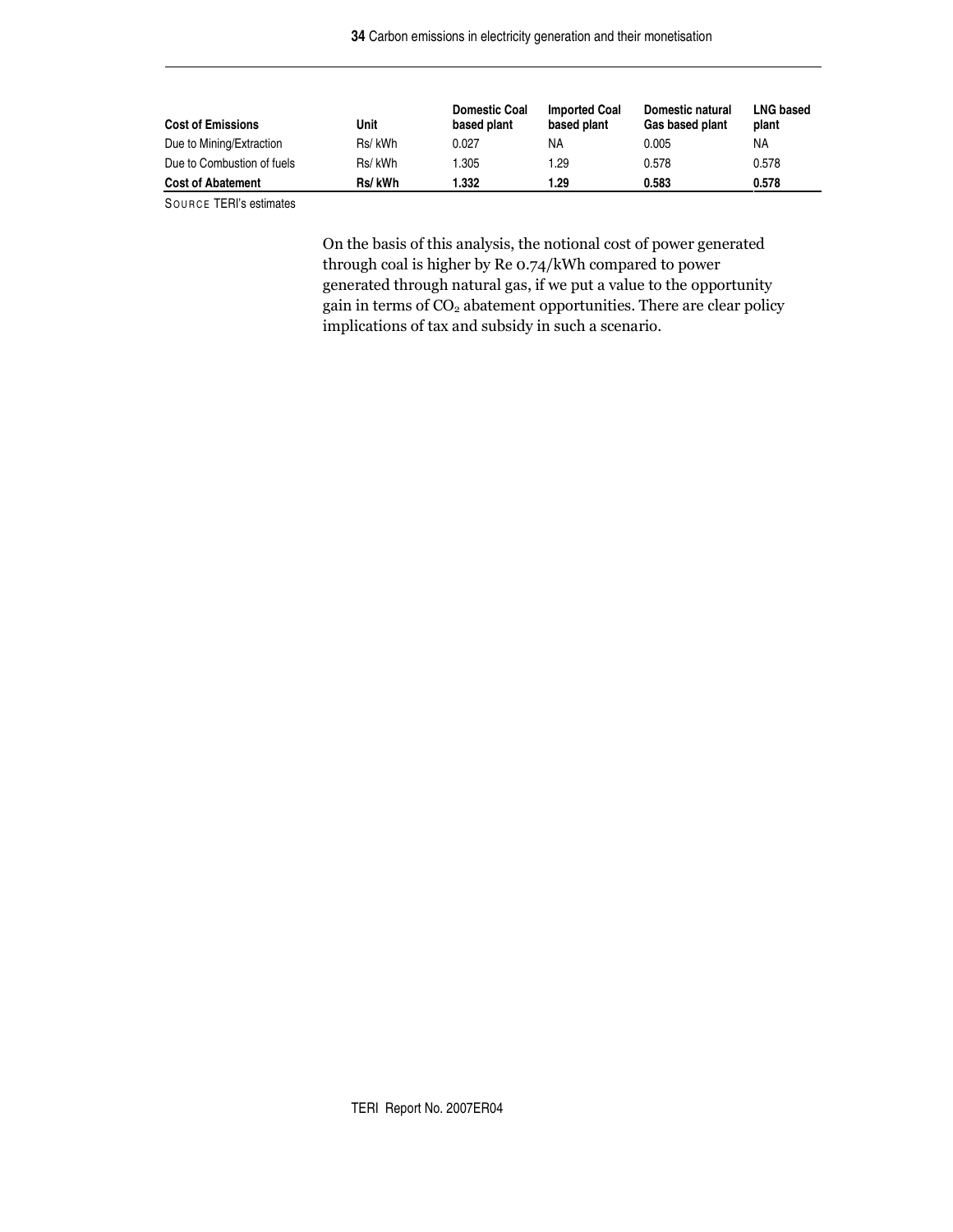# CHAPTER **5**: Economic cost analysis

This chapter puts together the financial and the abatement costs associated with the fuel used for power generation in India. It also brings out the comparison between financial and economic cost (i.e. financial plus abatement costs) of power generation using these fuels.

Table 5.1 and figure 5.1 summarize the Base Case for economic cost of power generation based on various fuels. The table is derived based on summation of table 2.10 and table 4.5.

|                        | <b>Fuel Options</b>  |                      |                     |      |  |  |  |
|------------------------|----------------------|----------------------|---------------------|------|--|--|--|
| <b>Plant Locations</b> | <b>Domestic Coal</b> | <b>Imported Coal</b> | <b>Domestic Gas</b> | . NG |  |  |  |
| Delhi                  | 3.95                 | 4.63                 | 3.23                | 4.56 |  |  |  |
| Gurgoan                | 3.95                 | 4.63                 | 3.23                | 4.56 |  |  |  |
| Bilaspur*              | 3.21                 | 4.54                 | 3.23                | 4.56 |  |  |  |
| Vadodara               | 3.92                 | 4.41                 | 3.23                | 4.56 |  |  |  |
| Vishakapatnam          | 3.43                 | 4.21                 | 3.23                | 4.56 |  |  |  |
| Kochi                  | 4.23                 | 4.34                 | 3.23                | 4.56 |  |  |  |
| Talcher*               | 3.15                 | 4.26                 | 3.23                | 4.56 |  |  |  |
| Dhanbad                | 3.38                 | 4.34                 | 3.23                | 4.56 |  |  |  |
| Agartala               | 4.26                 | 4.85                 | 3.23                | 4.56 |  |  |  |

**Table 5.1** Economic Cost of Generation (Rs./kWh)

SOU RC E TERI's estimates

\* Pithead plants



**Figure 5.1** Economic cost of generation (Base Case) SOURCE TERI's estimates

The following points emerge from the base case analysis:

• Cost of power generation increases with inclusion of  $\rm CO_2$  abatement costs. The cost increases by a greater percentage in case of coal than that in natural gas.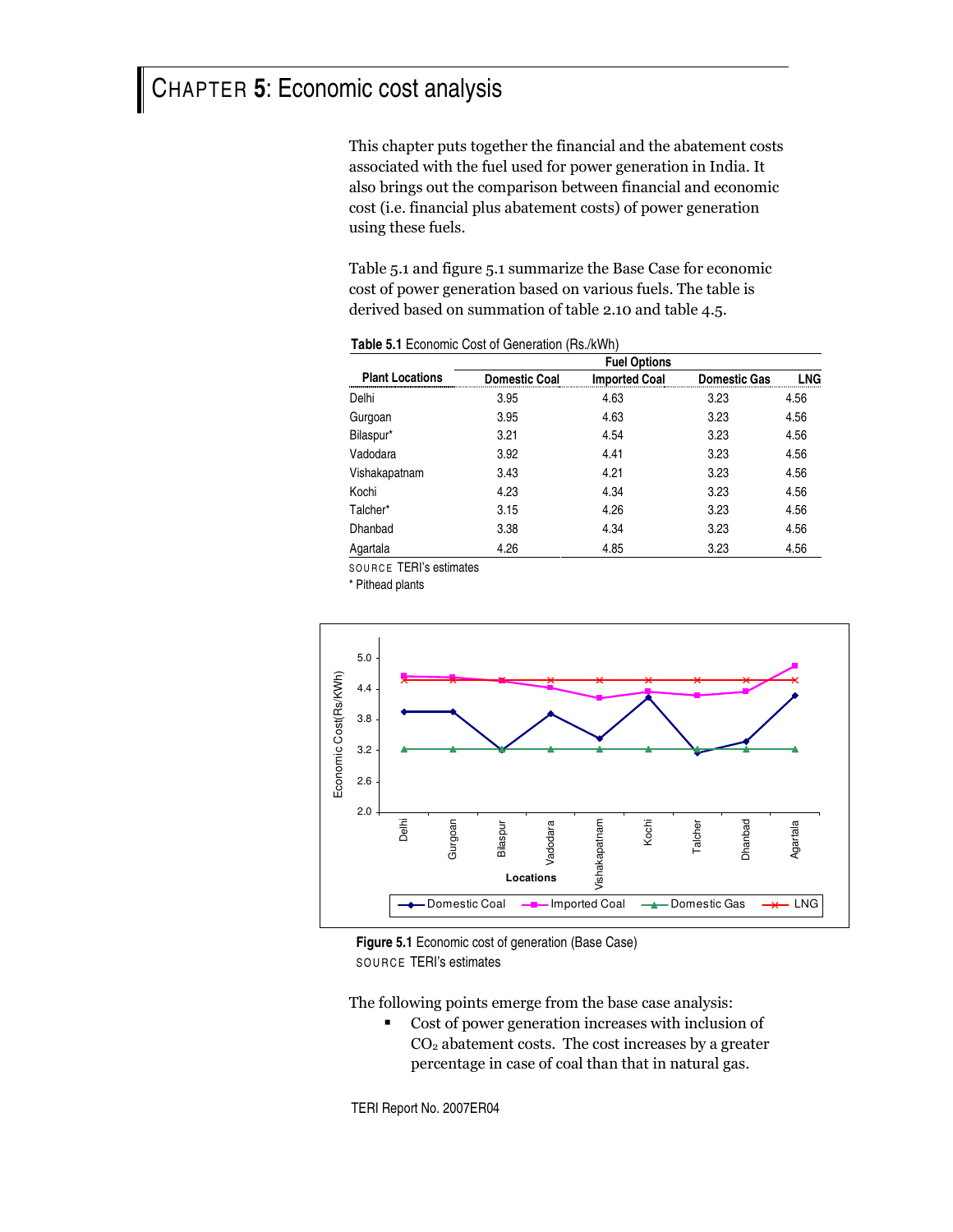#### **36** Economic cost analysis

Abatement costs form on an average 36.2% and 18.3% of economic cost in case of domestic coal and domestic natural gas, respectively.

- Pithead coal based power generation is one of the cheapest fuel options considered. At all other locations, domestic natural gas turns out to be most favourable.
- Although even after incorporating the abatement costs pithead coal based power generation is competitive to domestic natural gas based generation, its competitiveness has decreased substantially compared to the base case. The cost differential (i.e. difference in the cost of power generation using domestic natural gas and domestic coal) has reduced by over 97% and 90% at Bilaspur and Talcher respectively. This is due to the fact that cost of pithead coal based power generation at Bilaspur and Talcher has increased by 71% and 73% respectively, while the cost of domestic natural gas based power generation at these locations increased by only 22%.
- LNG becomes competitive vis-à-vis imported coal taking into consideration the economic costs of power generation<sup>58</sup>. Environmental costs forms on an average 29% of economic cost in case of imported coal and 12.6% in case of LNG.
- LNG though has a higher per unit fuel economic cost of generation; it becomes competitive at locations where imported coal needs transported to the interiors of the country. This is primarily on account of high incidence of domestic freight rates in the total fuel cost. For example at Agartala, freight constitutes 29% of total fuel cost.

To sum up, when economic costs are considered, domestic natural gas based generation improves its competitiveness vis-àvis coal based power. This is primarily because of higher abatement costs for power generation units associated with fuels such as coal. Inclusion of  $\mathrm{CO}_2$  abatement costs on an average increases economic cost of power generation from environmentally harmful fuels, domestic and imported coal, by 57% and 41% respectively, while the increase in cost of power generation using environmentally friendly fuels, domestic natural gas and LNG, increases at a relatively lower percentage i.e. 22% and 15% respectively.

<sup>58</sup> Economic cost is inclusive of carbon di oxide abatement cost.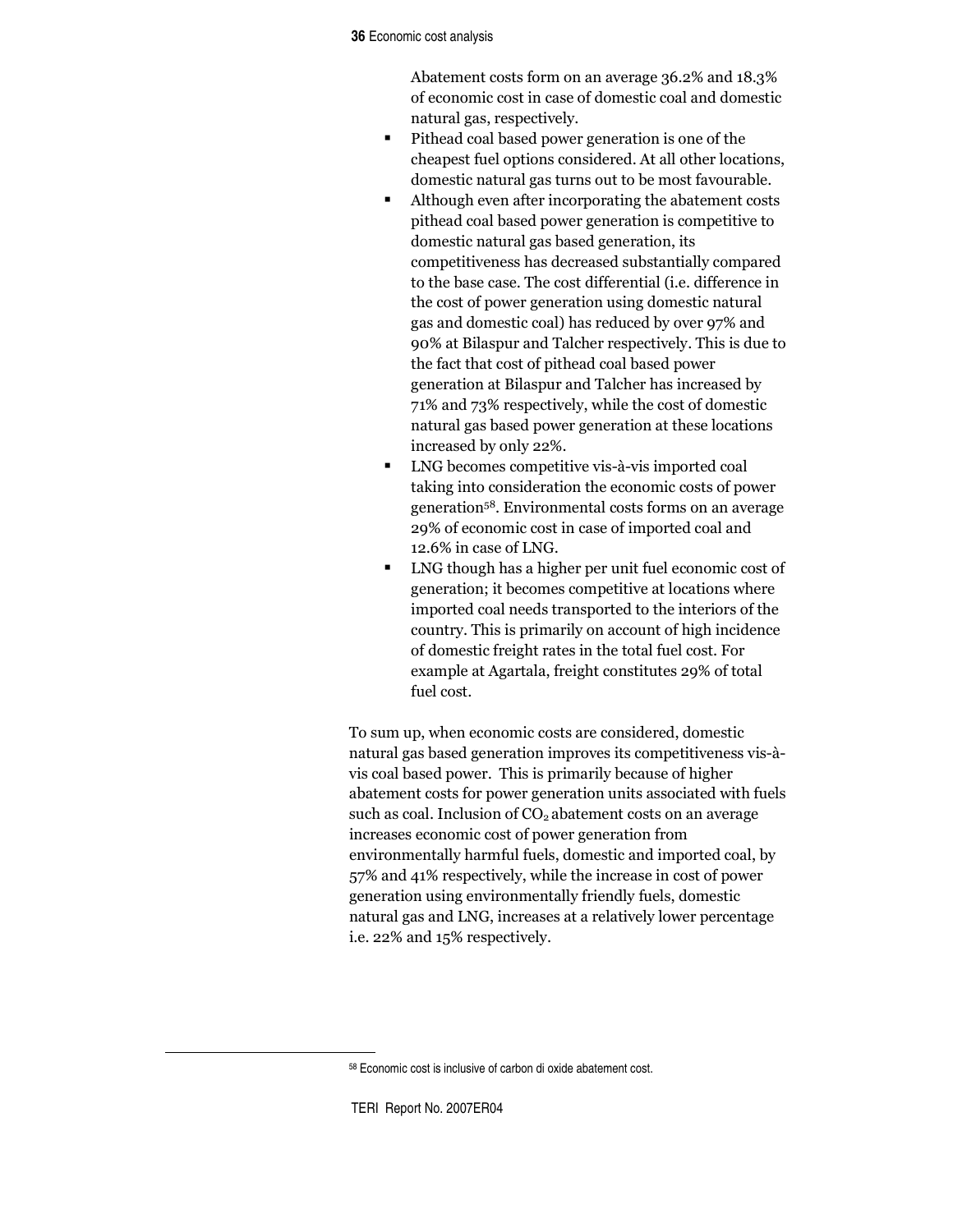# **5.1 Scenarios**

As discussed earlier in the financial analysis, power generation is significantly impacted by price of fuels. Therefore, to account for wide variations/volatility and likely range of the prices of fuels, different price scenarios have been considered in this Section. These are namely: -

- Imported coal at fob price USD 90/tonne
- Domestic natural gas at APM price Rs 3200/tcm (USD  $2.4/MM$ Btu)
- LNG at pooled price USD 4.33/MMBtu

## 5.1.1 Imported coal at fob price USD 90/tonne

With the change in the price of imported coal from USD 56.66/tonne to USD 90/tonne, it becomes the costliest fuel for power generation. In the base case, imported coal was competitive to LNG at some locations, but with the increase in fuel prices by 59%, imported coal based power generation becomes uncompetitive to LNG based power generation even at the coastal locations. Figure 5.2 summarizes the impact of increase in imported coal prices on cost of generation of imported coal based plant.



**Figure 5.2** Economic cost of generation taking Imported Coal at fob price USD 90/tonne SOURCE TERI's estimates

### 5.1.2 Domestic natural gas at APM price Rs.3200/tcm

Until now, pithead coal based generation was the cheapest among all fuels. However, when domestic natural gas is supplied at APM prices (USD 2.4/MMBtu<sup>59</sup>) and abatement costs are also taken into consideration, domestic natural gas based power generation becomes the most favoured/cheapest among all

<sup>59</sup> Price not inclusive of royalty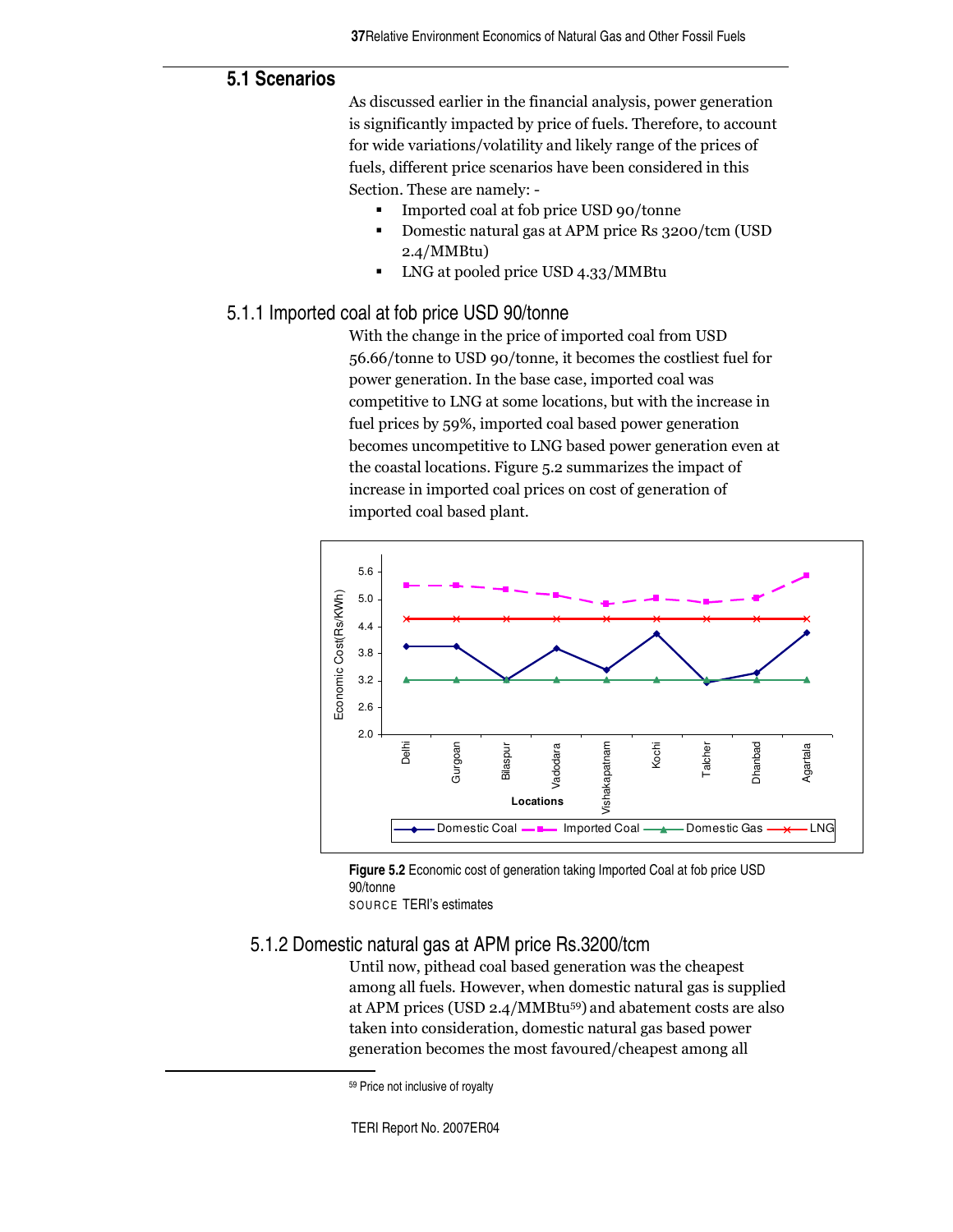#### **38** Economic cost analysis

fuels. At pithead locations i.e. Bilaspur and Talcher, the cost of power generation using domestic coal turns out to be higher than that by natural gas by 26% and 24% respectively. Figure 5.3 summarizes the impact of decrease in domestic gas prices on cost of generation of domestic gas based plant.





# 5.1.3 LNG at pooled price USD 4.33/MMBtu

When LNG is considered at pooled price of USD 4.33/MMBtu, it becomes competitive to domestic coal and domestic natural gas based generation.

- LNG competes with domestic pithead coal based power generation. Difference in the cost of generation using domestic coal and LNG at pithead i.e. Bilaspur and Talcher reduces drastically to only 1.6%  $(0.05 \text{pairs}/kWh)$  and  $3.4\%$   $(0.11 \text{pairs}/kWh)$ respectively.
- LNG competes with domestic natural gas at all the locations, with difference in cost of generation being less than  $1\%$  (0.03p/kWh).
- Imported coal becomes the costliest source for power generation.

Figure 5.4 summarizes the impact of decrease in LNG price on cost of generation of LNG based plants.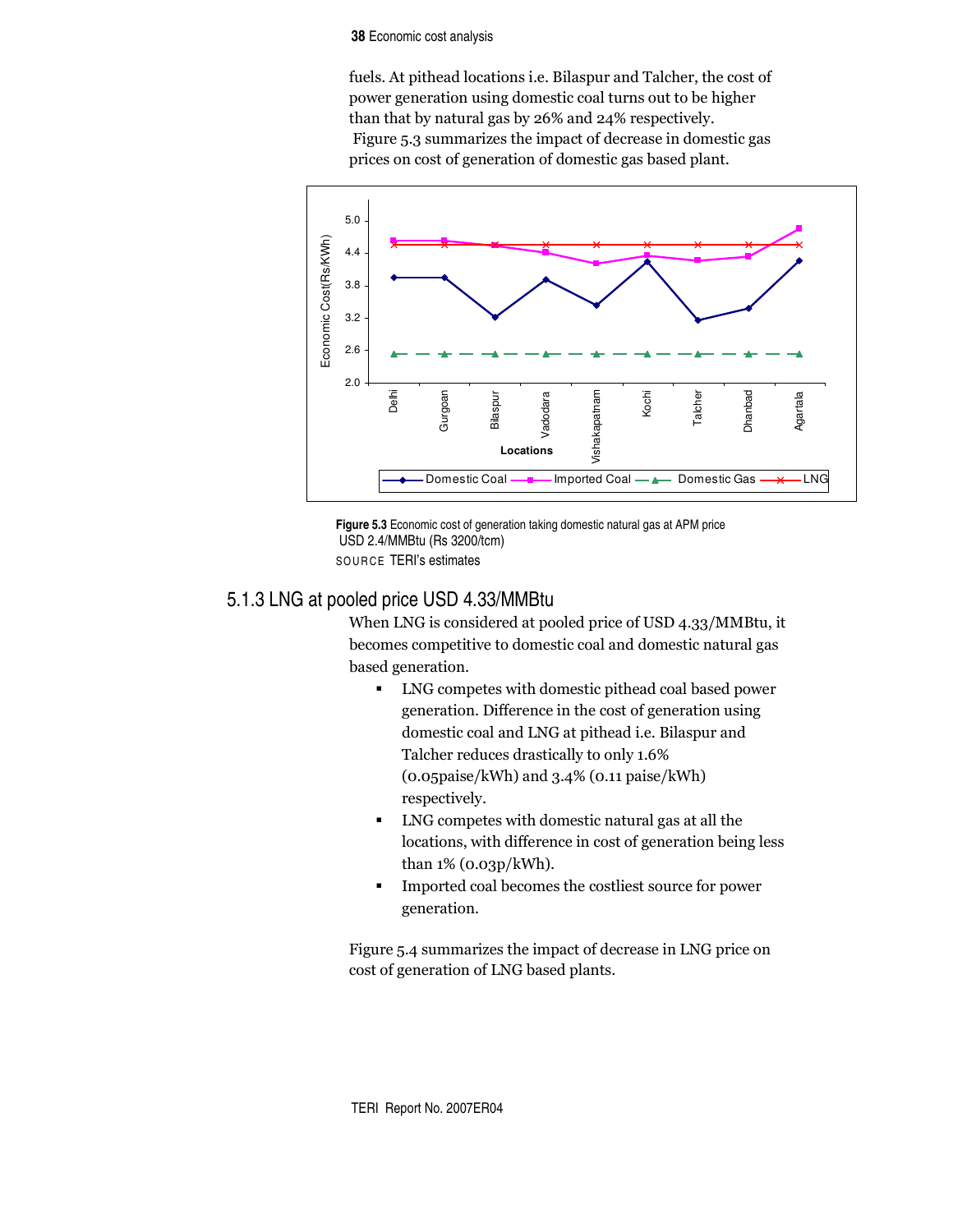

**Figure 5.4** Economic cost of generation taking LNG at pooled price SOURCE TERI's estimates

# **5.2 Summary**

- Power generation based on domestic coal no longer remains the cheapest option after inclusion of abatement costs, which increases the economic cost of domestic coal based power  ${\bf generation}$  by  ${\bf 57\%}.$  On the other hand, market determined priced natural gas becomes the most favourable option for power generation at all locations except at pithead.
- <sup>•</sup> At pithead, domestic coal based power generation continues to be the cheapest, though its competitiveness vis-à-vis market determined priced natural gas based generation reduces substantially by over 90%.
- LNG no longer remains the costliest fuel for power generation at USD7.11/MMBtu. It becomes favourable at demand locations and at interiors. At all other locations it competes with the imported coal based generation as inclusion of abatement costs increases the economic cost of imported coal based power generation cost by  $41\%$ .
- In the alternate scenario where LNG is considered at the pooled price, it becomes favourable to domestic coal at all locations, except at pithead and competes with domestic natural gas at all locations. Imported coal at USD56.66/tonne becomes the costliest fuel for power generation in this scenario.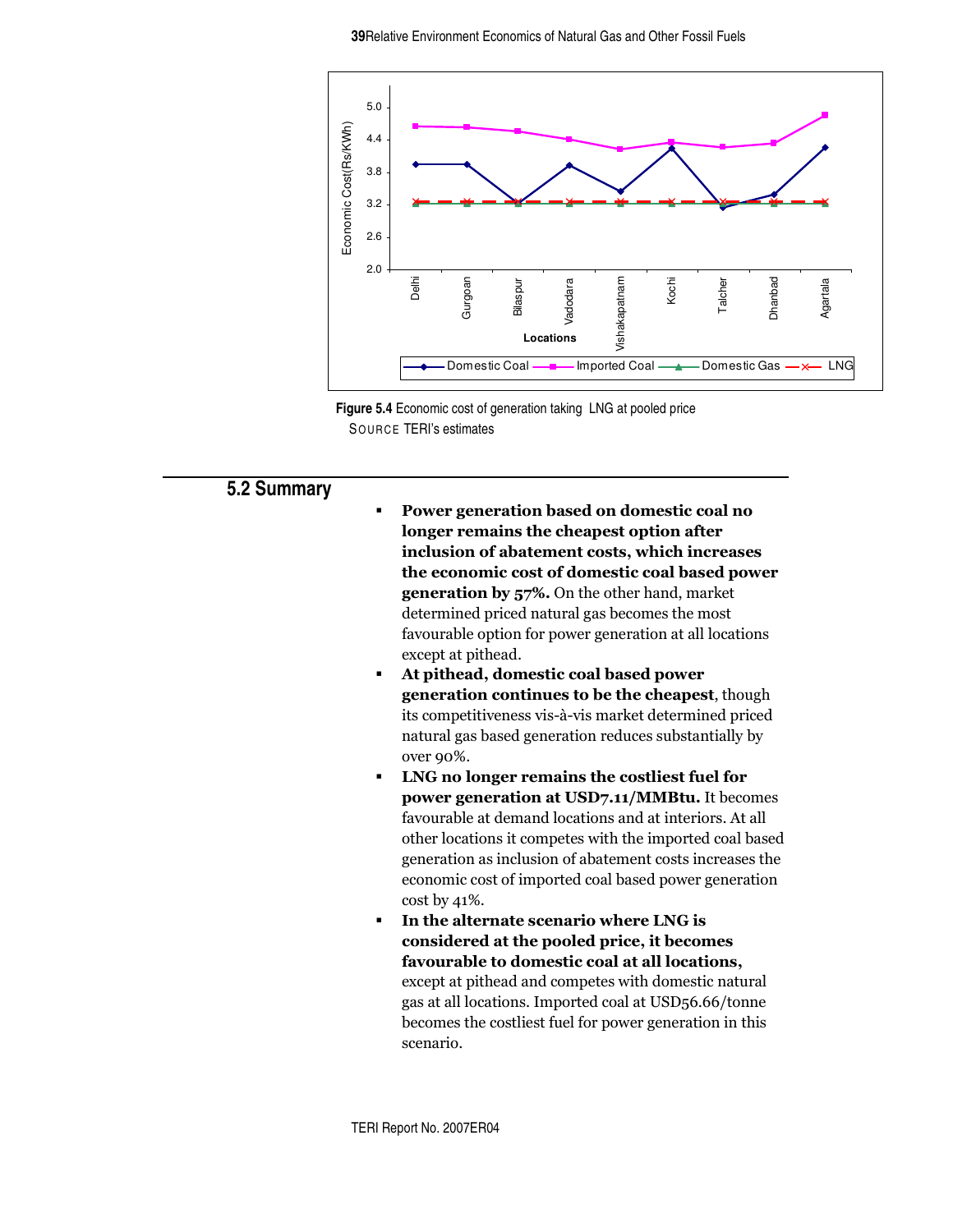# CHAPTER 6 Recommendations and way forward

To ensure a move towards low carbon - sustainable economy, key questions that need to be addressed by the energy policy are:

- Are domestically available fuels sufficient to meet the enormous power requirement?
- Is it prudent to consider coal as the overwhelmingly dominant for the power sector? Would India be able to maintain its energy security with such an approach?
- Is there a need to diversify the power fuel basket? Given multiple uses associated with natural gas, to what extent domestic natural gas can help diversification of the basket?
- Are there any alternatives that should be considered?
- Is importing of fuels inevitable? Is imported coal the only solution?
- Should not abatement costs related to  $CO<sub>2</sub>$  emissions be considered while formulating power sector strategy?

These are some pertinent questions that not only impact the present policymaking in the country but will also have far reaching implications on future policies.

The subsequent sections of this chapter suggest certain policy recommendations, based on the analysis done in the previous chapters, which will facilitate in addressing these issues.

# **6.1 Recommendations**

# 6.1.1 Power generation requirements

As mentioned in the previous chapters, coal based electricity generation contributes about 55% of the total electricity generation in India and it is expected that coal based electricity generation will continue to dominate in the future. TERI estimates  $^{60}$  suggest that over the next about 25 years, under the business as usual (BAU) scenario, the total generating capacity would increase to 795 GW in 2031 from 125 GW in 2001. Out of the total required capacity, nearly 59% is expected to be coal based. This would imply an annual fuel requirement of nearly 1185 million tonnes of coal.

# 6.1.1.1 Domestic Coal Availability for Power Generation

In this context, a key question that needs to be examined is whether the domestic coal reserves are sufficient to meet this huge power requirement?

<sup>60</sup>PSA/2006/3, "National Energy Map for India, Technology Vision 2030", Study by TERI for Office of the Principal Adviser to the Government of India.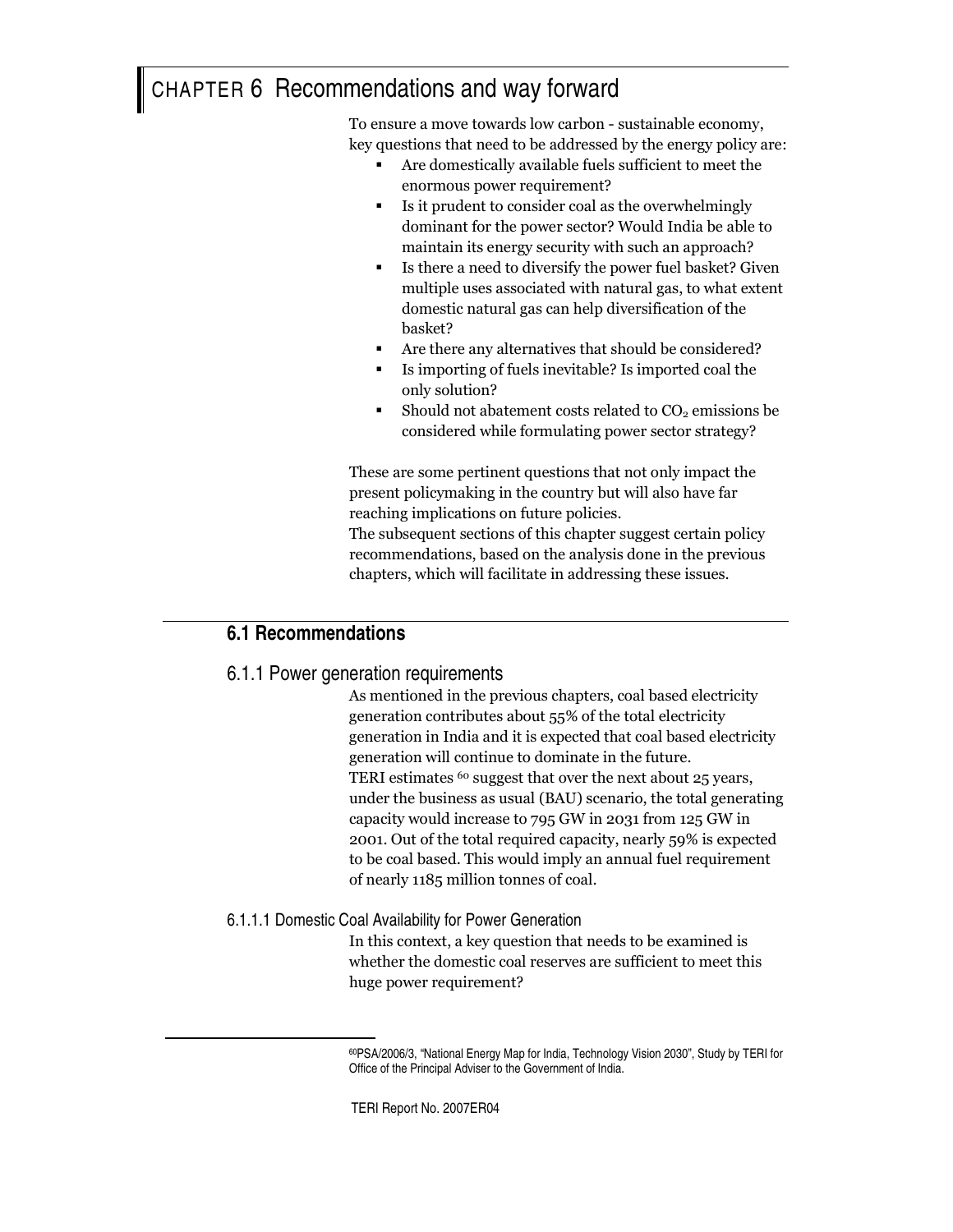The answer is clearly no, as the country's annual domestic coal production is expected to be about 561 million tonnes by the end of 2031.<sup>61</sup> Also, while looking at the longevity of domestic coal reserves, the Integrated Energy Policy comments that the present extractable coal reserves in the country, at an annual growth rate of  $5\%$  in production, will be exhausted in about 45 years. Thus, domestic resource endowment will be insufficient to meet the growing coal based power needs and it is imperative to look at alternatives to bridge this demand supply gap.

### 6.1.1.2 Alternative means of power generation

#### 6.1.1. 2.1 Nuclear power

One of the alternatives that is attracting a lot of attention nowadays, and is considered to have a huge potential to meet the power needs, is nuclear power. However, at present there are a number of uncertainties such as geopolitics and availability of uranium that limit its use in the present scenario and it is expected to make significant contribution in the power sector only in a time frame beyond 2020-2025.

### 6.1.1.2.2 Renewable

Renewable power is a clean source of energy. However, it has high upfront cost and low capacity utilization and these should be promoted in increasing access of power in remote areas as decentralized power generation options.

#### 6.1.1.2.3 Natural Gas

Therefore, natural gas becomes an obvious alternative that needs to be considered for power generation. As compared to coal, it is more efficient and an environment friendly fuel. However, restricted availability of domestic natural gas and multiple demands on it from various sectors namely fertiliser, petrochemicals, transport and domestic use, raise the question on adequacy of its availability to meet the power generation demand.

Domestic natural gas, at present, is available at two different prices – first, subsidised Administered Pricing Mechanism (APM) gas from nominated blocks and second, is market priced gas from joint venture and NELP blocks. Availability of APM natural gas from the nominated blocks is not only already committed but is also on decline. Even now, the APM natural gas already allocated to the power sector is inadequate to operate the power plants at the required level. Hence the possibility of any further APM natural gas for power generation

<sup>61</sup> PSA/2006/3, "National Energy Map for India, Technology Vision 2030", Study by TERI for Office of the Principal Adviser to the Government of India.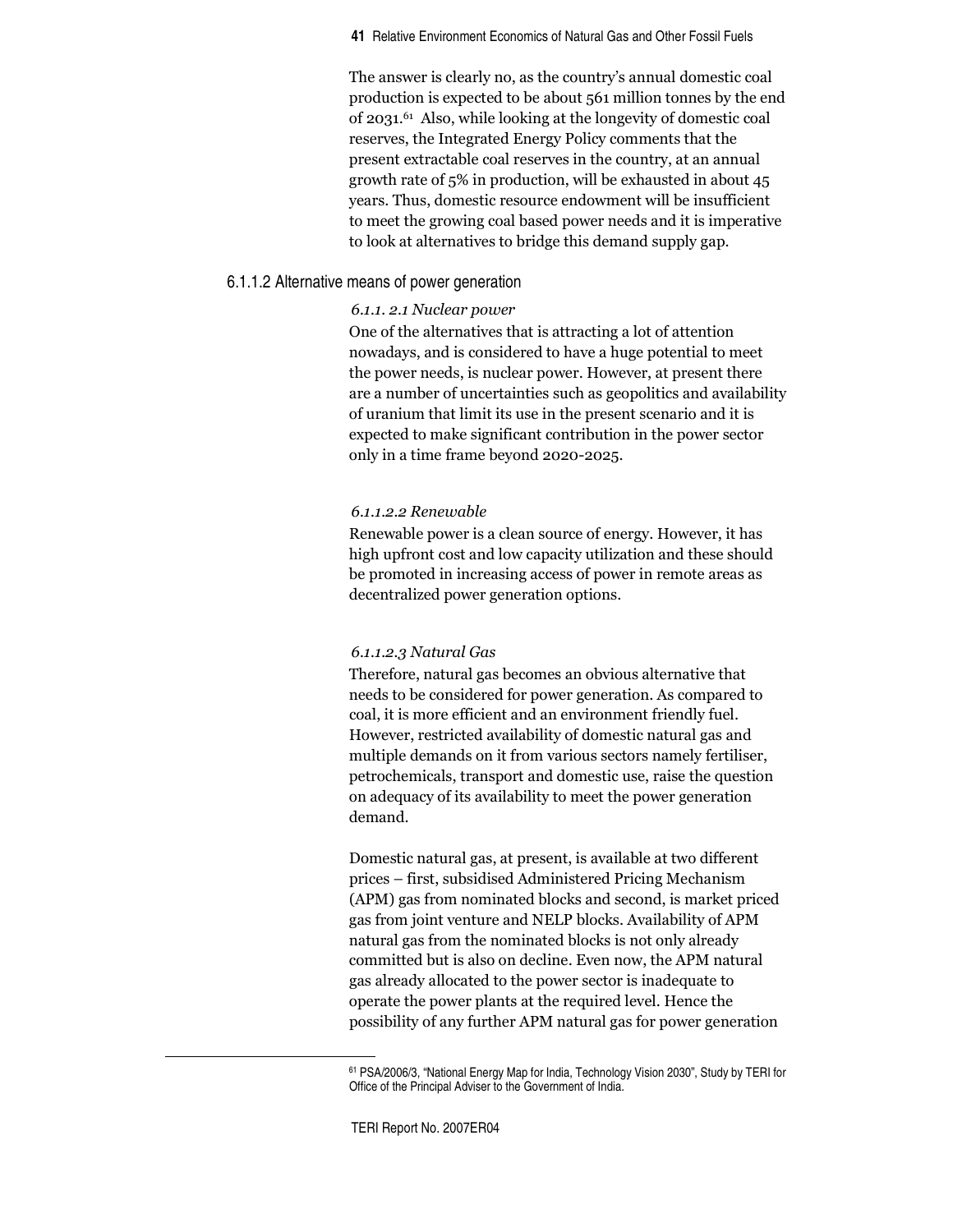#### **42** Conclusions and recommendations

is very remote. As regards market priced domestic natural gas, it would be contracted and used by the industrial, transport and domestic sectors to replace more expensive liquid petroleum products in the absence of a utilization policy to encourage its use for power generation.

From the above, it is clear that *in the long-term to meet the* power requirements, India needs to diversify its energy resources and focus not only on coal but also on natural gas. Use of these fuels for power generation is dependent on their relative financial costs. If we are considering only domestic resources as fuel for power generation based on the analysis done in previous chapters, the following can be concluded:

- Coal based power generation at pithead turns out to be the cheapest and hence should be continued to utilize domestic coal resources.
- At demand centres and interior locations in the country, domestic natural gas based power generation turns out to be favourable compared to that based on coal. Thus, natural gas based power generation should be encouraged at these locations.

### 6.1.2 Imported fuel resources

Since, domestic resources will fall significantly short of the requirement of the power sector both in the medium and long term, import of appropriate fuel for power sector, whether coal or natural gas becomes inevitable. As an alternative the current policy discusses imported natural gas and imported coal based power generation, but prefers importing coal rather than natural gas due to its favourable financial costing.<sup>62</sup> However, with the increasing demand supply gap and rising international coal prices, uncertainties with regards to its availability at a reasonable price shall continue and thus the thrust on imported natural gas becomes necessary.

### 6.1.2.1 Increasing volatility in the international coal markets

In 2006, 815 million tonne of coal was exported by various countries. Primary exporters among these being Australia (28%) and Indonesia (16%) and importers being Japan (22%) and Korea (10%).<sup>63</sup> Indonesia is the biggest exporter of non-coking coal in the world. At present, India imports only about 20 million tonne of non-coking coal of which around 72% is imported from Indonesia.<sup>64</sup> Imports by countries such as China have also increased substantially during the same time. This has

<sup>62</sup> PSA/2006/3, "National Energy Map for India, Technology Vision 2030", Study by TERI for Office of the Principal Adviser to the Government of India.

<sup>63</sup> Key World Energy Statistics-2007, IEA Publications, numbers are for year 2006

<sup>64</sup> Provisional Coal Statistics 2006-07, Coal Controller's Organisation, Government of India, Kolkata.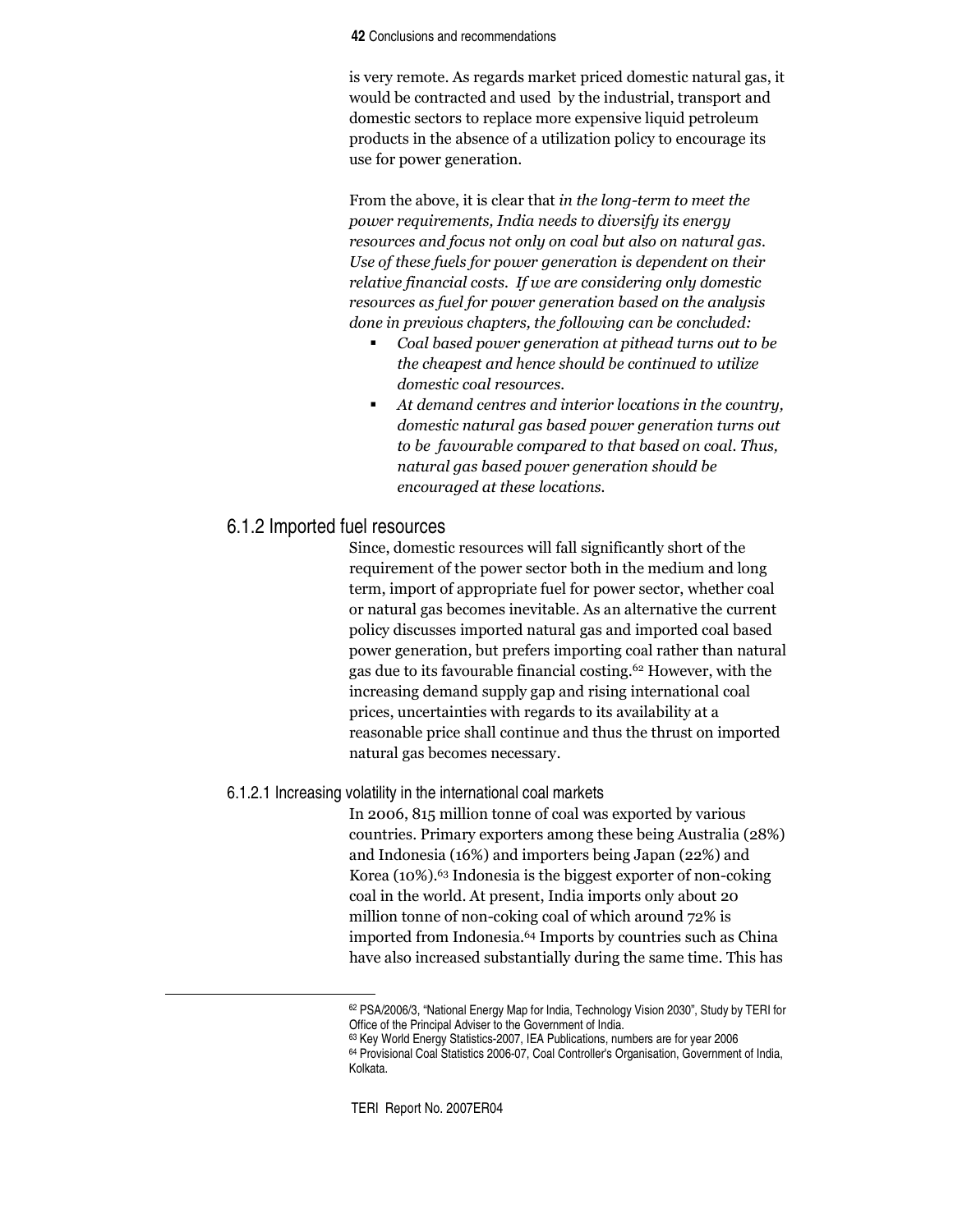created immense pressure on the international coal markets, which has resulted in unprecedented increase in international prices of coal. This is evident from the empirical data about price trends as illustrated in figure 6.1, which traces non-coking coal prices along with the volume of coal imports by various countries. While the compound annual growth rate of international coal trade was 7 %, the corresponding price increase was 11%. This shows that prices are likely to increase at a faster pace in the coming years with such pressures on supply expected to continue. Current prices are much higher than those indicated in figure 6.1.



**Figure 6.1** World coal imports and prices (2000-06) SOURCES BP Statistics 2007 and various issues of Key World Energy Statistics

There will, thus, always be a question mark for both price and availability of coal. The possibility of import of natural gas (both piped if feasible and LNG) therefore needs serious consideration.

### 6.1.2.2 Imported coal vs. LNG

To decide which of these fuels will have larger role in meeting the power demand, one of the considerations shall be their relative financial costs.

From the analysis it is clearly brought out that though in the base case imported coal at a price of USD56.66/tonne seems favourable; in the alternative scenario its favourability reduces by 90% when its price is considered at USD90/tonne and in that situation LNG becomes viable at certain locations. It is noteworthy to mention that as the price of imported coal increases above the price of USD90/ tonne to about the price range of USD105-110/tonne and above then the financial cost of power generation based on LNG at USD7.11/MMBtu becomes favourable.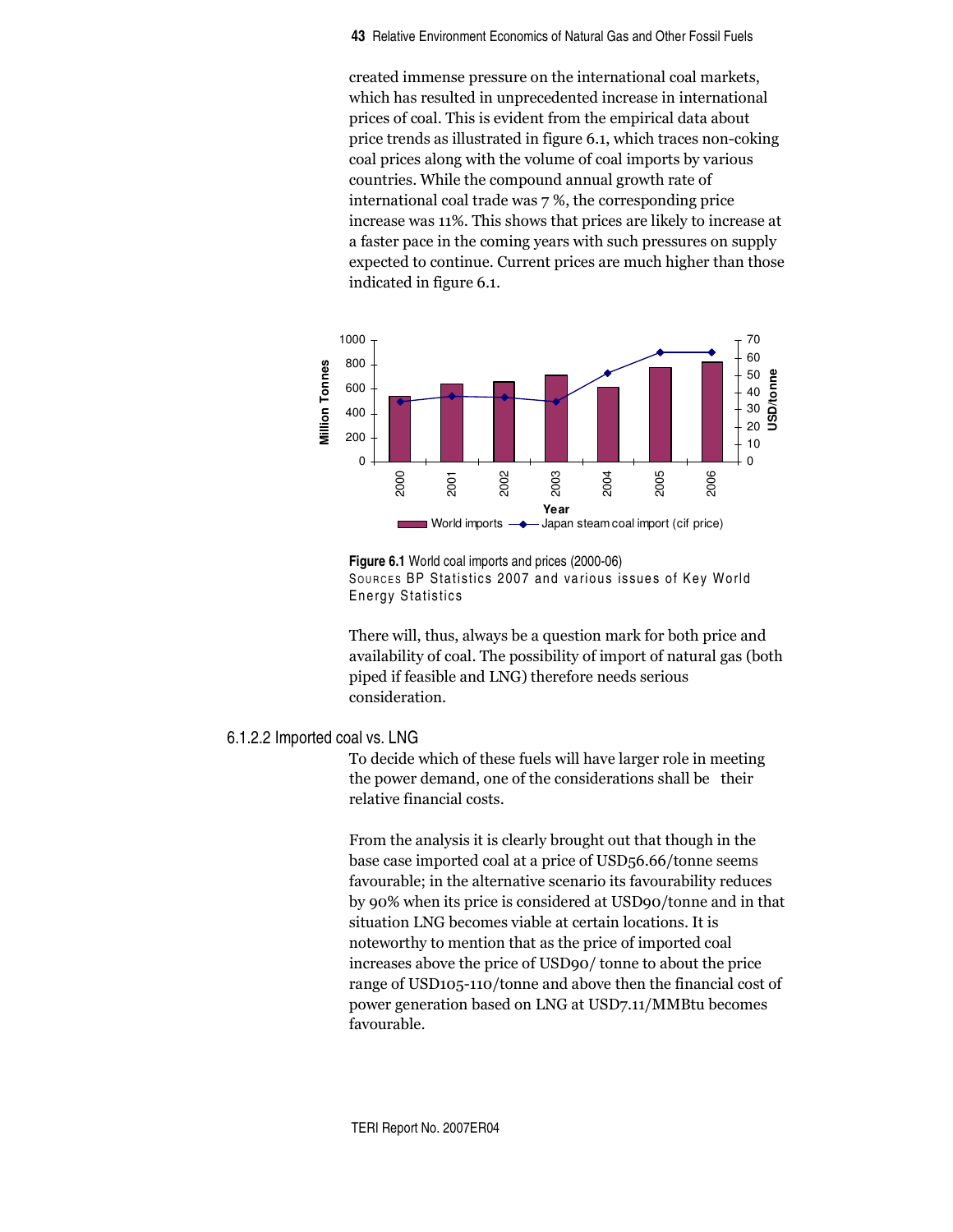#### **44** Conclusions and recommendations

Another related aspect is that inefficiencies exist in the entire value chain for fuel supply, for instance, even after being a cleaner fuel, natural gas attracts higher sales tax as compared to coal. On an average the sales tax on natural gas is 12.5% (in most of the states of India) and in some states such as Delhi, it is as high as 20%. On the other hand, the sales tax levied on coal is only 3% as it enjoys a declared goods status. This adversely impacts the relative financial economics of natural gas as compared to coal. This is relevant if imports are not being made by power generating companies directly.

Looking at a specific location Delhi, table 6.1 presents the various price levels at which a cost of generation from both imported coal and LNG is equal. This can be an important determinant for a power producer while evaluating the relative financial cost of power generation for both the fuels.

| Price of<br>Imported<br>Coal<br>(USD/tonne) | Comparable<br><b>Break Even</b><br><b>Price for LNG</b><br>(USD/MMBtu) | <b>Comparable Break Even</b><br><b>Price for LNG</b><br>(USD/MMBtu) with<br>declared goods status<br>for LNG | Cost of<br>generation<br>(Rs/kWh) |
|---------------------------------------------|------------------------------------------------------------------------|--------------------------------------------------------------------------------------------------------------|-----------------------------------|
| 56.66                                       | 5.36                                                                   | 5.92                                                                                                         | 3.35                              |
| 88.00                                       | 7.11                                                                   | 7.81                                                                                                         | 3.98                              |
| 90.00                                       | 7.22                                                                   | 7.93                                                                                                         | 4.02                              |
| 110.00                                      | 8.33                                                                   | 9.13                                                                                                         | 4.42                              |
| 130.00                                      | 9.47                                                                   | 10.36                                                                                                        | 4.83                              |
| 150.00                                      | 10.58                                                                  | 11.56                                                                                                        | 5.23                              |
| 175.15                                      | 12.00                                                                  | 13.09                                                                                                        | 5.74                              |
| 228.60                                      | 15.00                                                                  | 16.33                                                                                                        | 6.82                              |

**Table 6.1** Financial costs- Breakeven point Analysis at DELHI for imported coal vs. LNG

SOURCE TERI's analysis

Thus even if we do not take into account the abatement costs, LNG becomes competitive to imported coal in certain scenarios.

### 6.1.3 Inclusion of abatement costs in power generation

As elucidated in the previous chapters, there are substantial  $CO<sub>2</sub>$ emissions associated with the power generation. These emissions are a clear example of a negative externality of the power sector that imposes significant costs on a global scale and also has a considerable impact on climate change. Therefore, effective mitigation and adaptation strategies that provide incentives to promote clean fuels for power generation need to be implemented. It is generally assumed that there are huge costs of mitigation however, according to IPCC mitigation would cost only 3% of the global GDP by 2030, which can be recovered within one year! Figure 6.2 depicts the impact on the global GDP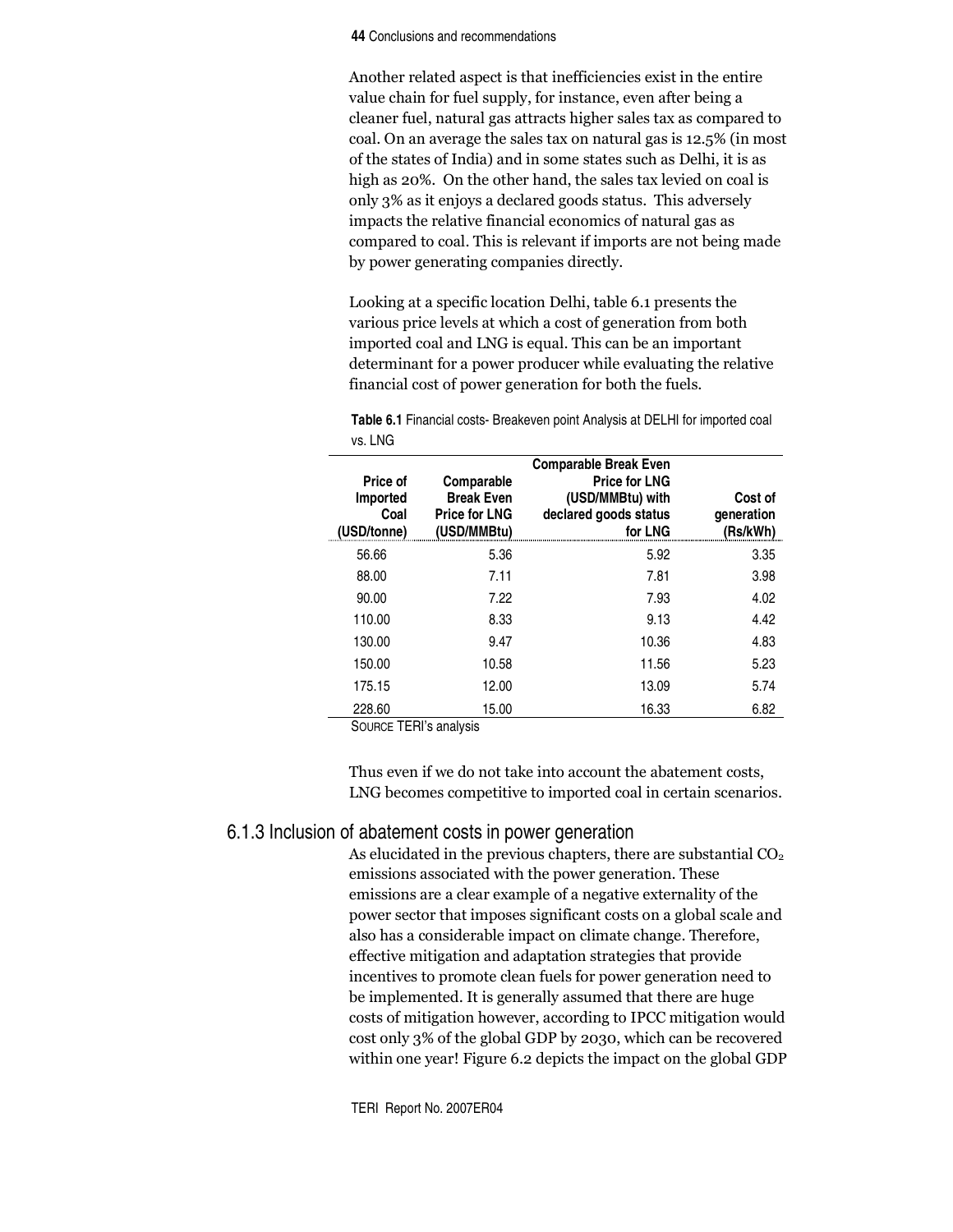with and without incorporating the cost of mitigation. The range of GDP reduction due to the mitigation costs, in 2030 under various scenarios taken by IPCC lies between  $-0.6\%$  (gain) to less than 3% and reduction of average annual GDP growth rates in percentage point basis lies in the range of less than 0.06 to o.12. The reduction in GDP due to the adoption of mitigation options can be regained in less than one year. Nevertheless, the mitigation options adopted will certainly have favourable impacts in the form of health, food security etc that cannot be quantified.<sup>65</sup>



Source: Pachauri R.K, Chairman, IPCC and Director General, TERI "Climate change and key vulnerabilities in Asia", Parliament of India, New Delhi, 14th March 2008

Mitigation is even more relevant to the power and the energy sector as the latter accounts for  $61\%$  of the total  $CO<sub>2</sub>$  equivalent emissions, and within it, major emitters are energy and transformation industries (47 %) constituting mainly electric power generation.66 Thus, to make any significant impact in the long run there is a need for possible mitigation options to be taken on an immediate basis in the energy sector in general and power sector in particular as it accounts for majority of the GHG emissions. The first step for mitigation can be adoption of cleaner fuels such as natural gas. Table 6.2 summarizes the breakeven prices between the imported coal and LNG in case the cost of abatement for  $CO<sub>2</sub>$  is included in the cost of generation. The table clearly highlights that with inclusion of abatement costs, LNG becomes favourable at a higher fuel cost vis-à-vis the same price of imported coal.

<sup>&</sup>lt;sup>65</sup> Pachauri R.K, Chairman, IPCC and Director General, TERI "Climate change and key vulnerabilities in Asia", Parliament of India, New Delhi, 14 th March 2008 <sup>66</sup> India's Initial National Communication, NATCOM Final Report, chapter 2 GHG Inventory Information pg 48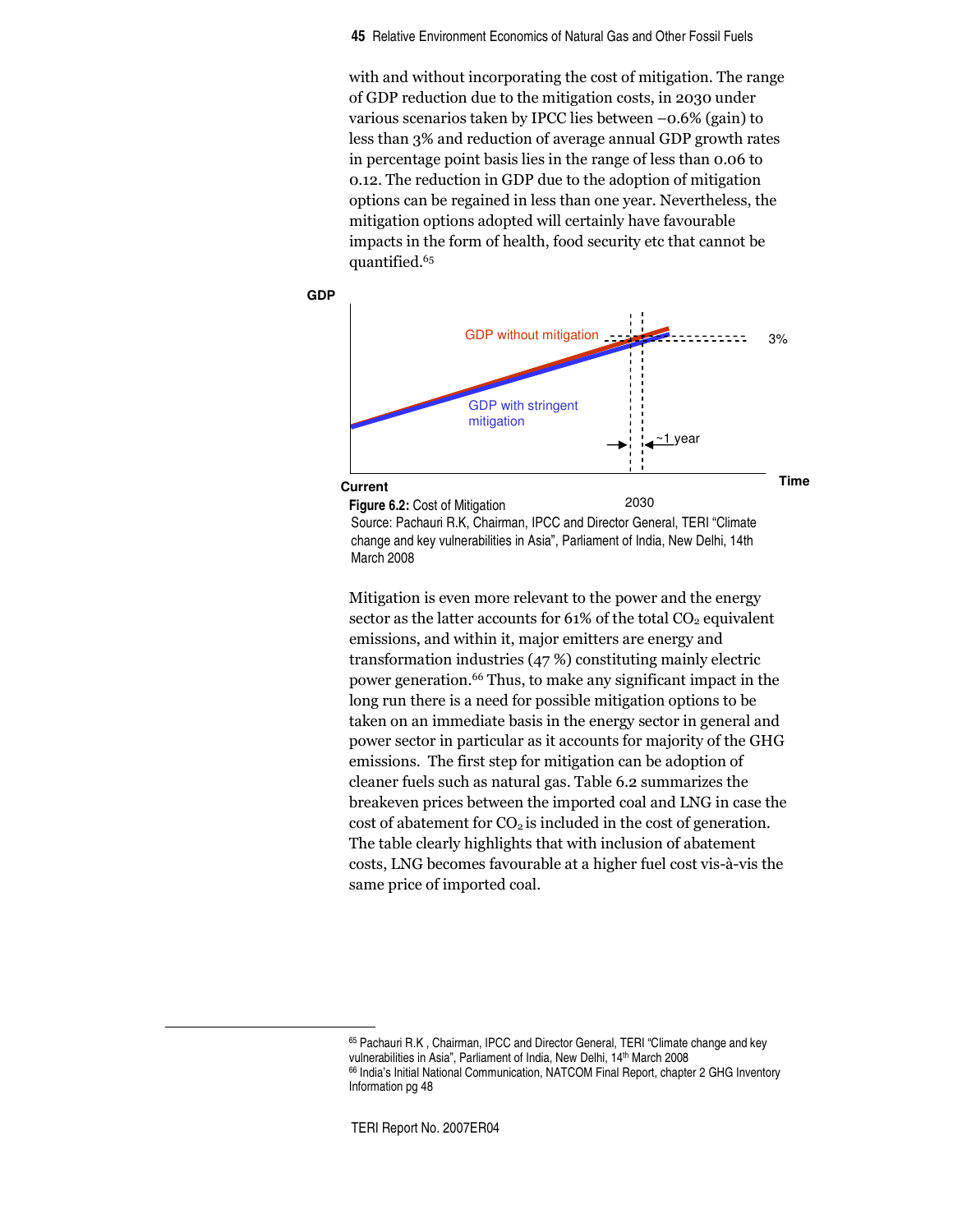#### **46** Conclusions and recommendations

|                                                 | coal VS LING                                                           |                                                                                                              |                       |
|-------------------------------------------------|------------------------------------------------------------------------|--------------------------------------------------------------------------------------------------------------|-----------------------|
| Price of<br><b>Imported Coal</b><br>(USD/tonne) | Comparable<br><b>Break Even</b><br><b>Price for LNG</b><br>(USD/MMBtu) | <b>Comparable Break Even</b><br><b>Price for LNG</b><br>(USD/MMBtu) with<br>declared goods status<br>for LNG | Cost of<br>qeneration |
| 52.90                                           | 7.11                                                                   | 7.82                                                                                                         | 4.56                  |
| 56.66                                           | 7.34                                                                   | 8.06                                                                                                         | 4.64                  |
| 90.00                                           | 9.20                                                                   | 10.07                                                                                                        | 5.31                  |
| 110.00                                          | 10.31                                                                  | 11.23                                                                                                        | 5.71                  |
| 130.00                                          | 11.45                                                                  | 12.50                                                                                                        | 6.12                  |
| 140.00                                          | 12.00                                                                  | 13.10                                                                                                        | 6.32                  |
| 150.00                                          | 12.56                                                                  | 13.70                                                                                                        | 6.52                  |
| 193.46<br>$\sim$<br>----                        | 15.00                                                                  | 16.34                                                                                                        | 7.40                  |

**Table 6.2** Economic costs- Breakeven point Analysis at DELHI for imported coal vs LNG

SOURCE TERI's analysis

One more point that must be noted here is that as the price of carbon increases above what is assumed in the study, the results derived will change in favour of domestic natural gas and LNG at most of the locations. Also, if distortions in fiscal regime such as those in the sales tax are addressed, this would further increase the favourability of natural gas.

In fact in country like USA, having large reserves of coal, traditional coal fired plants have come under pressure from states and environmentalists, while the US Congress considers several bills that would cap greenhouse gas emissions.<sup>67</sup> Further the three banks- Citigroup, J.P. Morgan Chase, and Morgan Stanley have announced that they will require utilities seeking finance to prove the new plants would be economically viable under an expected federal cap on greenhouse gas emissions.<sup>68</sup>

Also, P Chidambaram, Finance Minister, India, adhering to the principle of "common but differentiated responsibility"<sup>69</sup> in his budget speech of 2008-09 said with respect to climate change

#### Quote

"we can - and we must - do a number of things in our self-  $\,$ interest. We can promote clean technology products; we can  $\,$ review fuel emission and efficiency regulations; we can replace wood by solar as the fuel of common use; **we can encourage** the use of gas which is the most benign hydrocarbon"  $\,$ Unquote

<sup>&</sup>lt;sup>67</sup> Lee L "Banks to Weigh CO<sub>2</sub> Emissions in US Power Lending", Planet Ark, World Environmental News, 5<sup>th</sup> February 2008

<sup>&</sup>lt;sup>68</sup> Brownstein M "Banks Consider Risks in Financing Coal Plants" 4th February 2008

<sup>&</sup>lt;sup>69</sup> This means that developed countries which have polluted the most, should have a higher responsibility in mitigating the climate change compared to the developing countries.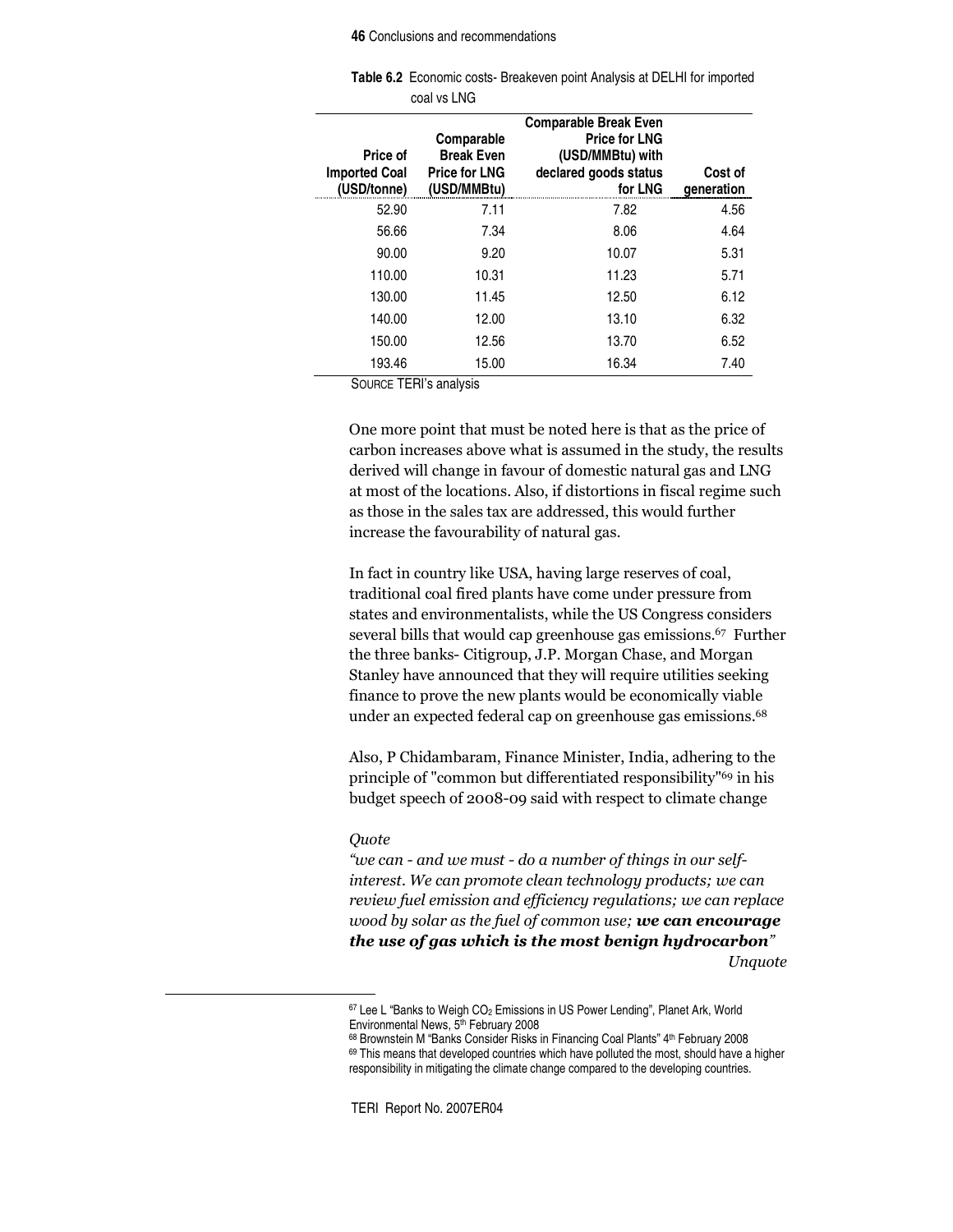This reflects that Indian policymakers have also recognised the importance of mitigating climate change.

In view of these recent developments wherein increasing importance given to curb CO $_{2,}$ , it is recommended that cost of abatement of CO $_{\scriptscriptstyle 2}$  be internalised for the purpose of evaluating economics of generating power based on different fuels at the locations under consideration.

Along with the suggested policy initiative there are a wide variety of policy interventions available to reduce CO<sub>2</sub> emissions. According to IPCC Fourth Assessment Working Group Report, "these include regulations and standards, taxes and charges, tradable permits, voluntary agreements, subsidies, financial incentives, research and development programmes and information instruments. Other policies, such as those affecting trade, foreign direct investment, consumption and social development goals, can also affect GHG emissions".70 Such policies, if integrated with other government polices, can contribute to sustainable development significantly. Incorporating abatement costs in the financial costs of power generation can shift the entire balance towards the cleaner fuelnatural gas as is summarized in tables 6.3 and 6.4.

|                  | Domestic Coal Vs. Domestic Natural Gas |                                 |                                                        |                      |                                                                        |                                   |  |
|------------------|----------------------------------------|---------------------------------|--------------------------------------------------------|----------------------|------------------------------------------------------------------------|-----------------------------------|--|
|                  |                                        | <b>Financial costing</b>        |                                                        | <b>Economic Cost</b> |                                                                        |                                   |  |
| Locations        |                                        | <b>Scenario</b>                 |                                                        |                      | <b>Scenario</b>                                                        |                                   |  |
|                  | Base case*                             | Dom NG at<br><b>Rs.3200/tcm</b> | Borrowing rate at<br>8%                                | Base case*           | NG at Rs.3200/tcm                                                      | <b>Borrowing rate</b><br>at $8\%$ |  |
| Demand Centre    | Dom Coal                               | Dom natural gas                 | Dom Coal                                               | Dom natural gas      | Dom natural gas                                                        | Dom natural<br>gas<br>Dom natural |  |
| Coastal location | Dom Coal                               | Dom natural gas                 | Dom Coal                                               | Dom natural gas      | Dom natural gas                                                        | gas                               |  |
| Pit Head         | Dom Coal                               | Dom Coal                        | Dom Coal                                               | Dom Coal             | Dom natural gas                                                        | Dom Coal<br>Dom natural           |  |
| <b>Interiors</b> | Dom NG                                 | Dom natural gas                 | Dom natural gas                                        | Dom natural gas      | Dom natural gas                                                        | gas                               |  |
|                  |                                        | Source: TERI analysis           |                                                        |                      |                                                                        |                                   |  |
|                  |                                        | available natural gas           | *Borrowing at 13% and Dom natural gas at USD4.22/MMBtu |                      | Note- Dom Coal: domestic coal and Dom natural gas is only domestically |                                   |  |

**Table 6.3** Location wise analysis (Domestic coal and domestic natural gas)

<sup>70</sup> 'The IPCC Fourth Assessment Working Group Reports: Key findings' Presentation by Dr. R K Pachauri, Chairman, IPCC & Director General TERI; United Nations Headquarters, New York City, 24th September 2007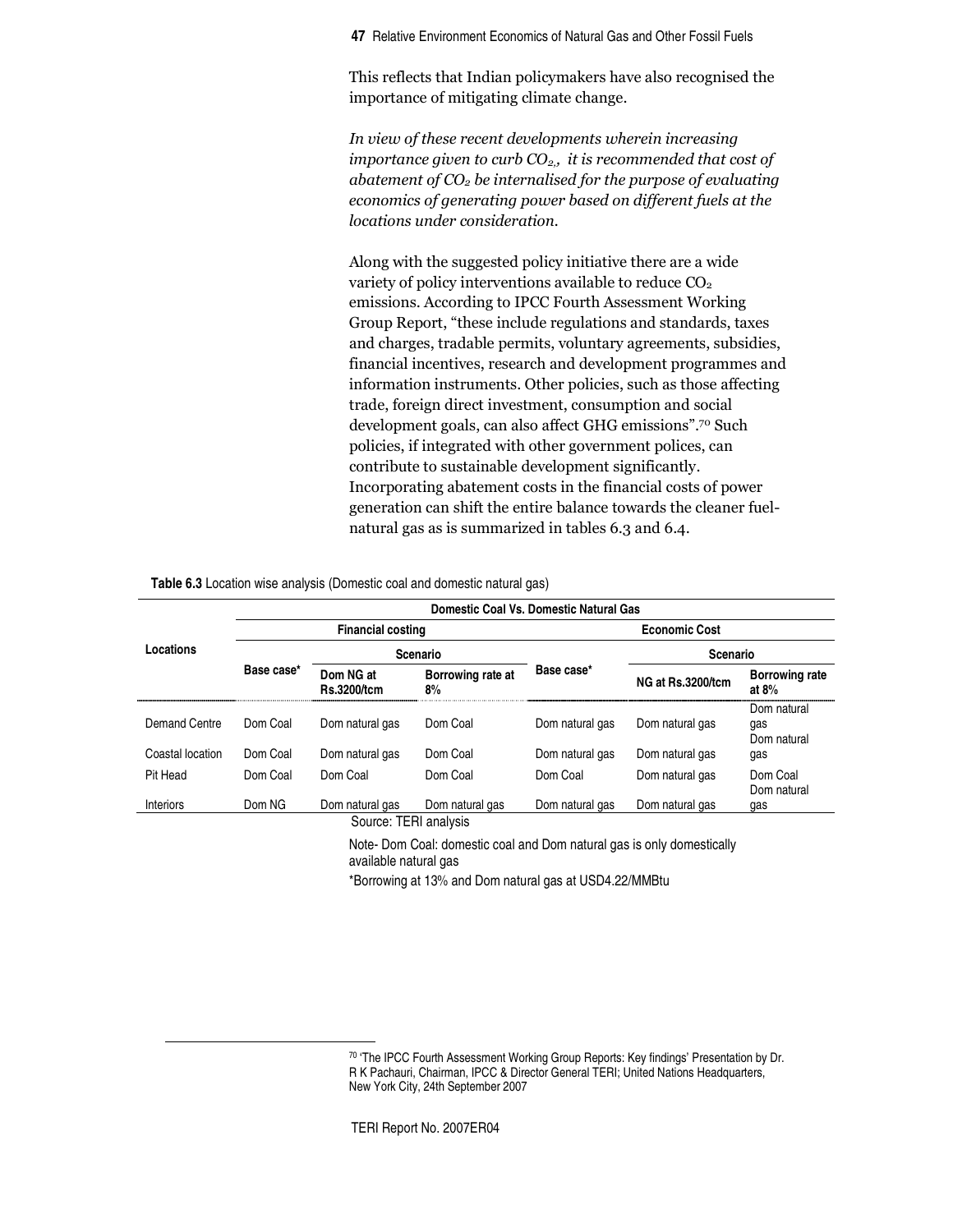| Locations            |                       | <b>Imported Coal Vs. LNG</b>       |                            |                                |                      |                         |                            |                                    |
|----------------------|-----------------------|------------------------------------|----------------------------|--------------------------------|----------------------|-------------------------|----------------------------|------------------------------------|
|                      | <b>Financial Cost</b> |                                    |                            |                                | <b>Economic Cost</b> |                         |                            |                                    |
|                      |                       | Scenario                           |                            |                                |                      | Scenario                |                            |                                    |
|                      | <b>Base</b><br>case*  | LNG at<br><b>USD4.33/MM</b><br>Btu | Imp Coal at<br>USD90/tonne | <b>Borrowing</b><br>rate at 8% | <b>Base</b><br>case* | LNG at<br>USD4.33/MMBtu | Imp Coal at<br>USD90/tonne | <b>Borrowin</b><br>q rate at<br>8% |
| <b>Demand Centre</b> | Imp Coal              | <b>LNG</b>                         | LNG                        | Imp Coal                       | LNG                  | LNG                     | LNG                        | <b>LNG</b>                         |
| Coastal location     | Imp Coal              | <b>LNG</b>                         | Imp Coal                   | Imp Coal                       | Imp Coal             | LNG                     | <b>LNG</b>                 | Imp Coal**                         |
| Interiors            | Imp Coal              | LNG                                | LNG                        | Imp Coal                       | LNG                  | LNG                     | LNG                        | LNG                                |

**Table 6.4:** Location wise analysis (Imported coal and LNG)

Source: TERI analysis

Note- Imp Coal: Imported coal

\*\* these calculations are based on imported coal price of USD56.66/tonne. In case the price is changed to the realistic imported coal price of USD90/tonne, the economic cost will be in favour LNG.

\* Borrowing at 13%, LNG at USD 7.11/MMBtu and Imp Coal at USD 56.66/ tonne

It is clear that with the resource constraint of domestic coal and domestic natural gas; the prospect of steep increase in imported coal prices and the need to diversify power mix to ensure energy security, LNG requires serious consideration in the Indian long term planning for power generation. Hence, efforts need to be made, on an urgent basis, to ensure longterm availability of the fuel and strike long- term LNG deals. Further, a policy push including appropriate fiscal reengineering also needs to be given to promote LNG similar to that given to imported coal. For instance, similar to Ultra Mega Power Projects (UMPPs) planned on imported coal; UMPPs based on LNG can also be planned.

### 6.1.4 Integrated approach for energy and environment planning

The analysis in the preceding sections brings out the three important factors as regards the fuel basket for power generation in the country:

- i. In the backdrop of requirement of very large new generation power capacity, domestic resources, be they coal or natural gas, will not be sufficient to meet the fuel requirement.
- ii. Keeping in view the rising prices of imported coal as witnessed in the preceding sections, imported natural gas may very well be competitive vis-à-vis imported coal under different scenarios, even if only relative financial cost is computed.
- iii. Considering the importance of mitigating  $CO<sub>2</sub>$  emissions arising from power generation, there is an emerging need for internalizing the cost of abatement of  $CO<sub>2</sub>$  in working out relative economics of imported coal versus LNG for power generation.

However, we also need to acknowledge that the present policy prescriptions are not as comprehensive as would be required to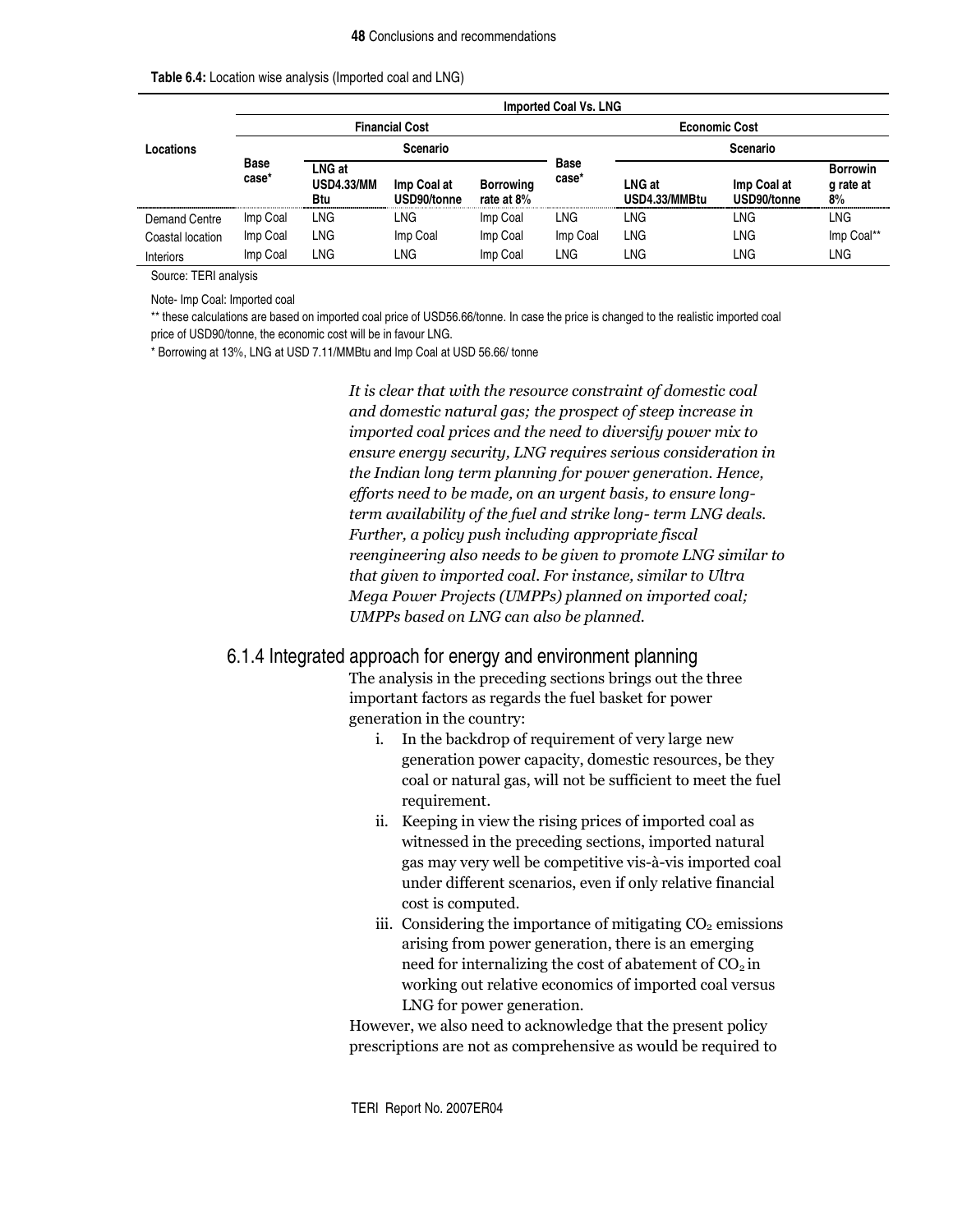address the increasing environmental concerns. While there has been emphasis on Clean Coal Technologies, in India adoption of these technologies is still at nascent stage. Until then, increased emphasis on coal will have its adverse impact on GHG emissions as has been brought out in the preceding sections. Any long term strategy for energy will be unsustainable if the linkage with environment is not clearly established and fully provided for in our policies and plans.

In such an approach, use of natural gas and significant additions to the infrastructure would also have to be planned for. Major investments are required in natural gas infrastructure and transportation systems. However, while these are developed, it must be ensured that these are energy efficient as well as climate- resilient over the long term. Government leadership can facilitate this by creating national frameworks, setting guidelines, and incentivising public and private investments. Prioritising low- carbon technologies today will yield benefits tomorrow in the form of an industrial economy ready to  $\emph{complete}$  in a  $\emph{carbon}-\emph{constrained future}.$ <sup>71</sup>

There are close linkages between energy and environment and this need to be reflected in the policy. Comprehensive energy and environment-linked policy would lead to not only economic benefits but also reduce pollution and CO $_2$  emissions. Such a holistic approach has become even more relevant today than ever before because of the increasing concerns about GHG emissions and the consequent implications for climate change.

# **6.2 Way forward**

Based on the above recommendations the value proposition for all stakeholders that emerges from the study and the recommendations is summarized in Box 6.1.

<sup>71</sup> Salvin T and Mehra M 'Climate change: What are we waiting for?', Monsoons and Miracles: India's search for sustainable future, Green futures special publication, January 2008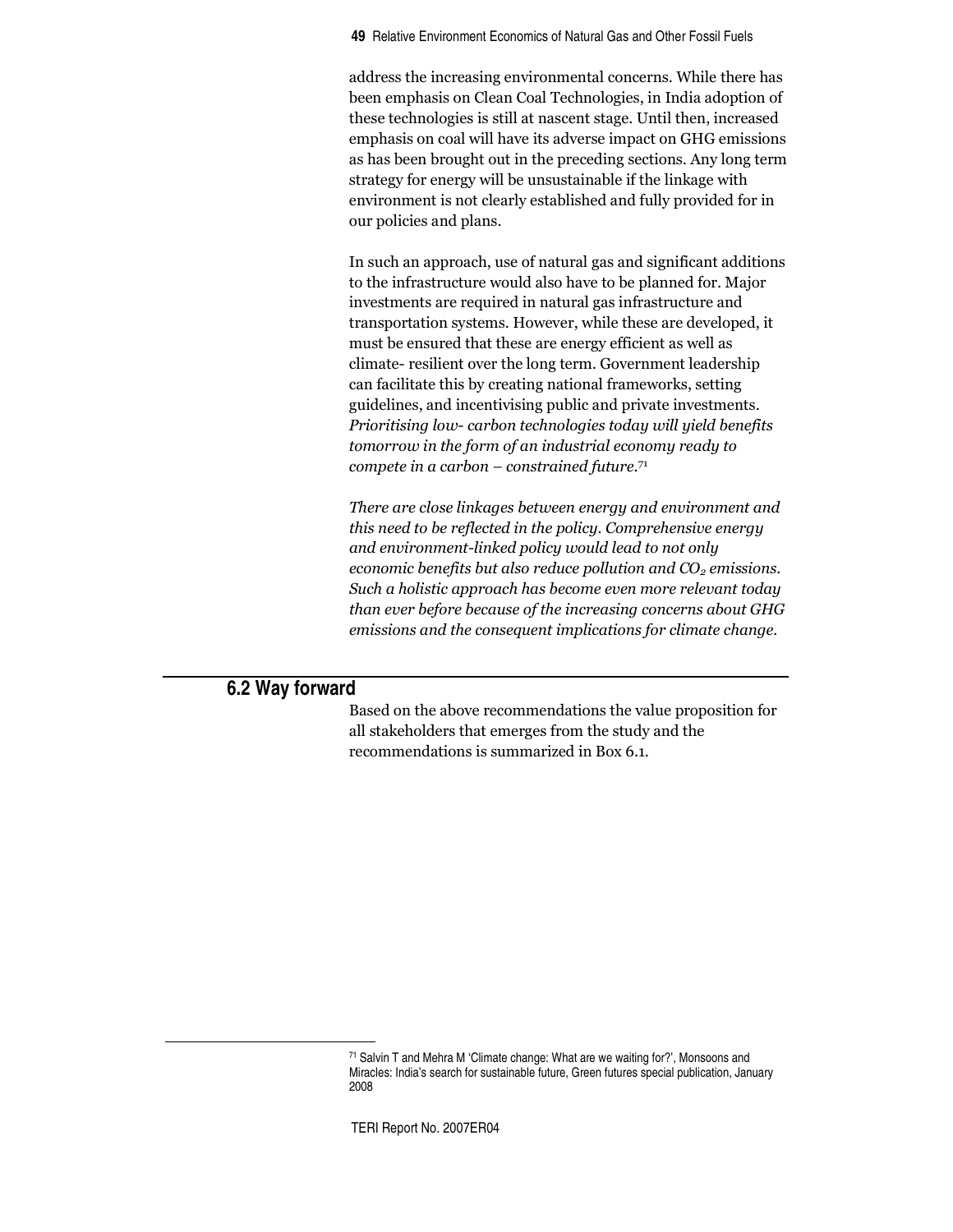### **50** Conclusions and recommendations

**Box 6.1** Value proposition of the study

|                     | Box 6.1 Value Proposition for the stakeholders                                                                                                                                                                                                                                                                                                    |
|---------------------|---------------------------------------------------------------------------------------------------------------------------------------------------------------------------------------------------------------------------------------------------------------------------------------------------------------------------------------------------|
| <b>Policymakers</b> |                                                                                                                                                                                                                                                                                                                                                   |
|                     | Tax distortions on cleaner fuels (natural gas) need to be corrected urgently. Cleaner<br>fuel should attract lower taxes as compared to other fuels. One such intervention<br>could be to give natural gas the declared goods status.                                                                                                             |
|                     | Similar to UMPPs based on imported coal, a policy needs to be devised for promoting<br><b>LNG based UMPPs</b>                                                                                                                                                                                                                                     |
| $\bullet$           | To enhance energy security of the country strong policy push is required to ensure<br>diversification of the fuel mix for power generation. Although dependence on domestic<br>fuels is expected to continue with domestic coal dominating the fuel mix; for all<br>incremental fuel requirements LNG should be promoted vis-à-vis imported coal. |
| $\bullet$           | Considering the adverse impact of GHG emissions and the need for low carbon<br>economy, abatement cost for CO <sub>2</sub> emissions should be considered while evaluating<br>relative economics of fuels for power generation.                                                                                                                   |
|                     | Forms of energy and environment are closely related. Therefore, while formulating any<br>energy policy environmental implications should be duly accounted for                                                                                                                                                                                    |
|                     | Oil and gas Industry                                                                                                                                                                                                                                                                                                                              |
|                     | Recognizing natural gas a cleaner fuel and the need to limit CO <sub>2</sub> emissions the oil and<br>gas industry need to make concerted efforts with the concerned authorities to have a<br>suitable policy framework promoting natural gas for power generation.                                                                               |
|                     | Requisite infrastructure, LNG terminals, transmission and distribution pipelines for<br>natural gas need to be developed on an urgent basis by the industry.                                                                                                                                                                                      |
|                     | Tie up supplies for LNG based on demand estimates including power generation                                                                                                                                                                                                                                                                      |
|                     | <b>Power Industry</b>                                                                                                                                                                                                                                                                                                                             |
|                     | Domestic Coal being most favorable at pithead locations, its usage at these locations<br>should be continued.                                                                                                                                                                                                                                     |
| $\bullet$           | Besides GHG emissions, coal based generation also has adverse local health impacts<br>attached. This discourages its use in big cities having high population and large power<br>demand. Hence, in such cities usage of cleaner fuels such as natural gas should be<br>promoted.                                                                  |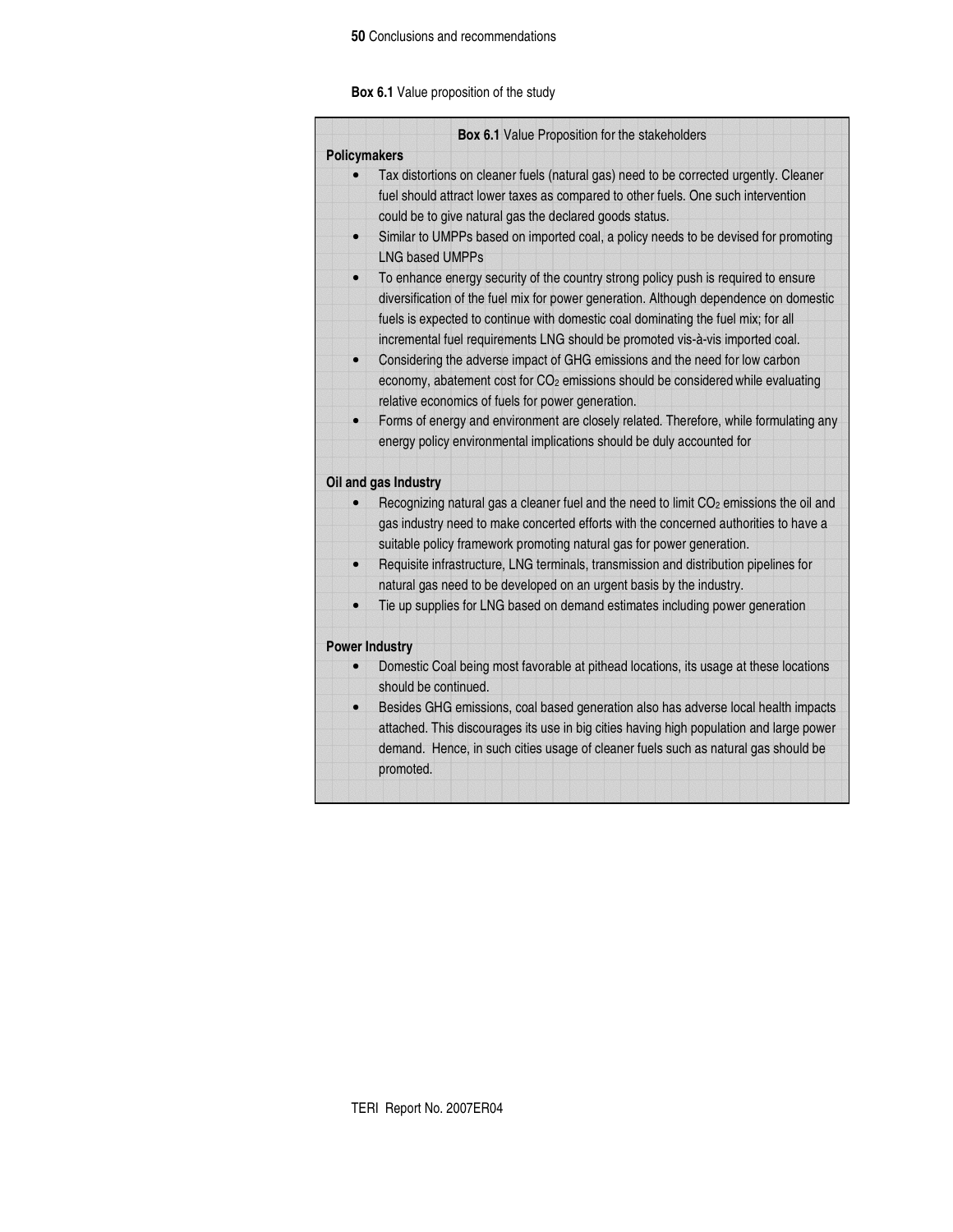TERI Report No. 2007ER04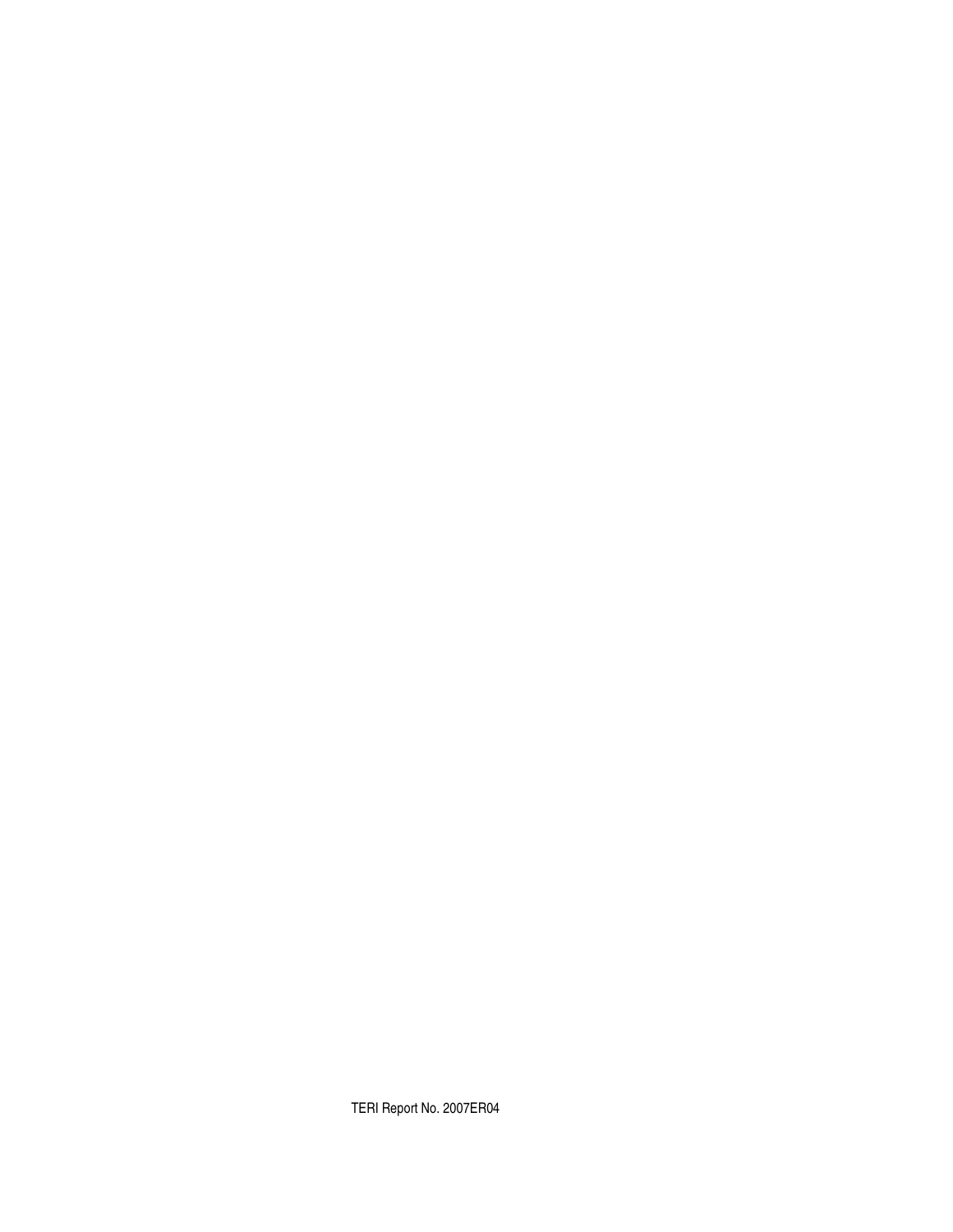## **References**

CEA (Central Electricity Authority). 2007 All India generating installed capacity Details available at <http://cea.nic.in/power sec reports/executive summ ary/2007\_03/6.pdf>, last accessed on 31 July 2007

CEA (Central Electricity Authority). 2007 Power supply position (provisional) & Peak demand/peak met (provisional) Details available at

<http://cea.nic.in/power\_sec\_reports/executive\_summ  $\frac{\text{ary}}{2007}$ \_03/20.pdf>, last accessed on 10 August 2007

CCO (Coal Controller's Organisation). Provisional Coal Statistics 2006-07. Kolkata: CCO, Ministry of Coal, Government of India

## **IPCC 2007**

Working Group III contribution to the Fourth **Assessment Report of the Intergovernmental Panel on Climate Change Summary for Policymakers and Technical Summary** IPCC, Geneva

## **TERI. 2007**

Valuation of the Socio-Economic and **Environmental Costs and Benefits of Hydro** Power Projects in India: Case Study of Two **Selected Projects** TERI, New Delhi

**TERI 2006** 

Study of Natural Gas as a fuel option for the **Indian Electricity Sector** TERI 2006ER27, New Delhi

## **TERI 2003**

**National Energy Map for India, Technology** Vision 2030, TERI 2003 EM21, New Delhi Planning Commission. 2006 **Integrated Energy Policy, Report of Expert** Committee Planning Commission; August 2006